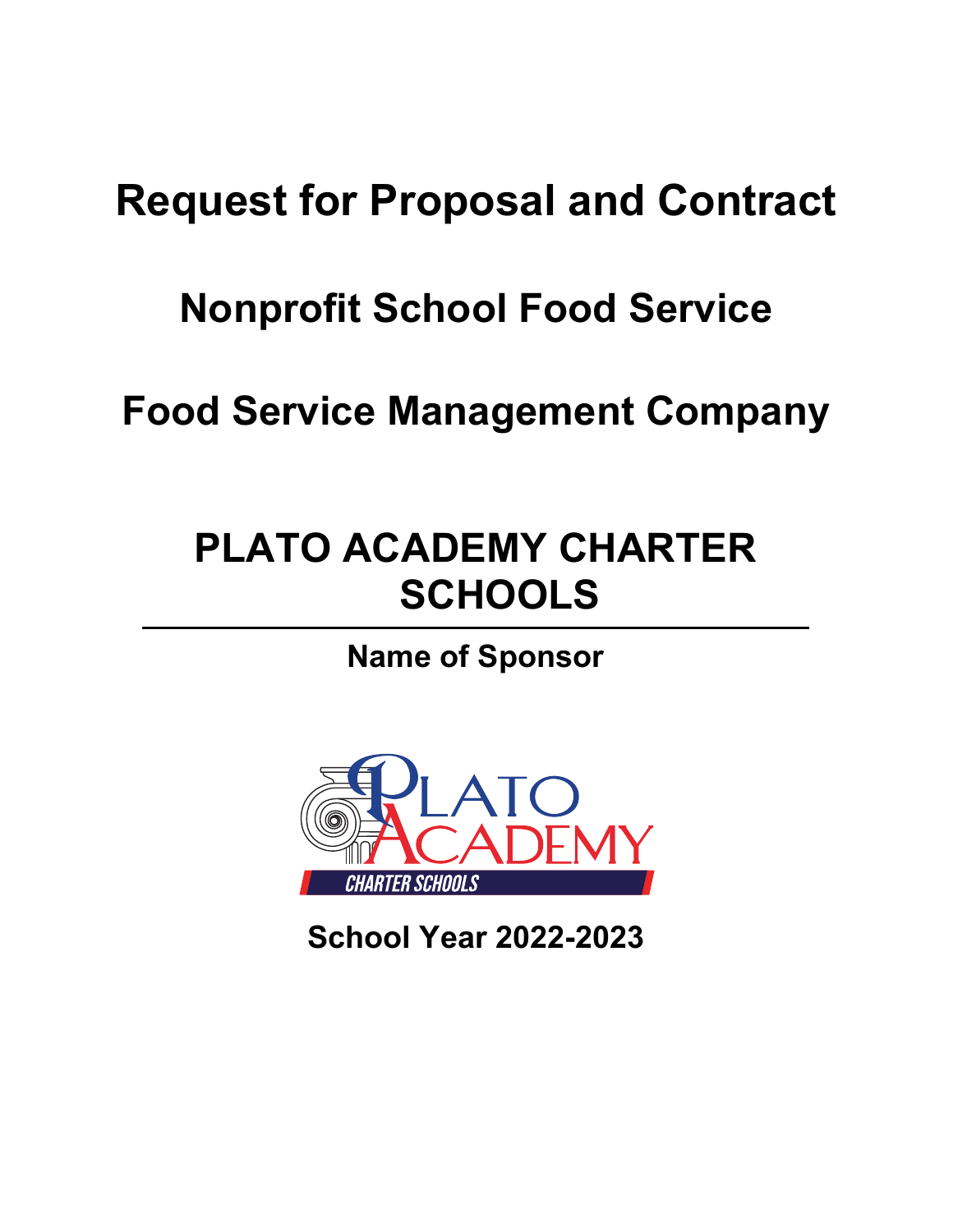In accordance with Federal civil rights law and U.S. Department of Agriculture (USDA) civil rights regulations and policies, the USDA, its Agencies, offices, and employees, and institutions participating in or administering USDA programs are prohibited from discriminating based on race, color, national origin, sex, disability, age, or reprisal or retaliation for prior civil rights activity in any program or activity conducted or funded by USDA.

Persons with disabilities who require alternative means of communication for program information (e.g. Braille, large print, audiotape, American Sign Language, etc.), should contact the Agency (State or local) where they applied for benefits. Individuals who are deaf, hard of hearing or have speech disabilities may contact USDA through the Federal Relay Service at (800) 877-8339. Additionally, program information may be made available in languages other than English.

To file a program complaint of discrimination, complete the USDA Program Discrimination [Complaint Form,](https://www.usda.gov/sites/default/files/documents/USDA-OASCR%20P-Complaint-Form-0508-0002-508-11-28-17Fax2Mail.pdf) (AD-3027) found online at: [How to File a Complaint,](https://www.usda.gov/oascr/how-to-file-a-program-discrimination-complaint) and at any USDA office, or write a letter addressed to USDA and provide in the letter all of the information requested in the form. To request a copy of the complaint form, call (866) 632-9992. Submit your completed form or letter to USDA by:

- 1. mail: U.S. Department of Agriculture Office of the Assistant Secretary for Civil Rights 1400 Independence Avenue, SW Washington, D.C. 20250-9410;
- 2. fax: (202) 690-7442; or
- 3. email: [program.intake@usda.gov.](mailto:program.intake@usda.gov)

This institution is an equal opportunity provider.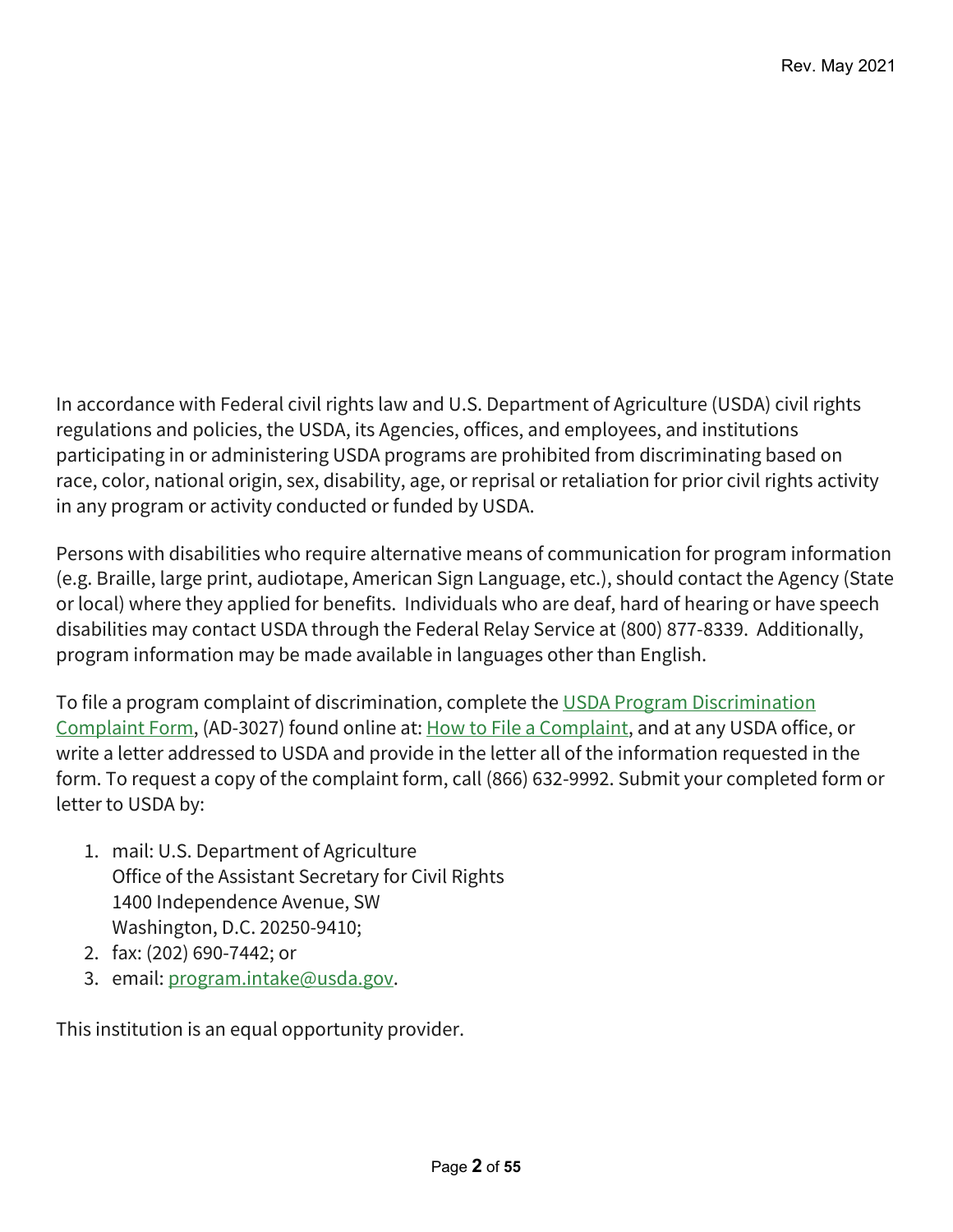#### **SECTION 1 INSTRUCTIONS**

#### 1.1 Notice of Solicitation

This Request for Proposal (RFP) is for the purpose of obtaining responses from Food Service Management Companies, caterers and vendors to provide meal services and management for Plato Academy Schools Corporation (sponsor) (SFA). Child Nutrition Programs operated may include the United States Department of Agriculture's (USDA) National School Lunch Program (NSLP), School Breakfast Program (SBP), Afterschool Snack Program (ASP), and the Seamless Summer Option (SSO). Plato Academy Schools (SFA/sponsor) is a network of eight charter schools located in Hillsborough, Pasco and Pinellas Counties, Florida. The goal of the Food Service Program is to secure a Food Service Management Company to provide healthy, minimally processed, wholesome, appealing meals and ala carte food items, with maximum participation for our student population and staff.

#### 1.2 Proposal Submission

Responses should address each of the requirements set forth in this RFP. Please provide the requested information no later than **10:00 AM** EST **June 7, 2022** (date) to the address below. Responses will be publicly opened at 10:05 AM EST on **June 7, 2022** (date) to be evaluated per the criteria specified in subsection 1.4, below.

| <b>Plato Academy Charter Schools</b> | (Sponsor name)     |
|--------------------------------------|--------------------|
| <b>Food Services</b>                 | (Department)       |
| Matt Gunderson, CEO                  | (Contact person)   |
| 2045 Palmetto Street                 | (Address)          |
| Clearwater, FL 33765                 | (City, State, Zip) |

#### 1.3 Timeline

- May 11, 2022 , Solicitation available to public
- May 18, 2022, 9:00 AM, Pre-bid meeting and site tours
- May 19, 2022, 12:00 PM, Proposal questions due
- May 23, 2022 Froposal questions answered by publishing Addendum 1, if applicable
- June 7, 2022 Froposal submissions due by 10:00 AM (time) EST
- June 7, 2022, 10:05 AM, Proposal submissions publicly opened
- June 8-10, 2022 , SFA review of Proposals
- June 10, 2022 \_\_\_\_\_\_, SFA recommendation to FDACS and FDACS review
- June 20, 2022 \_\_\_\_\_\_, contract award
- August 1, 2022 \_\_\_\_\_\_, awarded Vendor begins service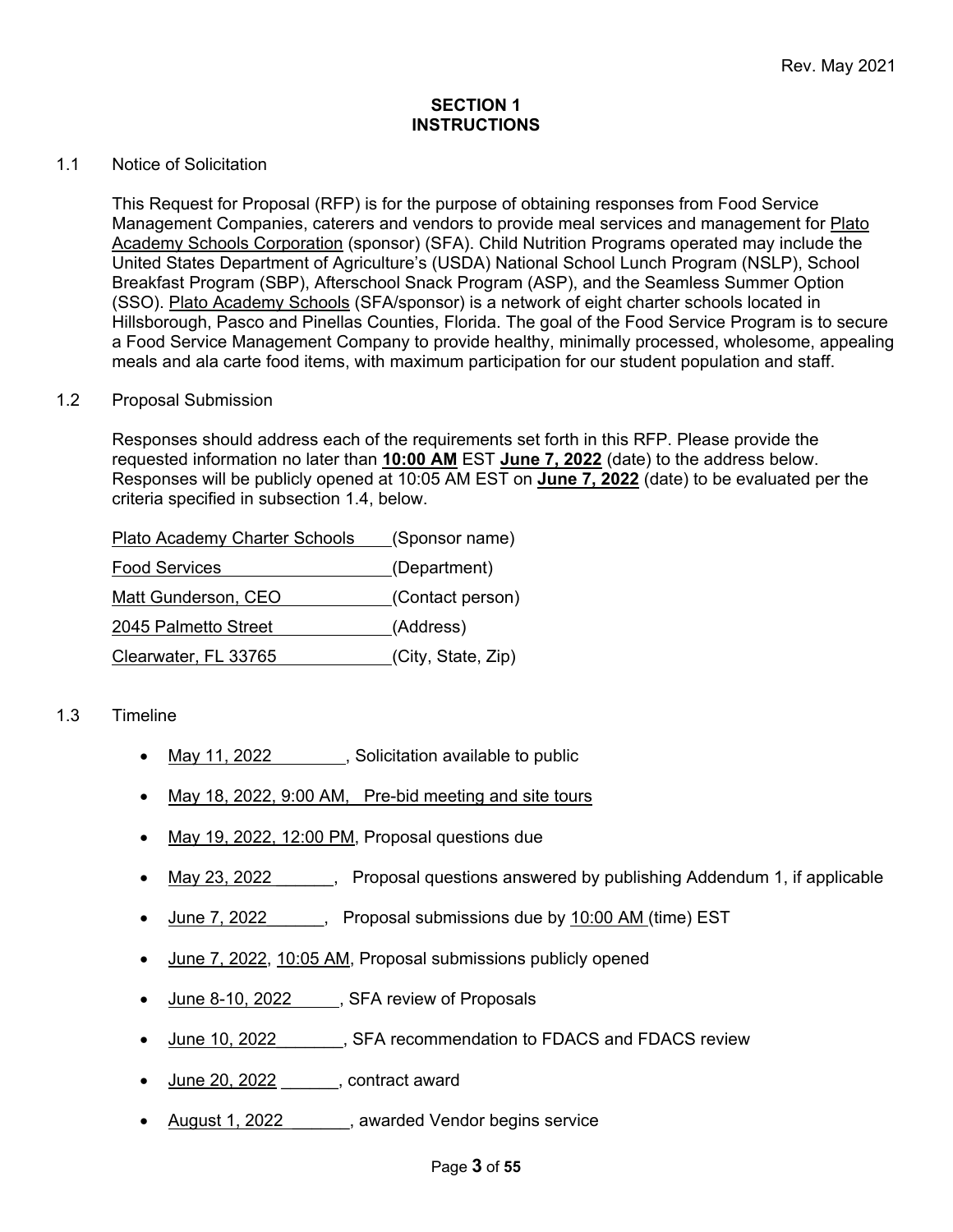#### 1.4 Evaluation Criteria

Proposals received will be reviewed to ensure all material have been submitted as specified in this RFP. The evaluation of proposals will be conducted in accordance with the below criteria. Contract award decision will be made based on the vendor that attains the greatest overall proposal score.

Bidder Responsibility and Responsiveness Criteria

| Weight |        | <b>FSMC Score</b> | <b>Criteria</b>                                                                                                                                                                                                                                                                                                                                                                                                                                                                                                                                                                                                                                                                                                                                                                                                                                                                                                                                                                                                                                                                                                                                                                                                                                                                                                      |
|--------|--------|-------------------|----------------------------------------------------------------------------------------------------------------------------------------------------------------------------------------------------------------------------------------------------------------------------------------------------------------------------------------------------------------------------------------------------------------------------------------------------------------------------------------------------------------------------------------------------------------------------------------------------------------------------------------------------------------------------------------------------------------------------------------------------------------------------------------------------------------------------------------------------------------------------------------------------------------------------------------------------------------------------------------------------------------------------------------------------------------------------------------------------------------------------------------------------------------------------------------------------------------------------------------------------------------------------------------------------------------------|
| 25     | Points |                   | Cost (FSMC with the lowest price receives 25 points. The other food service management companies receive points<br>equal to the lowest price divided by their meal price X 25. Do not round)                                                                                                                                                                                                                                                                                                                                                                                                                                                                                                                                                                                                                                                                                                                                                                                                                                                                                                                                                                                                                                                                                                                         |
| 20     | Points |                   | Service Capability Plan - (FSMC needs to provide examples of providing service to similar type<br>schools and their ability to supply healthy food options ) Provide description of on-site cooking plan or<br>delivery/service plan.<br>Provide on-site and support staff with job descriptions and proposed work schedule.<br>٠<br>Provide last two health permits of 3 school sites. (Sites should be the closest accounts to Aventura<br>$\bullet$<br>Community School)<br>The FSMC demonstrating the most thorough service standards and functions plan as well as volume of<br>meals provided receives 20 points. The remaining FSMC each will receive a set score related to whether<br>their plan is deemed as poor, fair, good, or exceptional.<br>"Poor" shall mean the proposal does not meet RFP requirements. 0 points.<br>"Fair" shall mean that the proposal meets most, but not all of the RFP requirements. 2 points<br>"Good" shall mean that the proposal meets the RFP requirements. 6 points<br>"Exceptional" shall mean that the proposal exceeds the RFP requirements. 10 points                                                                                                                                                                                                              |
| 20     | Points |                   | Promotion of the Child Nutrition Program with the intention of maximizing participation, with specific attention to student<br>preferences and marketing (FSMCs should be very specific as to their plans for promoting the Child Nutrition Programs.<br>The SFA will rate the FSMC based on their specific plan proposed for this contract. Do not include examples of<br>promotions that will not be implemented as part of this contract.<br>Describe how menus will be planned and customized to meet the preferences of the student population.<br>$\bullet$<br>Provide specifics on the plan to monitor and respond to participation.<br>Provide a marketing program that will promote the School Food Service Program. Marketing program should<br>$\bullet$<br>include, special promotional events, flyers, plan to enhance the dining space and experience. The FSMC<br>awarded a top score of 10 points needs to provide a detailed marketing plan for School Year 22-23. The<br>remaining FSMC each will receive a set score related to whether their marketing plan is deemed as poor,<br>fair, good, or exceptional.<br>Provide a plan of how FSMC will involve students, staff and patrons in the child nutrition program.<br>"Poor" shall mean the proposal does not meet RFP requirements. 0 points. |
|        |        |                   | "Fair" shall mean that the proposal meets most, but not all of the RFP requirements. 2 points<br>"Good" shall mean that the proposal meets the RFP requirements. 6 points<br>"Exceptional" shall mean that the proposal exceeds the RFP requirements. 10 points                                                                                                                                                                                                                                                                                                                                                                                                                                                                                                                                                                                                                                                                                                                                                                                                                                                                                                                                                                                                                                                      |
| 10     | Points |                   | Financial Conditions/Stability, Business Practices - (FSMC needs to provide examples of past audits)<br>Provide company business practices and financial statements for last3 full years.<br>$\bullet$<br>Provide copies of company financial statements for past 3 years or a letter of assurance from company's<br>$\bullet$<br>financial institution.<br>Provide list of all lost contracts in the past 5 years with reasons for cancelled contract<br>٠<br>FSMC awarded the top score of 10 points must show financial aptitude, low debt, credit and financial<br>stability. The remaining FSMC each will receive a set score related to whether their financial practices are<br>deemed as poor, fair, good or exceptional.<br>"Poor" shall mean the proposal does not meet RFP requirements. 0 points.<br>"Fair" shall mean that the proposal meets most, but not all of the RFP requirements. 2 points<br>"Good" shall mean that the proposal meets the RFP requirements. 6 points<br>"Exceptional" shall mean that the proposal exceeds the RFP requirements. 10 points                                                                                                                                                                                                                                     |
| 5      | Points |                   | Accounting and Reporting Systems - (FSMC needs to provide examples of their records keeping and POS<br>management)<br>Provide accounting practices and invoice procedures.<br>Provide copy of monthly invoice<br>٠<br>Provide copy of meal production record that will be used<br>$\bullet$<br>The FSMC awarded a top score of 10 points needs to provide examples of their record keeping system and<br>$\bullet$<br>reporting systems to include book entries, subdivided accounts, budget and inventory controls. The                                                                                                                                                                                                                                                                                                                                                                                                                                                                                                                                                                                                                                                                                                                                                                                             |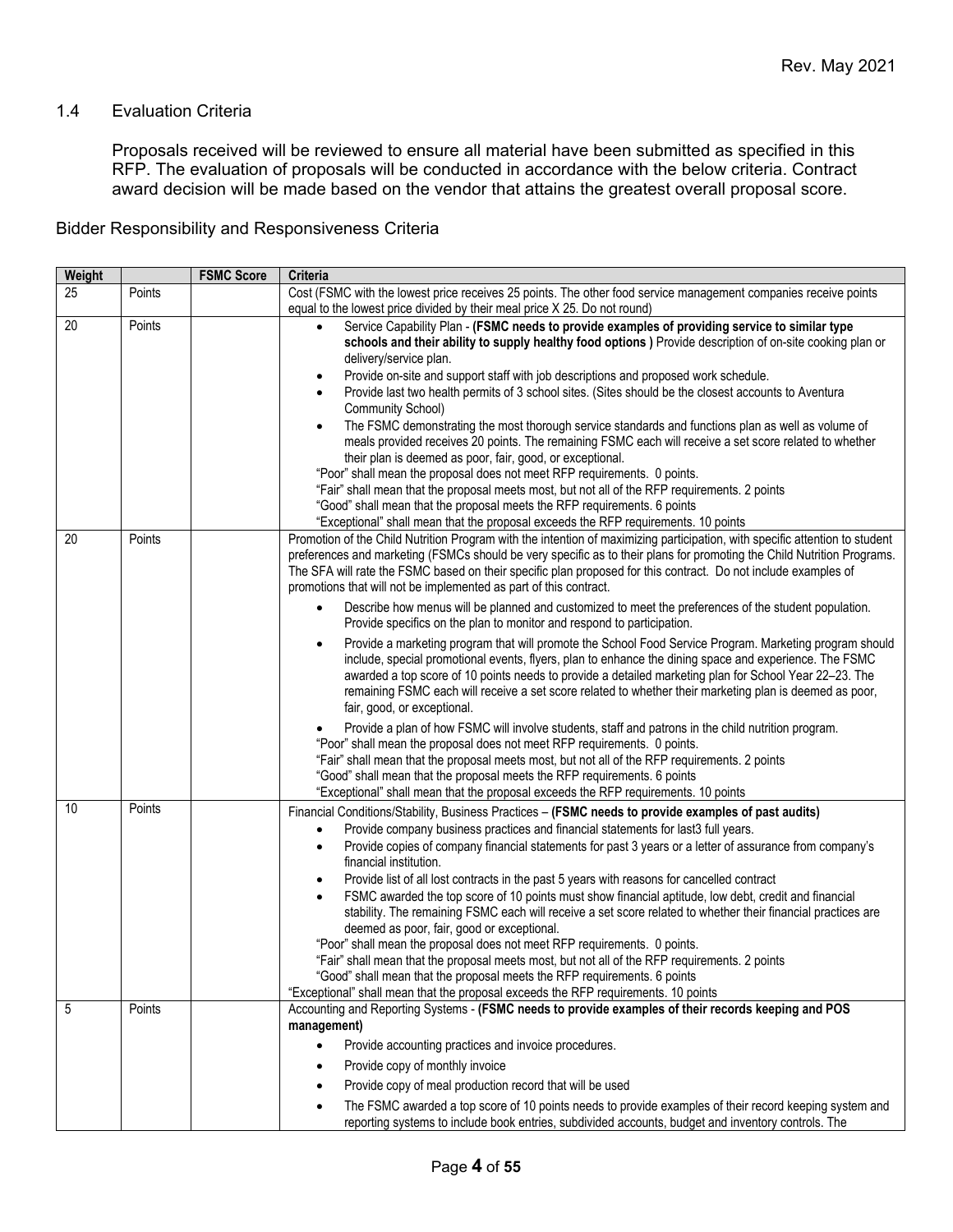#### Rev. May 2021

| 5   | Points | remaining FSMC each will receive a set score related to whether their accounting practices are deemed as<br>poor, fair, good, or exceptional.<br>"Poor" shall mean the proposal does not meet RFP requirements. 0 points.<br>"Fair" shall mean that the proposal meets most, but not all of the RFP requirements. 2 points<br>"Good" shall mean that the proposal meets the RFP requirements. 6 points<br>"Exceptional" shall mean that the proposal exceeds the RFP requirements. 10 points<br>Personnel Management                                                                                                                                                                                                                                                     |
|-----|--------|--------------------------------------------------------------------------------------------------------------------------------------------------------------------------------------------------------------------------------------------------------------------------------------------------------------------------------------------------------------------------------------------------------------------------------------------------------------------------------------------------------------------------------------------------------------------------------------------------------------------------------------------------------------------------------------------------------------------------------------------------------------------------|
|     |        | Provide a resume for management team<br>$\bullet$                                                                                                                                                                                                                                                                                                                                                                                                                                                                                                                                                                                                                                                                                                                        |
|     |        | Provide a staffing plan for cafeteria staff<br>$\bullet$                                                                                                                                                                                                                                                                                                                                                                                                                                                                                                                                                                                                                                                                                                                 |
|     |        | Provide job descriptions and duties for cafeteria staff<br>$\bullet$                                                                                                                                                                                                                                                                                                                                                                                                                                                                                                                                                                                                                                                                                                     |
|     |        | The FSMC awarded a top score of 5 points needs to provide resumes for management team to<br>$\bullet$<br>include any child nutrition experience, on-site staffing schedule, and on-site job descriptions and<br>duties for cafeteria staff. The remaining FSMC each will receive a set score related to whether their<br>personnel practices are deemed as poor, fair, good, or exceptional.<br>"Poor" shall mean the proposal does not meet RFP requirements. 0 points.<br>"Fair" shall mean that the proposal meets most, but not all of the RFP requirements. 2 points<br>"Good" shall mean that the proposal meets the RFP requirements. 3 points<br>"Exceptional" shall mean that the proposal exceeds the RFP requirements. 5 points                               |
| 5   | Points | Both employees of the district and of the food service management company must comply with the Professional<br>Standards requirements published in the Federal Register in March 2015. Included in the proposal should be a training<br>schedule that complies with regulations that will be reviewed on a monthly basis. (FSMC with a comprehensive<br>training plan for each level of employee will be awarded 5 points)<br>"Poor" shall mean the proposal does not meet RFP requirements. 0 points.<br>"Fair" shall mean that the proposal meets most, but not all of the RFP requirements. 1 points<br>"Good" shall mean that the proposal meets the RFP requirements. 3 points<br>"Exceptional" shall mean that the proposal exceeds the RFP requirements. 5 points |
| 5   | Points | Years of Experience in working with Child Nutrition Programs (FSMC with the most years of experience receives 5<br>points). Each FSMC will receive 1 point for each year of experience with a maximum of 5.)                                                                                                                                                                                                                                                                                                                                                                                                                                                                                                                                                             |
| 5   | Points | References<br>Provide at least 3 references from similar size accounts that we can contact. Doing business with like school<br>$\bullet$<br>systems and familiarity with regulations pertaining to such operations/References. FSMC with at least 3<br>references will receive maximum points.                                                                                                                                                                                                                                                                                                                                                                                                                                                                           |
| 100 | Points | <b>Total Points</b>                                                                                                                                                                                                                                                                                                                                                                                                                                                                                                                                                                                                                                                                                                                                                      |

#### 1.5 Proposal Attachments

- 
- 1. Exhibit A Location of school(s)<br>2. Exhibit B Approved 21-day cycl Exhibit  $B -$  Approved 21-day cycle menu
- 3. Exhibit C Menu Planning Approach Guidelines
- 4. Exhibit D 2020-2021 School Calendar
- 5. Drug-Free Workplace Program Bidder Certification
- 6. Certification Regarding Debarment, Suspension, Ineligibility and Voluntary Exclusion
- 7. Certification Regarding Lobbying
- 8. Disclosure of Lobbying Activities
- 9. Proposal Summary
- 1.6 Questions and Site Visits

Questions concerning this RFP and requests for a site visit can be submitted in writing via email to Matt Gunderson, gundersonm@platoacademy.net (email) or via phone at 727-205-6360 x1286 and Clare Keating, [clare@sfwgroup.org,](mailto:clare@sfwgroup.org) 708-646-4625. All responses to questions received will be made in writing on May 23, 2022 (date) and sent to all potential vendors.

 $\mathcal{L}_\mathcal{L} = \{ \mathcal{L}_\mathcal{L} = \{ \mathcal{L}_\mathcal{L} = \{ \mathcal{L}_\mathcal{L} = \{ \mathcal{L}_\mathcal{L} = \{ \mathcal{L}_\mathcal{L} = \{ \mathcal{L}_\mathcal{L} = \{ \mathcal{L}_\mathcal{L} = \{ \mathcal{L}_\mathcal{L} = \{ \mathcal{L}_\mathcal{L} = \{ \mathcal{L}_\mathcal{L} = \{ \mathcal{L}_\mathcal{L} = \{ \mathcal{L}_\mathcal{L} = \{ \mathcal{L}_\mathcal{L} = \{ \mathcal{L}_\mathcal{$ 

1.7 Addenda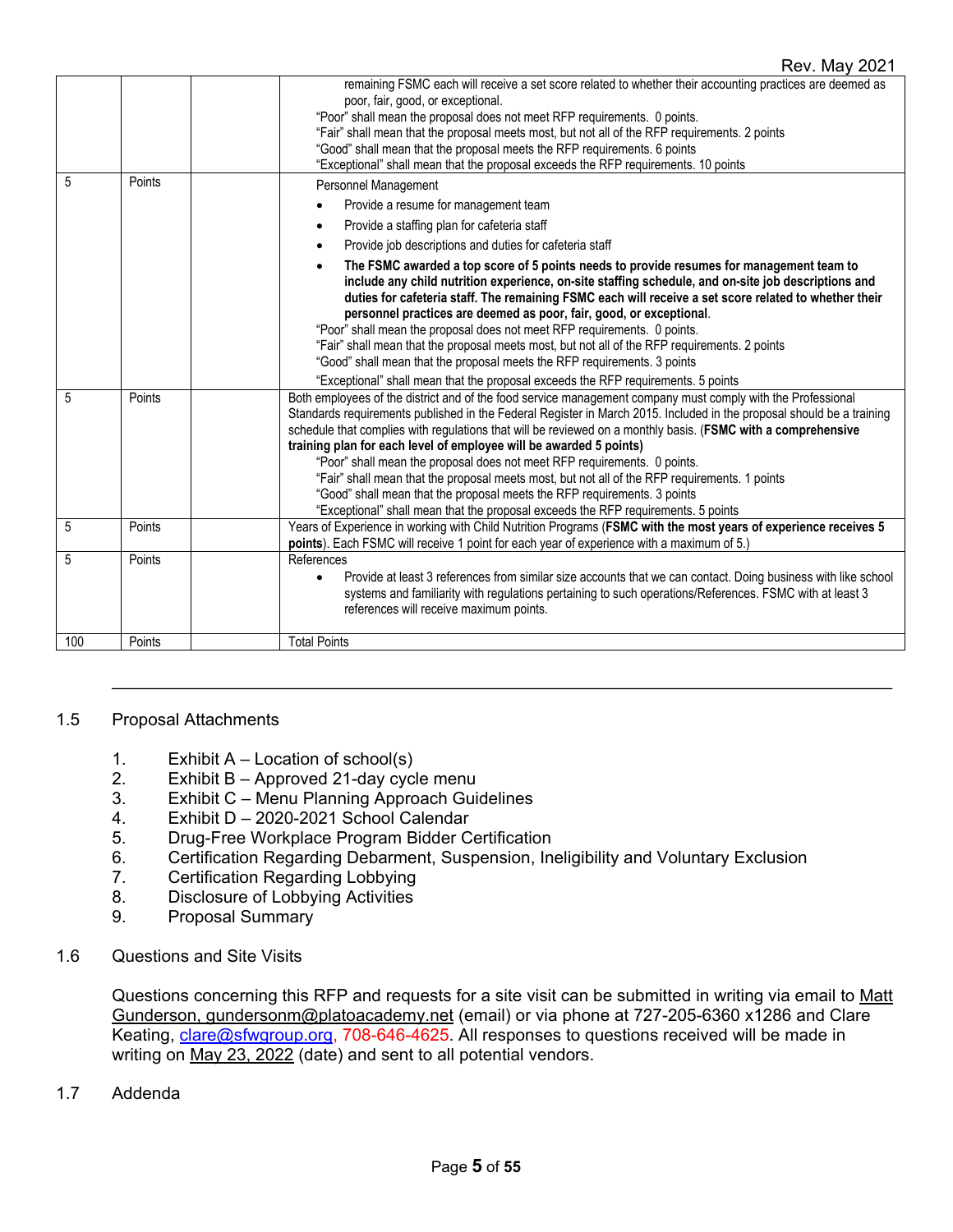Revisions which modify the RFP documents, by addition, deletions, clarifications or corrections will be issued in writing prior to the opening of Proposals.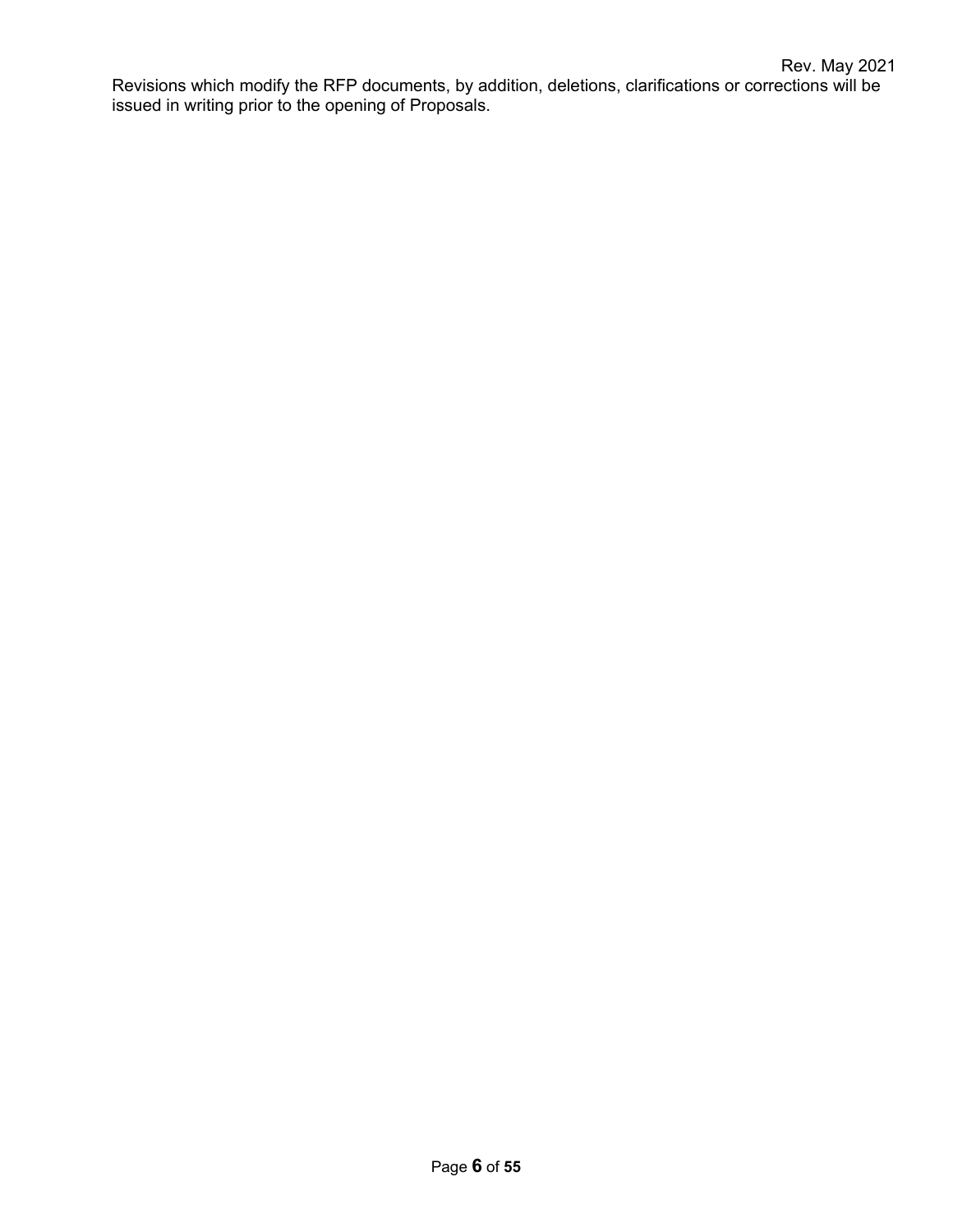#### **SECTION 2 GENERAL CONDITIONS**

#### 2.1 Rejection of Proposal

Proposals that do not conform to the requirements of this RFP shall be rejected. Proposals may be rejected for reasons that include, but are not limited to, the following:

- a. The proposal was received after the submission deadline;
- b. The proposal was not signed by an authorized representative of the FSMC;
- c. The proposal contained unauthorized amendments, deletions, or contingencies to the requirements of the RFP;
- d. The proposal was incomplete or contained significant inconsistencies or inaccuracies.

#### 2.2 Errors or Omissions

If the SFA determines that a proposal contains a minor irregularity or an error, such as a transposition, extension or footing error in figures that are presented, the SFA may allow the FSMC an opportunity to correct the error. Information that is required to be included in the proposal and is inadvertently omitted shall not be accepted under this error correction provision. All information required to be included in a proposal must be received by the date and time that proposals are due. The SFA reserves the right to seek clarification of any information contained in the FSMC's proposal.

#### 2.3 Deviations or Exceptions

Deviations or exceptions to the specifications provided in this RFP will not be considered.

#### 2.5 Specifications and Conditions

By submitting a response to this RFP, FSMCs are acknowledging that they have read the specifications and conditions provided in the RFP and that their proposal is made in accordance with the provisions of such specifications. FSMCs further agree to deliver services that meet or exceed specifications provided in the RFP should they be awarded a contract for services.

#### 2.6 Withdrawal of Proposal

Requests for withdrawal of a proposal may be considered if such request is received in writing within 72 hours after the proposal opening time and date. Requests received in accordance with this provision may be granted upon proof of the impossibility to perform based upon an obvious error on the part of the FSMC. If a request for withdrawal is not received, a FSMC shall be legally responsible for fulfilling all requirements of its proposal if it is accepted.

#### 2.7 Proposal Modifications

Requests for modifications of a proposal may be considered if such request is received in writing within 72 hours after the proposal opening time and date. Requests received in accordance with this provision may be granted upon proof of the impossibility to perform based upon an obvious error on the part of the FSMC. If a request for modification is not received, a FSMC shall be legally responsible for fulfilling all requirements of its proposal if it is accepted.

#### 2.8 Prohibition of Gratuities

By submission of a proposal, a FSMC certifies that no employee of SFA has or shall benefit financially or materially from such proposal or subsequent contract. Any contract issued as a result of this RFP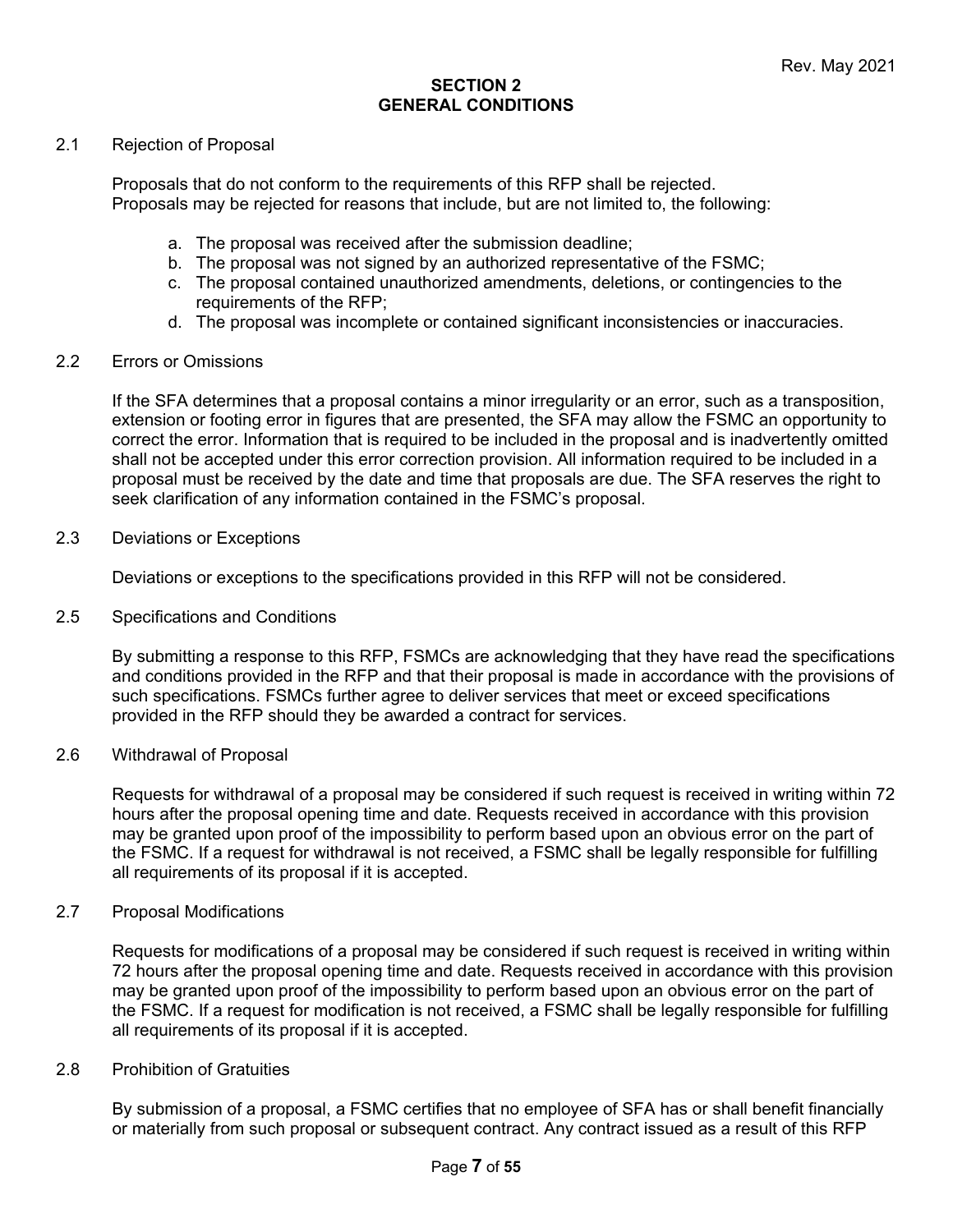may be terminated at such time as it is determined that gratuities of any kind were either offered or received by any of the aforementioned persons.

2.9 FSMC Research

SFA reserves the right to research any FSMC submitting a proposal in response to this RFP to ensure the FSMC's ability to perform the services as specified.

2.10 Conditions for Acceptance

FSMCs must submit a proposal meeting the requirements of the RFP to include the required attachments and certifications signed by the authorized official. Proposals must be received by the time and date specified in subsection 1.2, Proposal Submission, above.

2.11 Proposal computation method

Estimated totals must be carried out to the second decimal place and must not be rounded.

2.12 Proposal bond requirements (optional)

|      | <b>NA</b>                                             |  |  |
|------|-------------------------------------------------------|--|--|
| 2.13 | Performance bond requirements (optional)<br><b>NA</b> |  |  |

\_\_\_\_\_\_\_\_\_\_\_\_\_\_\_\_\_\_\_\_\_\_\_\_\_\_\_\_\_\_\_\_\_\_\_\_\_\_\_\_\_\_\_\_\_\_\_\_\_\_\_\_\_\_\_\_\_\_\_\_\_\_\_\_\_\_\_\_\_\_

#### 2.14 Protest of the RFP

Any adversely affected person who desires to file a formal protest to this RFP must do so in accordance under chapter 120, Florida Statutes. Failure to file a protest within the time prescribed in section 120.57(3), Florida Statutes, or failure to post the bond or other security required by law within the time allowed for filing a bond shall constitute a waiver of proceedings under chapter 120, Florida Statutes.

#### 2.15 Copyrights

The SFA reserves a royalty-free, nonexclusive, and irrevocable license to reproduce, publish or otherwise use, and to authorize others to use, for SFA purposes: (a) The copyright in any work developed under a grant, subgrant, or contract under a grant or subgrant; and (b) Any rights of copyright to which a grantee, sub grantee or contractor purchases ownership with grant support. 2 C.F.R. Appendix II to Part 200(F)

2.16 Patents

The SFA reserves a royalty-free, nonexclusive, and irrevocable license to reproduce, publish or otherwise use, and to authorize other to use, for SFA purposes patent rights with respect to any discovery or invention which arises or is developed in the course of or under such contract. 2 C.F.R. Appendix II to Part 200(F)

2.17 Confidentiality (optional)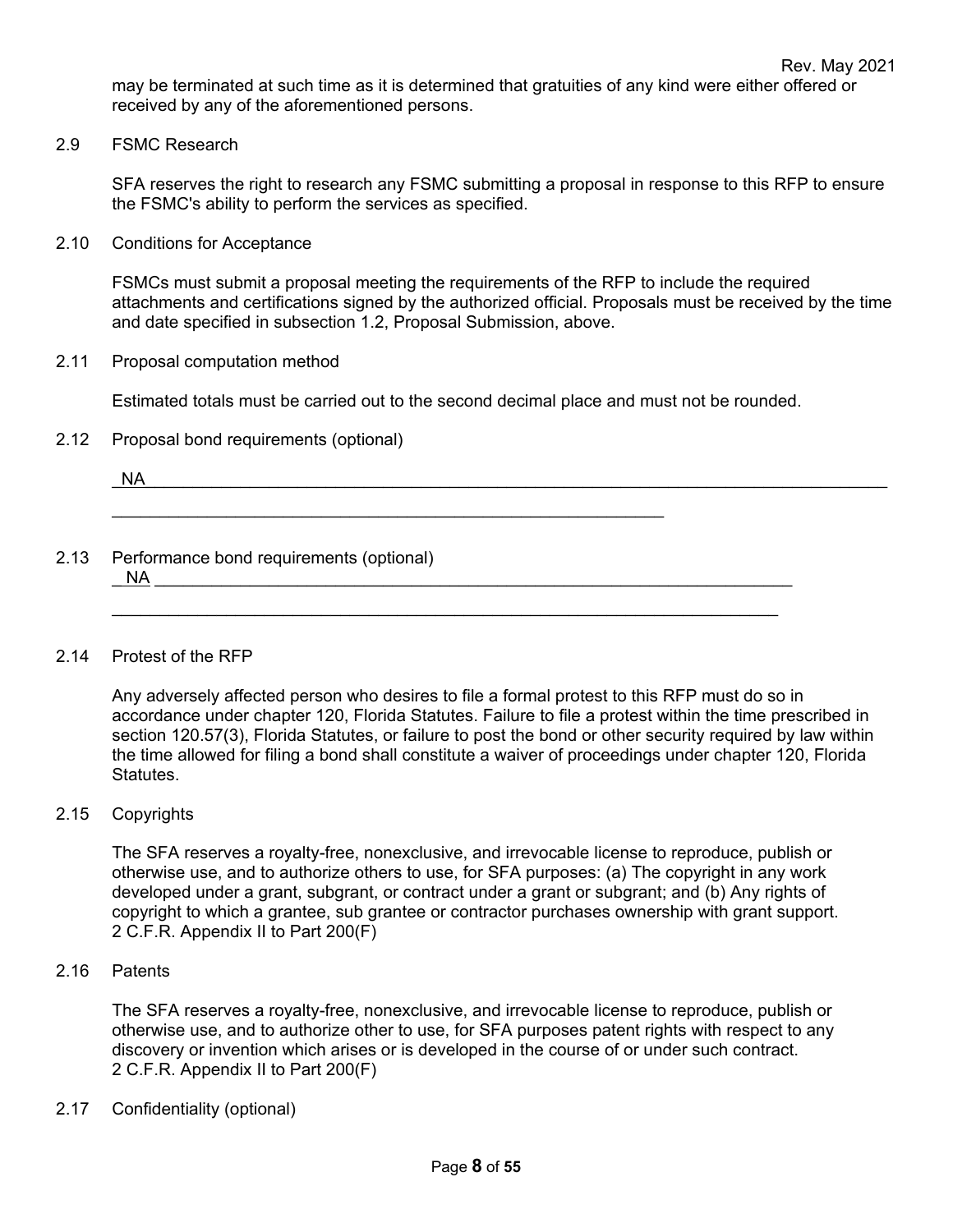Each Party, including its agents and subcontractors, to this Contract may have or gain access to confidential and proprietary data or information of the other Party including, without limitation, other technical information (including functional and technical specifications, designs, drawings, analysis, research, processes, computer programs, methods, ideas, "know how," and the like), business information (sales and marketing research, materials, plans, accounting and financial information, personnel records, and the like), all student data and information, and other information designated as confidential expressly or by the circumstances in which it is provided ("Confidential Information"). No Confidential Information collected, maintained, or used in the course of performance of the Contract shall be disseminated except as authorized by law and with the written consent of the disclosing Party, either during the Term of the Contract or thereafter. The recipient must return any and all Confidential Information used in the course of the performance of the Contract, in whatever form it is maintained, promptly upon termination of the Contract, or earlier at the request of the disclosing Party, or notify the disclosing Party in writing of its destruction, if destruction is permitted by the disclosing Party. Confidential Information does not include data or information lawfully in the recipient's possession prior to its acquisition from the disclosing Party; received by the recipient from a third party who was free to disclose it; publicly known through no breach of confidentiality obligation by the recipient; or independently developed by the recipient without the use or benefit of the disclosing Party's Confidential Information.

#### 2.18 Federal Debarment Certification

FSMC will comply with the Federal Debarment Certification regarding debarment suspension, ineligibility and voluntary exclusion, as required by Executive Order 12549, Debarment and Suspension and implemented at 2 C.F.R. 417.

- (1) The prospective lower tier (\$25,000) participant certifies, by submission and of this proposal, that neither it nor its principals is presently debarred, suspended, proposed for debarment, declared ineligible, or voluntarily excluded from participation in this transaction by any federal department or agency.
- (2) Where the prospective lower tier participant is unable to certify to any of the statements in this certification, such prospective participants shall attach an explanation to this proposal.

#### 2.19 Public Entity Crimes Certification

Pursuant to Section 287.133(2)(a), Florida Statutes, a person or affiliate who has been placed on the convicted vendor list following a conviction for a public entity crime may not submit a proposal on a contract to provide any goods or services to a public entity; may not submit a proposal on a contract with a public entity for the construction or repair of a public building or public work; may not submit proposals on leases of real property to public entities; may not be awarded or perform work as a contractor, supplier, subcontractor, or consultant under a contract with any public entity; and may not transact business with any public entity in excess of the threshold amount provided in Section 287.017, Florida Statutes, for Category Two for a period of 36 months from the date of being placed on the convicted vendor list.

#### 2.20 Drug Free Workplace Certification

In accordance with Section 287.087, Florida Statutes, whenever two or more proposals, or replies that are equal with respect to price, quality, and service are received by an SFA for the procurement of commodities or contractual services, a reply received from a business which certifies that it has implemented a Drug Free Workplace Program by signing the enclosed Drug Free Workplace Certification Form, shall be given preference in the award process.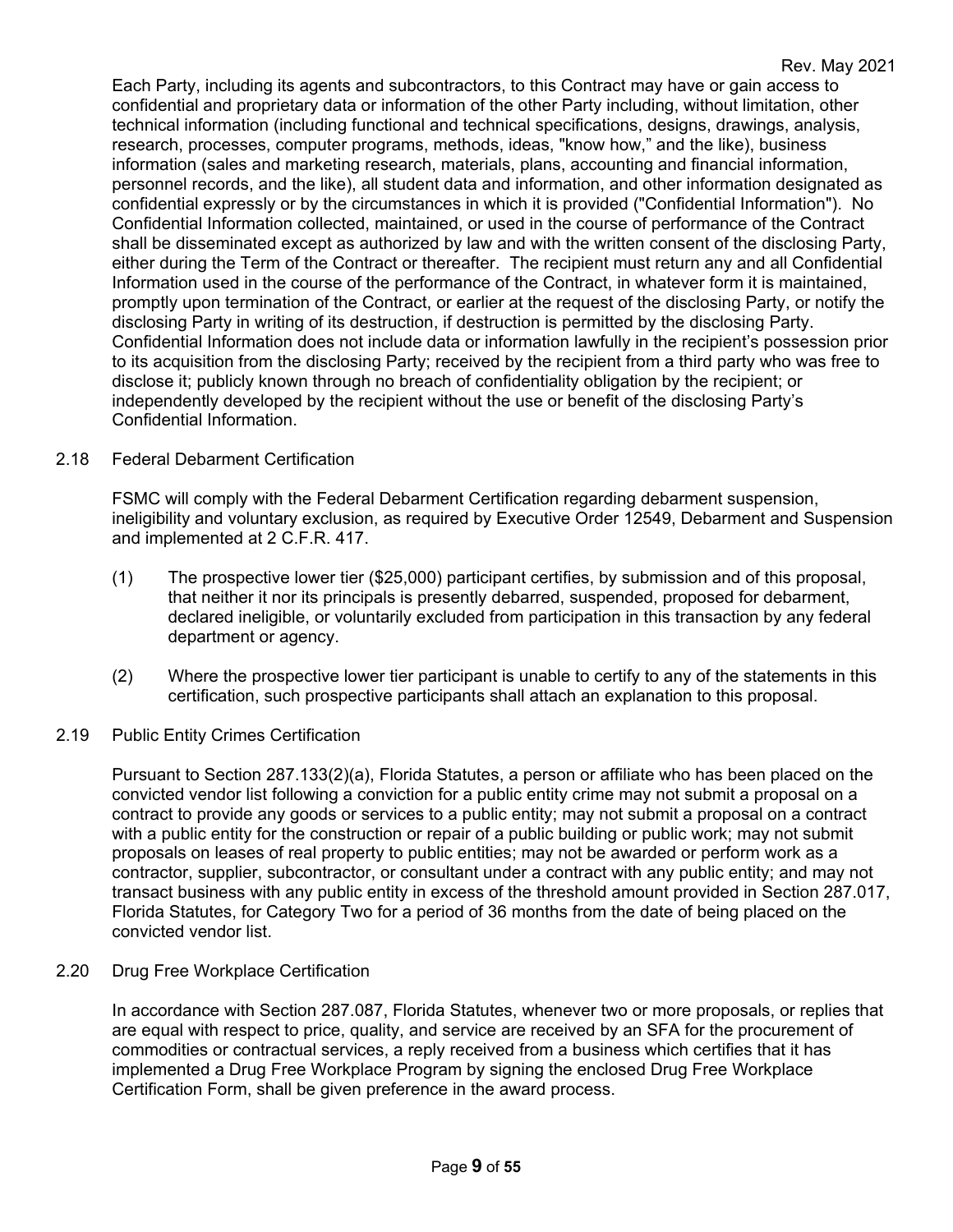#### **SECTION 3 SCOPE**

- 3.1 The food service provided shall be operated and maintained as a benefit to the SFA's students, faculty, and staff.
- 3.2 The food service operation shall be managed to promote maximum participation in the Child Nutrition Programs.
- 3.3 The FSMC shall have the exclusive right to manage the Child Nutrition Programs at the sites specified on Exhibit A.
- 3.4 The FSMC will provide food services to each site as specified in Exhibit A.
- 3.5 The SFA may add or remove sites and/or meal periods for existing programs to Exhibit A at any time during each Contract Term unless the addition or removal of sites and/or meal periods creates a material or substantive Contract change.
- 3.6 The SFA reserves the right to maintain, add, and/or remove present food and beverage vending machines in its facilities.
- 3.7 The FSMC shall be an independent contractor and not an employee of the SFA. The employees of the FSMC shall be considered solely employees of the FSMC and shall not be considered employees or agents of the SFA in any fashion.
- 3.8 The FSMC shall conduct the food service operation to ensure compliance with the rules and regulations of the Florida Department of Agriculture and Consumer Services ("FDACS") and the USDA regarding Child Nutrition Programs.
- 3.9 The SFA shall be legally and financially responsible for the conduct of the food service operation and shall supervise the food service to ensure compliance with the rules and regulations of the FDACS and the USDA regarding Child Nutrition Programs.

#### **SECTION 4 SCHOOL FOOD AUTHORITY RESPONSIBILITIES**

- 4.1 The SFA shall ensure that the food service operation is in conformance with its *National School Lunch and Breakfast Program Sponsor Agreement* and the *Policy Statement for Free Meals, Free Milk, and Reduced-Price Meals*.
- 4.2 The SFA shall retain control of the quality, extent, and general nature of its food service operation and the prices to be charged for meals, milk, a la carte items, adult meals, and vending machine items, as applicable.
- 4.3 The SFA shall monitor the food service operation through periodic on-site reviews to include the inspection of meals, food preparation, storage and service areas, sanitation practices, and procedures for accurately counting and claiming meals provided that nothing in this paragraph shall be construed as to relieve the FSMC of its independent obligation to provide proper oversight and supervision of its operations or to otherwise comply with State and Federal rules and/or regulations.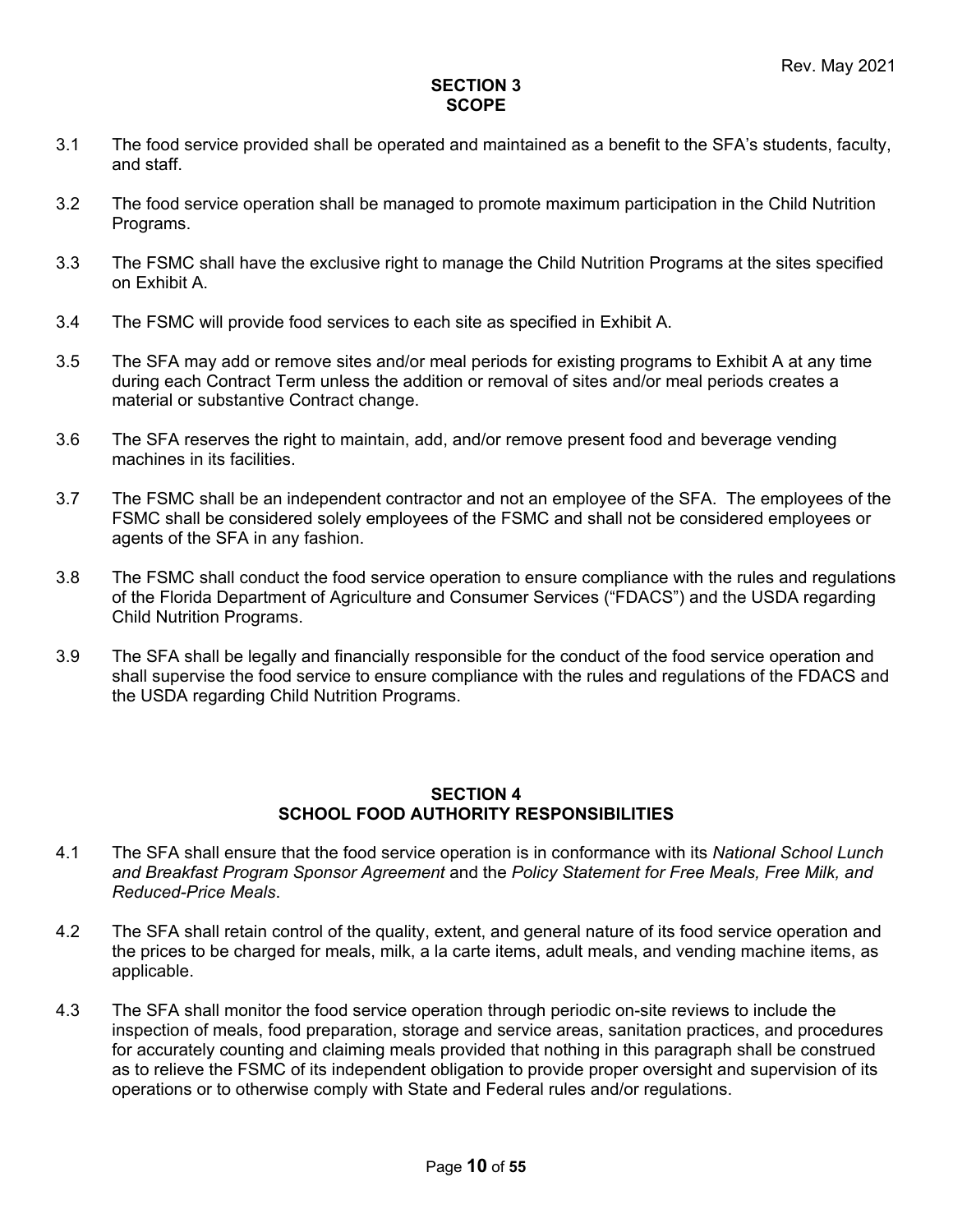- 4.4 The SFA shall approve the menus and recipes for meals and other food to be served or sold to students to ensure compliance with the rules and regulations of the FDACS and the USDA.
- 4.5 The SFA shall approve all a la carte items and the prices charged for those items in advance of sale by the FSMC.
- 4.6 The SFA shall retain signatory authority on the FDACS *Annual School Application for Participation in Child Nutrition Programs and Food Distribution Programs*; the *Policy Statement for Free Meals, Free Milk, and Reduced -Price Meals*; the *National School Lunch and Breakfast Program Sponsor Agreement*; and the *Child Nutrition Program Monthly Claim for Reimbursement*.
- 4.7 The SFA will establish internal controls that ensure the accuracy of meal counts before submittal of the *Monthly Claim for Reimbursement*. At a minimum, these controls will include:
	- An on-site review of the meal counting and claiming system employed by each school,
	- Reviews of meal count data for each site, and
	- Edit checks of meal count data against the product of the eligibility data times an attendance factor.
- 4.8 The SFA shall ensure USDA Foods received for use by the SFA and made available to the FSMC are utilized within the Term of this Contract in the SFA's food service operation for the preparation and service of meals and for other allowable uses in accordance with the Code of Federal Regulations, 7 C.F.R. 250.
- 4.9 The SFA shall maintain and visibly post applicable health certification and assure all state and local regulations are met by the FSMC preparing or serving meals at SFA facilities.
- 4.10 The SFA shall establish and maintain an advisory board composed of parents, teachers, and students to assist in menu planning.
- 4.11 The SFA shall distribute and collect the letter and household applications for free and reduced-price meals or milk and determine eligibility of students for meal benefits.
- 4.12 SFA retains signature authority of Child Nutrition Program Agreement, free and reduced-price policy statement, and all claims input into the Florida Automated Nutrition System (7 CFR 210.16 (a)(5)). SFA is the approving official for the free/reduced eligibility applications, direct certification process, benefits issuance list, submission of claims for reimbursement, and verification requirements.
- 4.13 The SFA shall verify applications for free and reduced-price meals and conduct any appeals or hearings for eligibility determinations.
- 4.14 The SFA shall inform the FSMC of any adjustments to menus and monitor implementation of adjustments.
- 4.15 The SFA shall be responsible for resolution of program reviews and audit findings.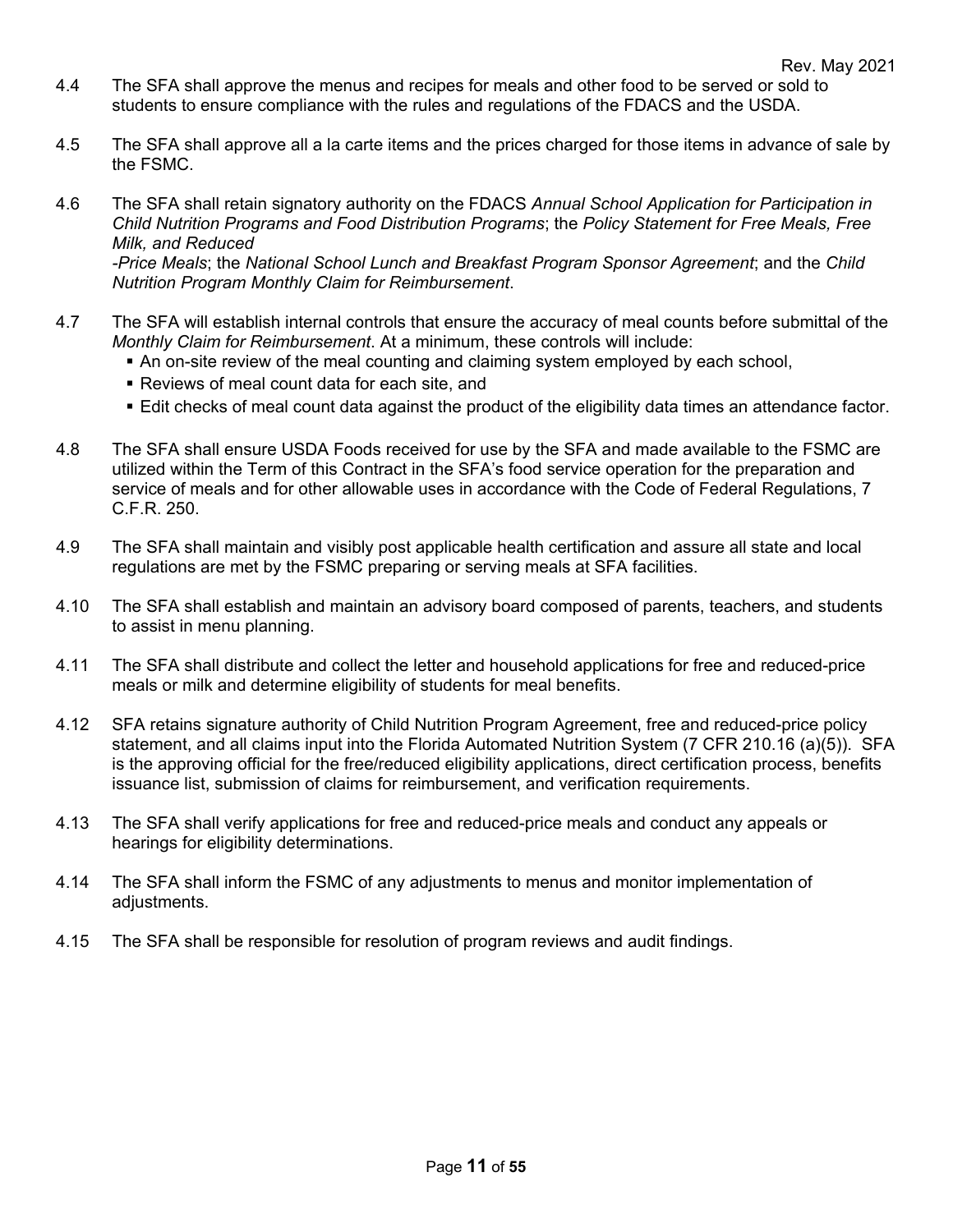#### **SECTION 5 FOOD SERVICE MANAGEMENT COMPANY RESPONSIBILITIES**

- 5.1 The FSMC will conduct the school food service operation in conformance with the Program Sponsor Agreement between SFA and FDACS and in accordance with generally accepted standards of care and best practices in the industry.
- 5.2 The FSMC shall serve, on such days and at such times as requested by the SFA:
	- 5.2.1 Breakfasts, priced as a unit, which meet USDA requirements
	- 5.2.2 Lunches, priced as a unit, which meet USDA requirements
	- 5.2.3 After-school snacks, priced as a unit, pursuant to the After-School Care Program
	- 5.2.4 Summer meals, priced as a unit, which meet USDA requirements
	- 5.2.6 Fresh fruit and vegetables, served to all children pursuant to the USDA Fresh Fruit and Vegetable Program, if school is awarded the FFVP grant
	- 5.2.7 Other foods as agreed upon by the FSMC and SFA, pursuant to applicable regulatory requirements
- 5.3 The FSMC shall serve free, reduced-price, and paid meals and/or free milk to those children designated by the SFA.
- 5.4 The FSMC shall implement collection procedures as specified by the SFA and approved by the FDACS.
- 5.5 The FSMC shall implement the *Offer versus Serve* provision at the food service sites specified by the SFA on Exhibit A.
- 5.6 The FSMC shall adhere to the 21-day cycle menu(s) and portion sizes specified by the SFA on Exhibit B for the first 21 days of meal service. After the first 21 days of meal service, menu changes may be made with SFA approval. Meals must meet the Healthy Hunger-Free Kids Act of 2010 as designated herein by the SFA for each Term of the Contract, as applicable. Meals must meet or exceed the calories and meet the nutrient standards for National School Lunch, School Breakfast, and/or Summer Food Service Program meals for the age/grade groups of school children and as listed in Exhibit C.
- 5.7 The serving sizes, if applicable, provided by the SFA on the 21-day cycle menu(s) in Exhibit B are, in most cases based on the required minimum serving sizes stated in Exhibit C. If the serving sizes for the food items indicated on the menu(s) do not meet the required weekly calorie and nutrient standards as stated in Exhibit C, the FSMC must increase serving sizes and/or provide additional food items as necessary to meet the calorie and nutrient standards without altering the 21-day cycle menu(s). Serving sizes may not be decreased unless otherwise stated in this *Request for Proposal and Contract*.
- 5.8 The FSMC shall be responsible for providing meals and menus appropriate for the age of the students served and acceptable to students evidenced through production records, a minimum of plate waste and participation levels in the National School Lunch, School Breakfast, and/or Summer Food Service Program meals, as applicable.
- 5.9 The FSMC shall participate in the parent, teacher, and student advisory board.
- 5.10 The FSMC shall cooperate with the SFA in promoting nutrition education and assist in the coordination of the SFA's food service with classroom instruction.
- 5.11 The FSMC shall use SFA facilities for preparation of food to be served as specified on Exhibit A.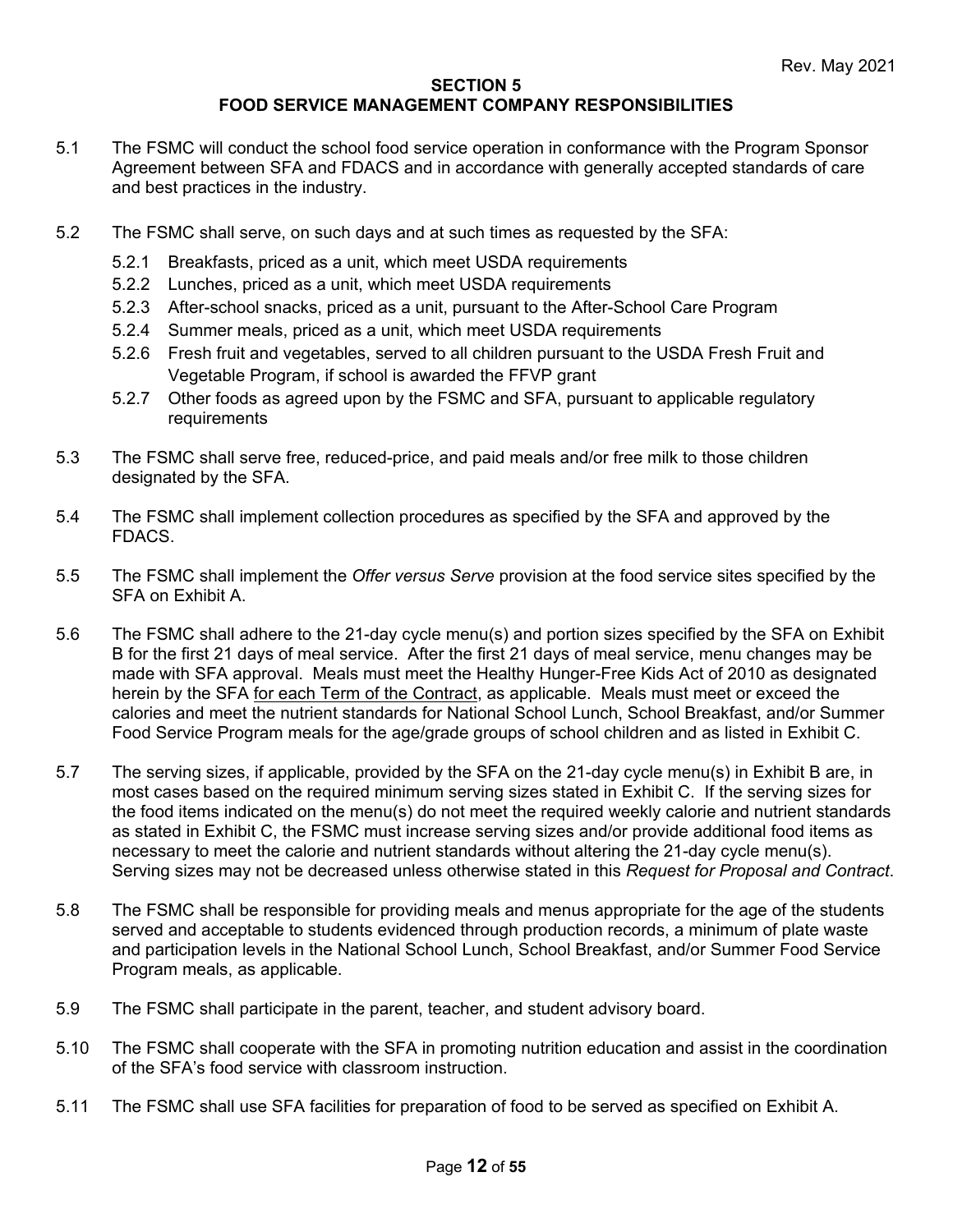- Rev. May 2021 5.12 The FSMC shall not directly or indirectly prevent the sale or marketing of fluid milk at any time, in any place on school premises or at any school-sponsored event. [7 CFR 210.21(e)]
- 5.13 The FSMC is required to substitute food components of the meal pattern for students who are considered to have a disability under 7 C.F.R. 15b and the disability restricts their diet. Substitutions must be made on a case by case basis only when supported by a written statement of the need for substitution(s) that includes recommended alternate foods, unless otherwise exempted by FNS. Such statement must be signed by a licensed physician.

The FSMC may make substitutions for students without disabilities who cannot consume the regular lunch or afterschool snack because of medical or other special dietary needs. These substitutions must be made on a case by case basis and only when supported by a written statement of the need for substitutions that includes recommended alternate foods, unless otherwise exempted by FNS. Except with respect to substitutions for fluid milk, such a statement must be signed by a recognized medical authority.

- 5.14 The FSMC shall deposit daily all monies in the SFA's nonprofit food service account.
- 5.15 The FSMC will operate and care for equipment and food service areas in a clean, safe and healthy condition in accordance with the standards prescribed in the SFA's written food safety program and comply with all applicable federal, state, and local laws, ordinances, regulations, and rules concerning sanitation.
- 5.16 It will be the joint responsibility of the SFA and the FSMC to protect the anonymity of all children receiving free or reduced-price meals, and methods for ensuring anonymity shall be jointly agreed upon; provided that nothing in this paragraph shall be construed to relieve the FSMC of its independent obligation to protect the anonymity of all children receiving free or reduced-price meals and to provide the required quality and extent of goods and services hereunder.

#### **SECTION 6 INVOICING AND PAYMENT**

- 6.1 The Vendor shall submit itemized invoices to the SFA **monthly.** Invoices shall specify the number of meals served to the SFA and the unit price for each meal type during that calendar month. Invoices should be received within 15 days after the end of the calendar month.
- 6.2 The SFA shall pay the Vendor the unit price specified in the Bid Summary times meals served as specified in the invoice. The SFA shall pay:
	- 6.2.1 According to the time frame as stated on the Vendor's invoice; or
	- 6.2.2 Five (5) business days after receiving Meal Claim Reimbursement; whichever occurs sooner.
	- 6.2.3 No later than forty-one days (41) calendar days of its receipt of the invoice from the Vendor.
- 6.3 The Vendor shall use the following delinquent payment notification procedures in order to exercise its right to demand payment from the SFA:
	- 6.3.1 For invoices not paid within forty-two (42) calendar days after the SFA received the invoice, the Vendor shall send the SFA a notice letter with a copy of the original invoice attached. The Vendor shall also provide a copy of the notice letter to the FDACS.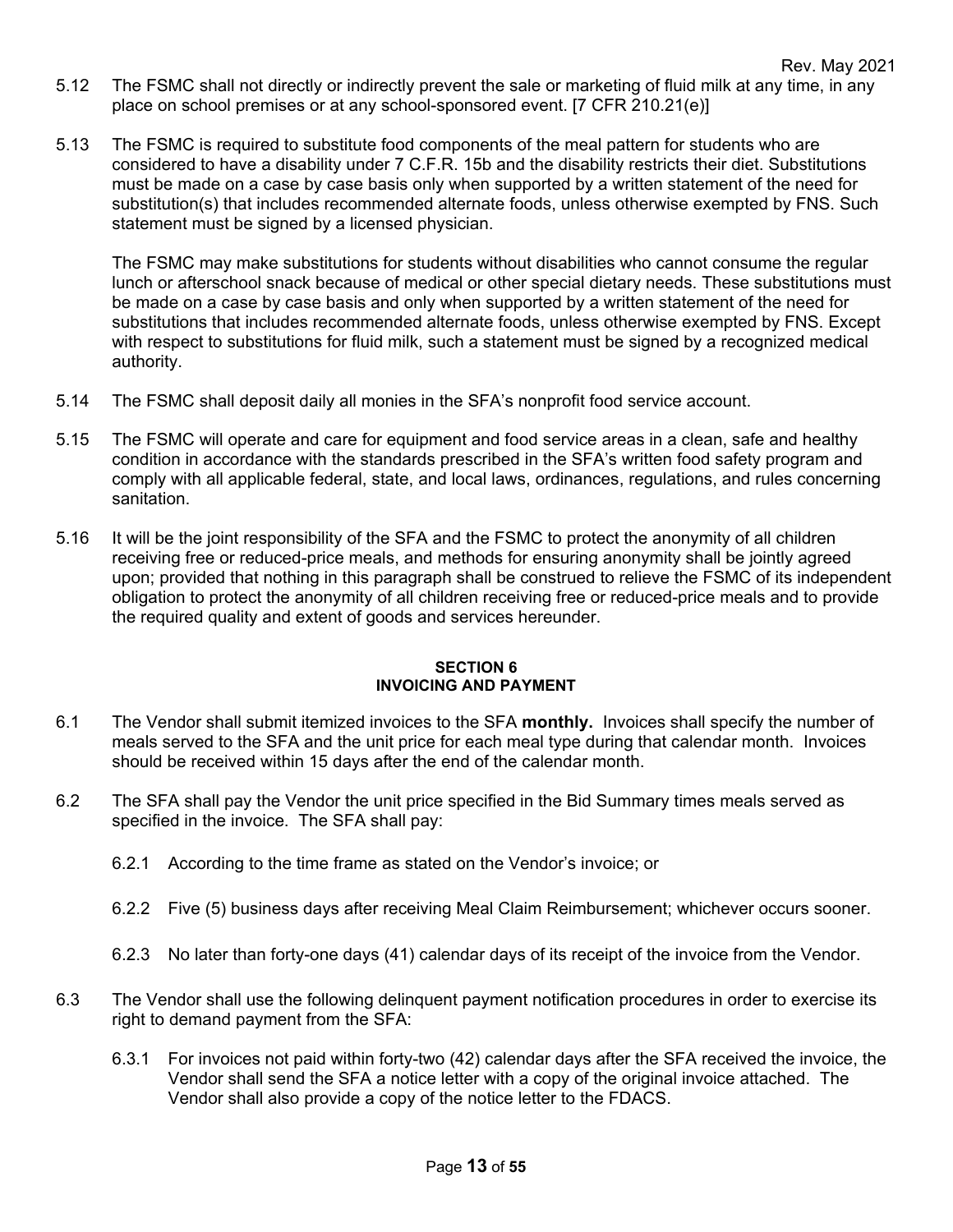- 6.3.2 When an invoice previously noticed when delinquent forty-two (42) calendar days is still delinquent and not paid in full within sixty-three (63) calendar days after the SFA received the invoice, the Vendor must provide a second letter to the SFA with a copy of the original invoice attached and provide a copy to the FDACS.
- 6.3.3 The Vendor may suspend service or terminate its contract with the SFA if the SFA has failed to make full and complete payment for any invoice sixty-three (63) or more calendar days after the invoice was received. The Vendor's failure to terminate its contract shall not waive its right to seek payment under appropriate Florida Law and procedures.

#### **SECTION 7 USDA FOODS**

- 7.1 Any USDA Foods received for use by the SFA and made available to the FSMC shall be utilized within the specified Term of this Contract in the SFA's food service operation for the preparation and service of meals and for other allowable uses in accordance with 7 C.F.R. 250.The SFA is a new sponsor and will not be eligible for USDA foods during SY23 but intends to participate when allowed.
- 7.2 The FSMC shall accept and use USDA Foods in as large a quantity as may be efficiently utilized in the nonprofit food service operation, subject to approval of the SFA.
- 7.3 The FSMC shall manage all USDA Foods to ensure the foods are utilized in the SFA's food service. USDA Foods shall not be sold, exchanged or otherwise disposed of without the approval of the USDA.
- 7.4 The FSMC shall utilize all USDA ground beef, ground pork, and processed end products received in the SFA's food service operation. Commercially purchased foods shall not be substituted for these foods.
- 7.5 The FSMC shall utilize all other USDA Foods, or substitute commercially purchased foods of the same generic identity, of U.S. origin, and of equal or better quality than the USDA Foods as determined by the SFA, in the SFA's food service operation.
- 7.6 The FSMC shall credit the SFA for the full value of all USDA Foods received for use in the SFA's meal service during the school year (including both entitlement and bonus foods) regardless of whether the USDA Foods have been used. If the FSMC acts as an intermediary between a processor and the SFA, the FSMC shall credit the SFA for the value of USDA Foods contained in the processed end products at the USDA processing agreement value, unless the processor is providing such credit directly to the SFA. The FSMC will issue all such credit in full prior to the expiration of each Contract Term.
- 7.7 The FSMC will clearly identify USDA food credits on the SFA's monthly bill/invoice and record these credits on a separate line item entry. Each month, the FSMC will also provide a detailed account of all the USDA Food items that were used and the credits issued for any unused USDA Food items.
- 7.8 The current value of USDA Foods is based on the information listed on the SFA's Web-Based Supply Chain Management (WBSCM) Requisition and by the Requisition Status Report. If not listed, the current market value of USDA Foods will be based on the prices issued by the FDACS.
- 7.9 The SFA shall ensure the method and timing of crediting does not cause its cash resources to exceed limits established in 7 C.F.R. subparagraph 210.9(b)(2).
- 7.10 At the end of each Contract Term and upon expiration or termination of the Contract, a year-end reconciliation shall be conducted by the SFA to ensure and verify correct and proper credit has been received for the full value of all USDA Foods received by the FSMC during each Contract Term for use in the SFA's food service operation.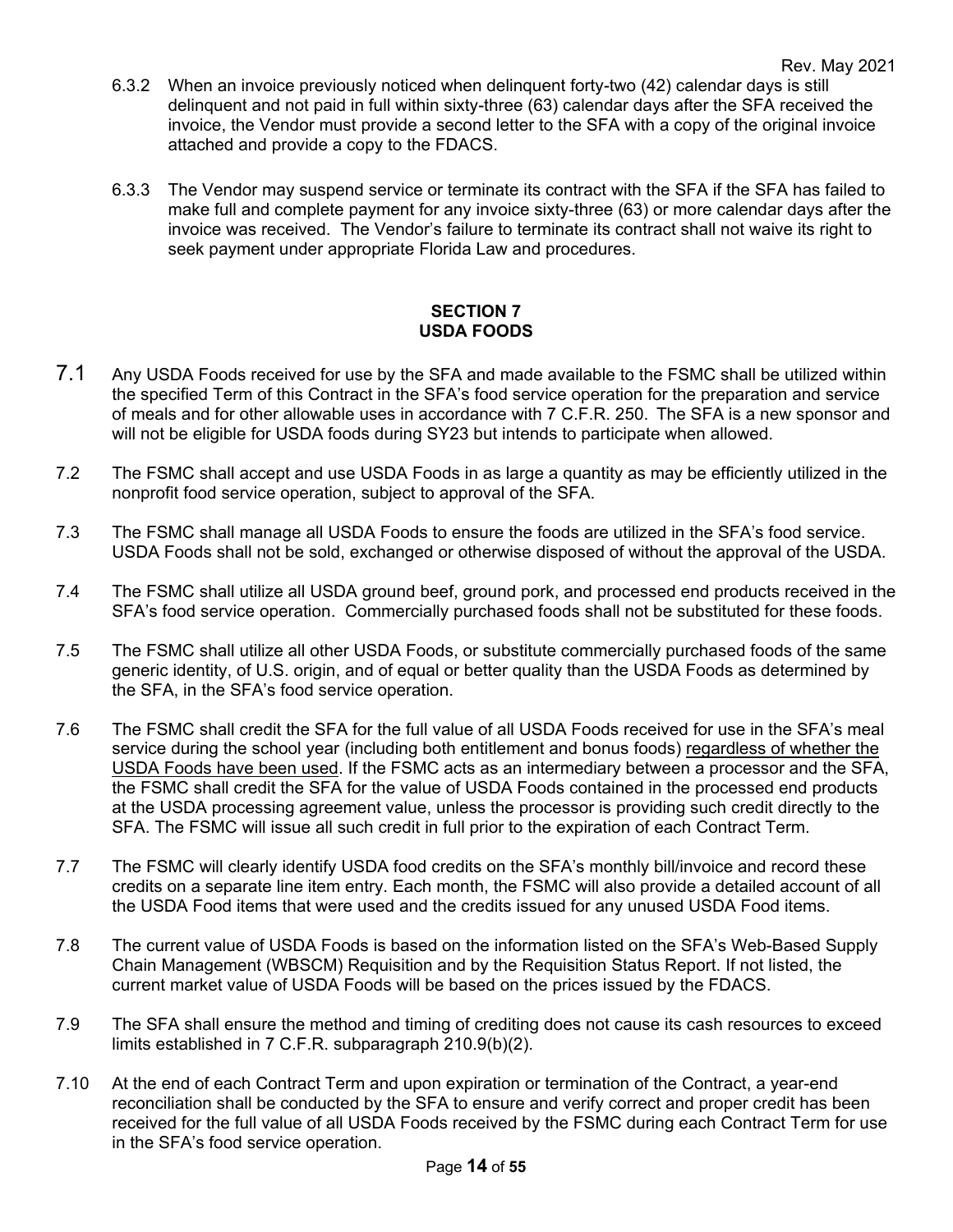- 7.11 The SFA shall verify receipt of USDA Foods shipments through its electronic records or by contacting FDACS or the processor, as applicable.
- 7.12 The FSMC must keep separated inventories (both physical and accounting) of USDA Foods and regular purchased food.
- 7.13 The SFA and FSMC must maintain records of receipt of USDA Foods and processed end products, of crediting for the value of USDA Foods, and other records relating to USDA Foods in accordance with 7 C.F.R. section 250.54. All records pertaining to USDA Foods shall be maintained and made available for inspection by the SFA, FDACS and the USDA for a period of five (5) years plus the current year.
- 7.14 FSMC will comply with the storage and inventory management requirements for USDA Foods in 7 C.F.R. paragraph 250.14(b). USDA ground beef, ground pork, and processed end products shall be stored in a manner that ensures usage in the SFA's food service operation.
- 7.15 The FSMC must accept liability for any fault or negligence on its part that results in any loss, damage, out of condition, or improper use of USDA Foods not yet credited to the SFA.
- 7.16 SFA and FDACS have and preserve a right to assert claims against other persons to whom USDA Foods are delivered for care, handling or distribution, and will take action to obtain restitution in connection with claims for improper distribution, use or loss of, or damage to, USDA Foods.
- 7.17 The SFA and FSMC shall consult and agree on end products to be produced from USDA Foods during each Contract Term. If the SFA and FSMC cannot agree on end products, the FSMC shall utilize the USDA Foods in the form furnished by the USDA.
- 7.18 The SFA shall be responsible for contracting with any commercial facility for the processing or repackaging USDA Foods. The FSMC shall pay all related processing fees and costs. The SFA shall not be responsible for any costs associated with processing USDA Foods. Although the FSMC may procure processed end products on behalf of the SFA, the FSMC itself shall not enter into any processing agreements with a processor, nor shall the FSMC enter into any subcontracts for further processing of USDA Foods. If the FSMC procures processed end products on behalf of the SFA, the FSMC will comply with the provisions of the SFA processing agreement(s) and the requirements in subpart C of 7 C.F.R. 250.
- 7.19 The FSMC shall have records maintained and available to substantiate the receipt, use, storage, and inventory of USDA Foods. The FSMC must submit to the SFA monthly inventory reports showing all transactions for processed and non-processed USDA Foods. Failure by the FSMC to maintain records as required 7 C.F.R. section 250.16 shall be considered prima facie evidence of improper distribution or loss of USDA Foods and the FSMC shall be subject to the provisions of § 250.13(e).
- 7.20 The SFA, FDACS, Comptroller General of the United States, Florida Auditor General, USDA, or any of their duly authorized representatives may perform on-site reviews of the FSMC's food service operation at any reasonable time. This includes the inspection and inventory of USDA Foods in storage or the facilities used in the handling or storage of such USDA Foods, and inspection and audit all records, including financial records, and reports pertaining to the distribution of USDA Foods and may review or audit the procedures and methods used in carrying out the requirements of this contract and 7 C.F.R. 250 and 210.
- 7.21 The FSMC shall return all unused USDA ground beef products, ground pork products, and processed end products to the SFA upon termination, expiration, or non-renewal of the Contract.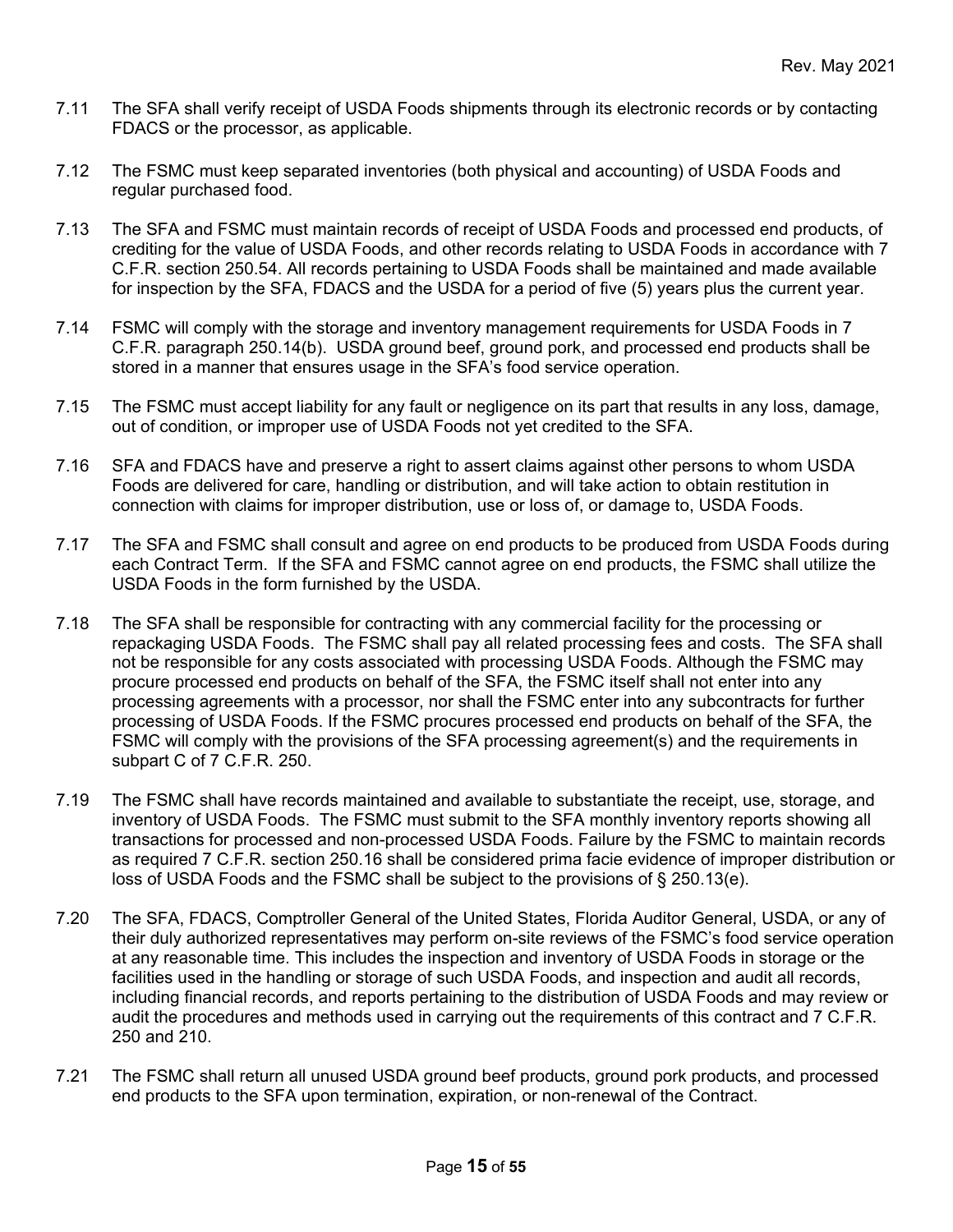- 7.22 At the discretion of the SFA, the FSMC may be required to return other unused USDA Foods to the SFA upon termination, expiration, or non-renewal of the Contract.
- 7.23 The SFA shall retain title to all USDA Foods provided to the FSMC for use in the SFA's food service operation.
- 7.24 USDA Foods or processed end products containing USDA Foods shall not be used for catering or special functions conducted outside of the nonprofit school food service operation.

#### **SECTION 8 PURCHASES/BUY AMERICAN**

- 8.1 The FSMC shall retain title to all purchased food and nonfood items.
- 8.2 The FSMC shall purchase, to the maximum extent practicable, domestic commodities or products that are either agricultural commodities produced in the United States or food product processed in the United States substantially using agricultural commodities produced in the United States.
- 8.3 The FSMC shall inform the SFA if a domestic food is unavailable. Documentation must be shown that consideration was given on the use of a domestic alternative food before approving an exception.
- 8.4 The FSMC shall not substitute commercially-purchased foods for USDA ground beef, ground pork, and processed end products received.
- 8.5 The FSMC may substitute commercially-purchased foods for all other USDA Food received. All commercially-purchased food substitutes must be of the same generic identity as the USDA food received, of United States origin, and of equal or better quality than the USDA Foods as determined by the SFA.
- 8.6 The SFA shall ensure commercially-purchased foods used in place of USDA Foods received are of the same generic identity as the USDA Foods received, of United States origin, and of equal or better quality than the USDA Foods as determined by the SFA.
- 8.7 The FSMC may be required to certify the percentage of United States content in the products supplied to the SFA.
- 8.8 The SFA reserves the right to review FSMC purchase records to ensure compliance with the *Buy American* provision in 7 C.F.R. sections 210.21 and 250.23.
- 8.9 The FSMC shall provide Nutrition Facts labels and any other documentation requested by the SFA to ensure compliance with United States content requirements.
- 8.10 The FSMC shall provide documentation on the use of non-domestic food when competition reveals the cost of domestic food is significantly high than non-domestic food.
- 8.11 The FSMC shall provide documentation for the use of a non-domestic alternative food due to the domestic food not produced or manufactured in sufficient and reasonable available quantities of a satisfactory quality.

#### **SECTION 9 USE OF FACILITIES AND EQUIPMENT**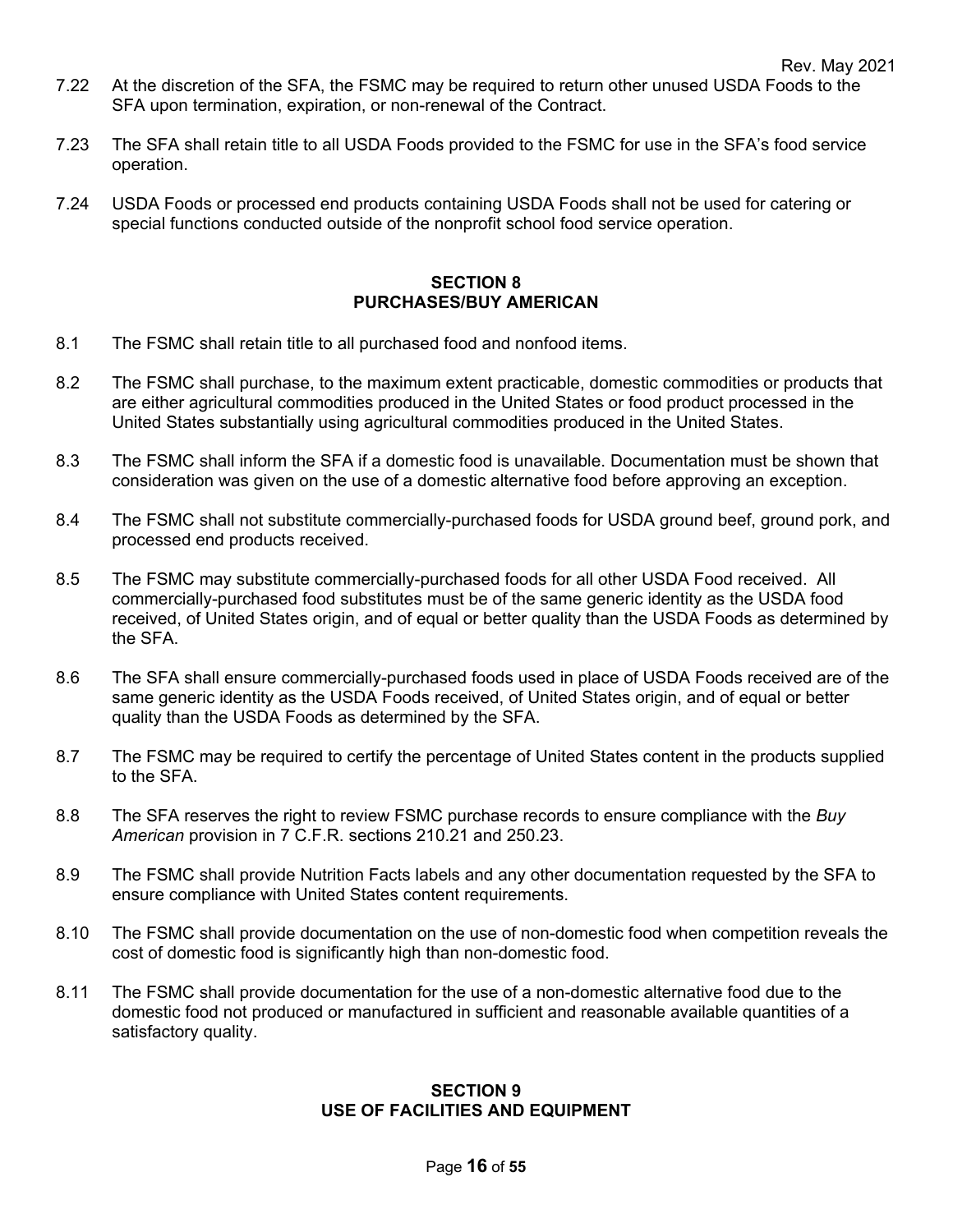- 9.1 The SFA shall make available without any cost or charge to the FSMC, the areas and premises agreeable to both parties in which the FSMC shall render its services.
- 9.2 The FSMC shall furnish and install any equipment necessary to run the meal program. The SFA will make any structural changes needed to comply with federal, state, and local laws, ordinances, rules, and regulations.
- 9.3 The FSMC shall not use the SFA's facilities to produce food, meals, or services for other organizations or otherwise use the facilities of the SFA for any reason other than those specifically provided for in this Contract without the express written consent of the SFA.
- 9.4 The FSMC and SFA shall inventory the equipment and supplies owned by the SFA at the beginning of the school year and the end of the school year, including but not limited to flatware, trays, chinaware, glassware, and kitchen utensils. The FSMC will be responsible for correcting any discrepancies and any equipment repairs that are not the result of normal wear and tear within 30 days of the end-of-theschool-year inventory.
- 9.5 The FSMC shall repair and service any equipment owned by the FSMC. The SFA shall repair SFA owned equipment except when damages result from the use of less-than-reasonable care by the FSMC employees or agents as determined by the SFA. When damage results from less-than-reasonable care on the part of any FSMC employees or agents, it will be the FSMCs responsibility to repair and service the damaged equipment, incurring all applicable fees and costs, within a reasonable timeframe to ensure no disruption in service.
- 9.6 The SFA reserves the right, at its sole discretion, to use its facilities to sell or dispense any food or beverage before or after regularly scheduled lunch or breakfast periods provided such use does not interfere with the operation of the Child Nutrition Programs.
- 9.7 The SFA shall return facilities and equipment to the FSMC in the same condition as received when the SFA uses the facilities for extra-curricular activities.
- 9.8 The FSMC shall maintain the inventory of expendable equipment necessary for the food service operation and at the inventory level as specified by the SFA.
- 9.9 The SFA shall be legally responsible for any losses of USDA Foods which may arise due to equipment malfunction or loss of electrical power not within the control of the FSMC.
- 9.10 The FSMC and/or its employees or agents shall not remove equipment or property of the SFA from the SFA's premises including, but not limited to, food preparation and/or serving equipment.
- 9.11 The FSMC shall provide written notification to the SFA of any equipment belonging to the FSMC within ten days of its placement on SFA premises.
- 9.12 The SFA shall not be legally responsible for loss or damage to equipment and/or vehicles owned by the FSMC and located on SFA premises.
- 9.13 The SFA shall provide sanitary toilet facilities for the FSMC employees.
- 9.14 The SFA shall have access, with or without notice to the FSMC, to all SFA facilities used by the FSMC for inspection and audit purposes.
- 9.15 The FSMC shall surrender all SFA equipment and furnishings in good repair and condition to the SFA upon termination of the Contract, reasonable wear and tear excepted. The SFA shall surrender all FSMC owned equipment and furnishings upon termination of the contract.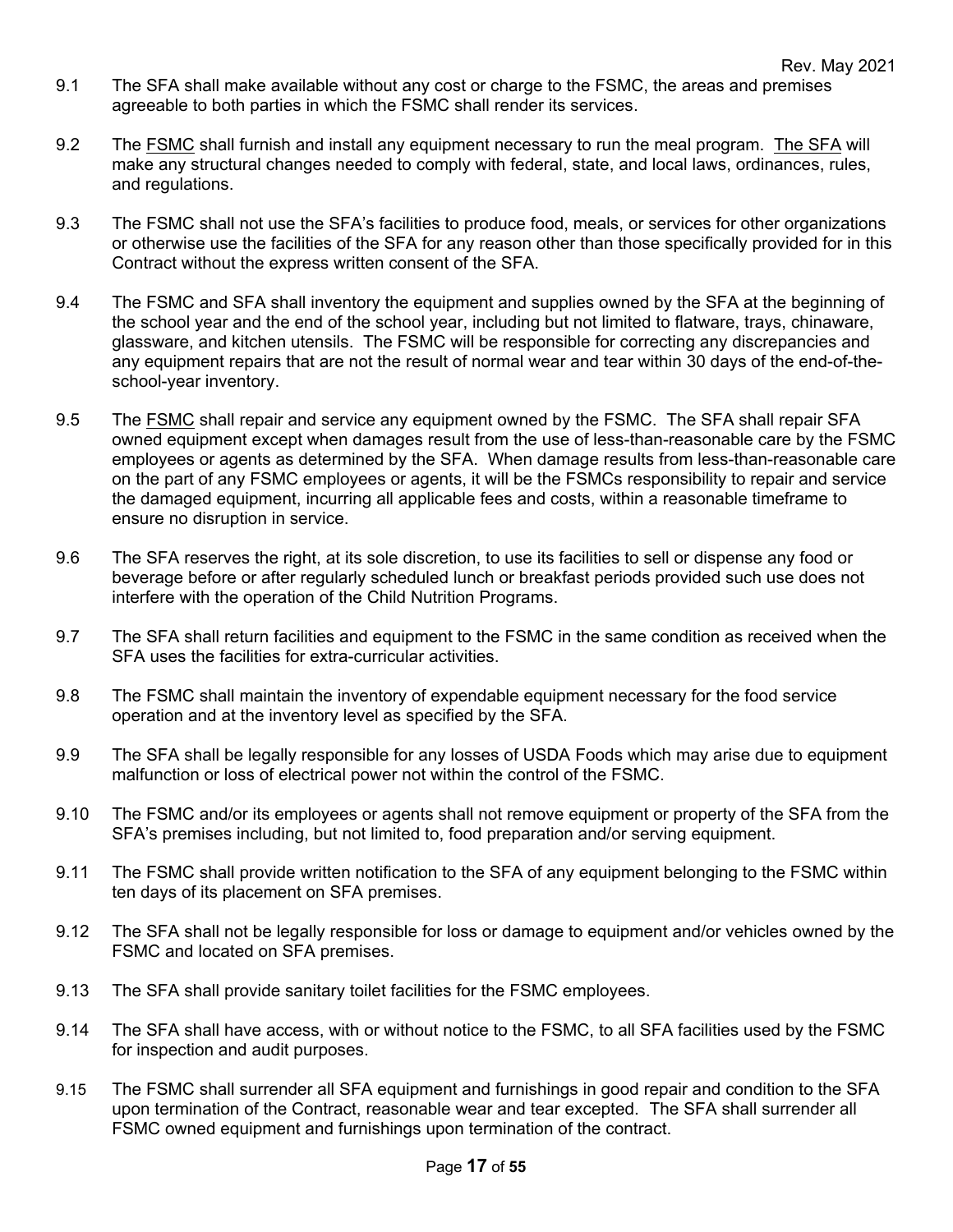- 9.16 The SFA must give prior approval and have final authority for the purchase of equipment used for the storage, preparation, serving, or delivery of school meals.
- 9.17 The FSMC retains title to all property and equipment when placed in service by the FSMC. If the property and/or equipment is amortized through the FSMC and the Contract expires or is terminated, the SFA can return the property to the FSMC for full release of the unpaid balance or continue to make payments in accordance with amortization schedules.

#### **SECTION 10 SANITATION**

- 10.1 The FSMC shall place garbage and trash in containers as specified by the SFA and place them in designated areas.
- 10.2 The SFA shall remove all garbage and trash from the designated areas.
- 10.3 The FSMC shall clean the kitchen area including, but not limited to, sinks, counters, tables, chairs, flatware, and utensils.
- 10.4 The FSMC shall operate and care for all equipment and food service areas in a clean, safe, and healthy condition in accordance with standards acceptable to the SFA and comply with all applicable laws, ordinances, regulations, and rules of federal, state, and local authorities.
- 10.5 The SFA shall clean grease traps, walls, floors, light fixtures, window coverings, and ducts and hoods above the filter line.
- 10.6 The SFA shall provide extermination services as needed.
- 10.7 The SFA shall clean the dining/cafeteria area, including tables, chairs, and floors after the meal service.

#### **SECTION 11 EMPLOYEES**

- 11.1 The FSMC shall comply with all wage and hours of employment regulations of federal and state law.
- 11.2 The FSMC shall pay all FSMC employees in accordance with the Fair Labor Standards Act and any other applicable statutes.
- 11.3 The FSMC and SFA recognize that one of the most important elements of a successful food service program is the staff employed to administer the food service program. The FSMC shall be responsible for the employment of all staff necessary for the safe, timely, and efficient distribution of meals to students and members of the SFA staff.
- 11.4 The FSMC shall instruct its employees to abide by the policies, rules, and regulations, with respect to use of SFA premises, as established by the SFA and furnished in writing to the FSMC.
- 11.5 The FSMC shall provide the SFA with a list of its personnel policies and employee handbook.
- 11.6 The FSMC shall ensure, at its own expense, required fingerprint-based criminal history record checks are conducted on all FSMC employees assigned to the SFA and results are provided to the SFA per the Jessica Lunsford Act, section 1012.32, Florida Statutes.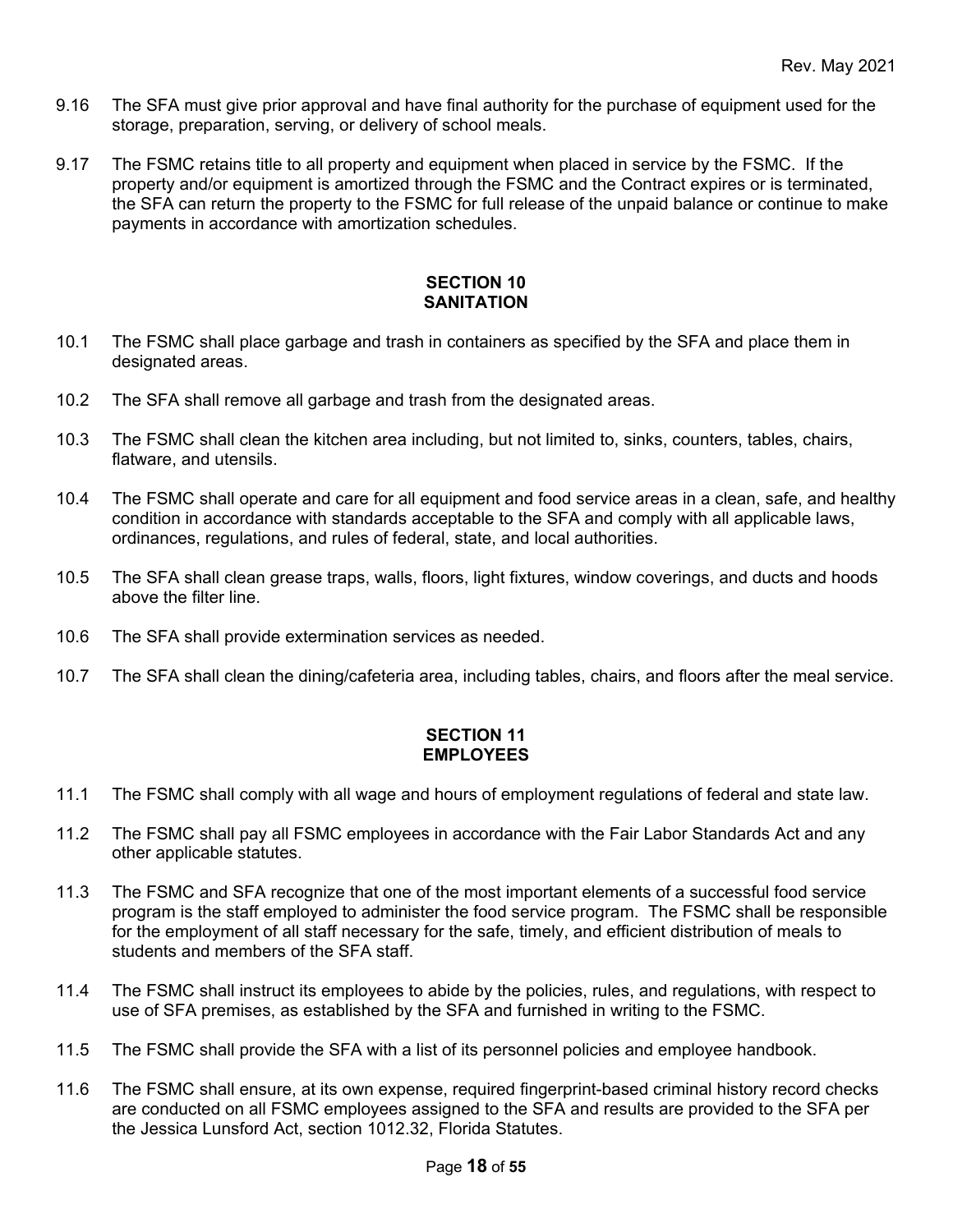- 11.7 The SFA shall submit to the FSMC a current schedule of employees, positions, assigned locations, hours of work, wages and benefits (as applicable) on Exhibit F which must be used for proposal calculation purposes.
- 11.8 The FSMC shall maintain the same minimum level of employee positions, hours, wages, and benefits as stipulated on Exhibit F throughout the entire Contract Term, and each subsequent Contract Term, as applicable, unless a reduction in the required levels is authorized by the SFA. The FSMC shall provide the SFA with written notice of any increases in employee positions, hours, wages, and benefits.
- 11.9 In the event a reduction in employee positions, hours, wages, and/or benefits occurs and such reduction is authorized by the SFA, the FSMC shall credit the SFA's monthly bill/invoice for the exact dollar amount related to the cost of the labor reduction as indicated on Exhibit F for the remainder of the Contract Term, including the value of any subsequent and future increases in employee wages and benefits. Such credits shall be termed a Labor Reduction Fee.
- 11.10 The FSMC must ensure that the employees' hours listed on Exhibit F are not used for catering or special functions.
- 11.11 Upon written request of the SFA, the FSMC will remove any FSMC employee who violates health requirements or conducts himself/herself in a manner which is detrimental to the physical, mental, or moral well-being of students or staff, or otherwise violates SFA policies, procedures, and practices.
- 11.12 In the event of the removal or suspension of any employee, the FSMC shall immediately restructure its staff without disruption in service.
- 11.13 All food service personnel assigned to each school shall be instructed on the use of all emergency valves, switches, and fire and safety devices in the kitchen and cafeteria areas.
- 11.14 The use of student workers or students enrolled in vocational classes in the food service operation shall be mutually agreed upon.
- 11.15 The FSMC shall provide daily, on-site supervisory personnel dedicated solely to the SFA, for the overall food service operation.
- 11.16 The FSMC shall conduct civil rights training for all food service employees, including front-line staff, on an annual basis. Civil rights training must include:
	- Collection and use of data,
	- **Effective public notification systems,**
	- **Complaint procedures,**
	- **Compliance review techniques,**
	- **Resolution of noncompliance,**
	- Requirements for reasonable accommodation of persons with disabilities,
	- Requirements for language assistance,
	- Conflict resolution, and
	- Customer service
- 11.17 The FSMC shall conduct periodic training on various food service operations related topics for all food service employees.
- 11.18 Employees of the FSMC must comply with the Professional Standards requirements published in the Federal Register in March 2015.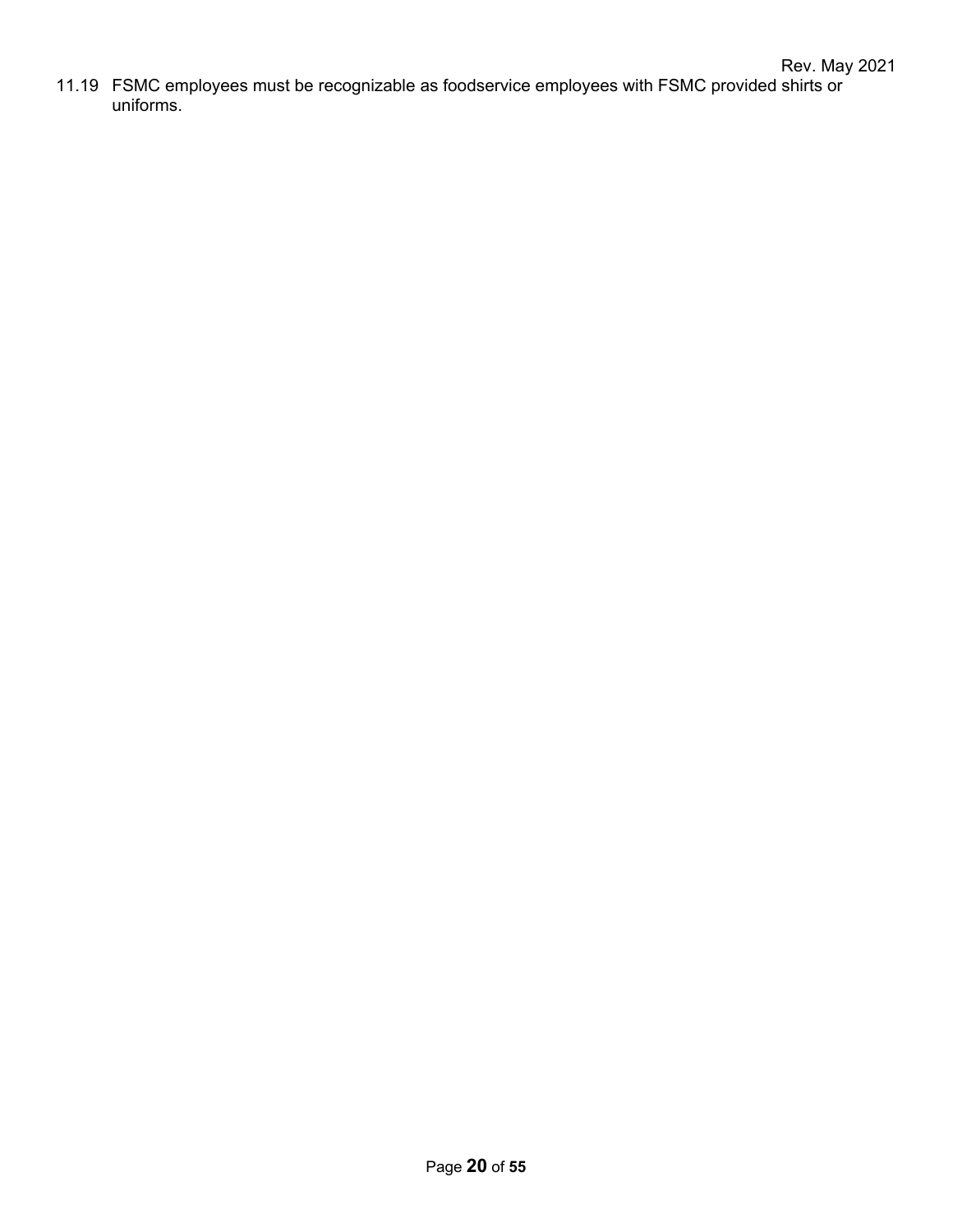#### **SECTION 12 DESIGNATION OF PROGRAM EXPENSE**

- 12.1 The FSMC guarantees to the SFA that the proposal meal rates and fees for each reimbursable school meal and a la carte equivalent shall include the expenses designated under Column I. The FSMC shall be responsible for negotiating/paying all employees' fringe benefits, employee expenses, and accrued vacation and sick pay for staff on their payroll.
- 12.2 The SFA shall pay those expenses designated under Column II.

|                                       | <b>FSMC</b><br>Column I | <b>SFA</b><br>Column <sub>II</sub> |
|---------------------------------------|-------------------------|------------------------------------|
| <b>LABOR</b>                          |                         |                                    |
| Payroll, Managers, and/or Supervisors |                         |                                    |
| Payroll, Full-, and Part-Time Workers |                         |                                    |
| Payroll,                              |                         |                                    |
| <b>Ticket Sellers</b>                 |                         |                                    |
| Cashiers                              |                         |                                    |
| <b>Drivers</b>                        |                         |                                    |
|                                       |                         |                                    |

EMPLOYEE BENEFITS/COSTS—TO BE PAID BY PARTY DESIGNATED AS EMPLOYER. MAY INCLUDE, BUT NOT LIMITED TO:

| Life Insurance, Medical/Dental Insurance<br><b>Retirement Plans, Social Security</b><br>Vacation, Sick Leave, Holiday Pay<br>Uniforms, Tuition Reimbursement<br><b>Labor Relations</b><br><b>Unemployment Compensation, Workers</b><br>Compensation<br>Processing and Payment of Payroll | x______<br>x                |                                         |
|------------------------------------------------------------------------------------------------------------------------------------------------------------------------------------------------------------------------------------------------------------------------------------------|-----------------------------|-----------------------------------------|
| <b>FOOD</b>                                                                                                                                                                                                                                                                              |                             |                                         |
| <b>Food Products</b>                                                                                                                                                                                                                                                                     |                             |                                         |
| <b>Commodity Delivery</b>                                                                                                                                                                                                                                                                |                             |                                         |
| <b>Commodity Freight/Handling Costs</b>                                                                                                                                                                                                                                                  |                             |                                         |
| Food Storage/Warehouse                                                                                                                                                                                                                                                                   |                             |                                         |
| <b>OTHER EXPENSES</b>                                                                                                                                                                                                                                                                    |                             |                                         |
| Accounting                                                                                                                                                                                                                                                                               |                             |                                         |
| <b>Bank Charges</b>                                                                                                                                                                                                                                                                      |                             | $x$ $\frac{\overline{x}}{\overline{x}}$ |
| Data Processing                                                                                                                                                                                                                                                                          |                             |                                         |
| Record Keeping<br>Processing and Payment of Invoices                                                                                                                                                                                                                                     |                             |                                         |
| Equipment-Major                                                                                                                                                                                                                                                                          |                             |                                         |
| <b>Original Purchase</b>                                                                                                                                                                                                                                                                 |                             |                                         |
| <b>Routine Maintenance</b>                                                                                                                                                                                                                                                               |                             |                                         |
| <b>Major Repairs</b>                                                                                                                                                                                                                                                                     |                             |                                         |
| Replacement                                                                                                                                                                                                                                                                              |                             |                                         |
| Equipment-Expendable (Trays, tableware,                                                                                                                                                                                                                                                  |                             |                                         |
| glassware, utensils)<br><b>Original Purchase</b>                                                                                                                                                                                                                                         |                             |                                         |
| Replacement                                                                                                                                                                                                                                                                              | $NA$ <sub>_____</sub><br>NA |                                         |
| Cleaning/Janitorial Supplies for areas of responsibility                                                                                                                                                                                                                                 | $\boldsymbol{\mathsf{X}}$   |                                         |
|                                                                                                                                                                                                                                                                                          |                             |                                         |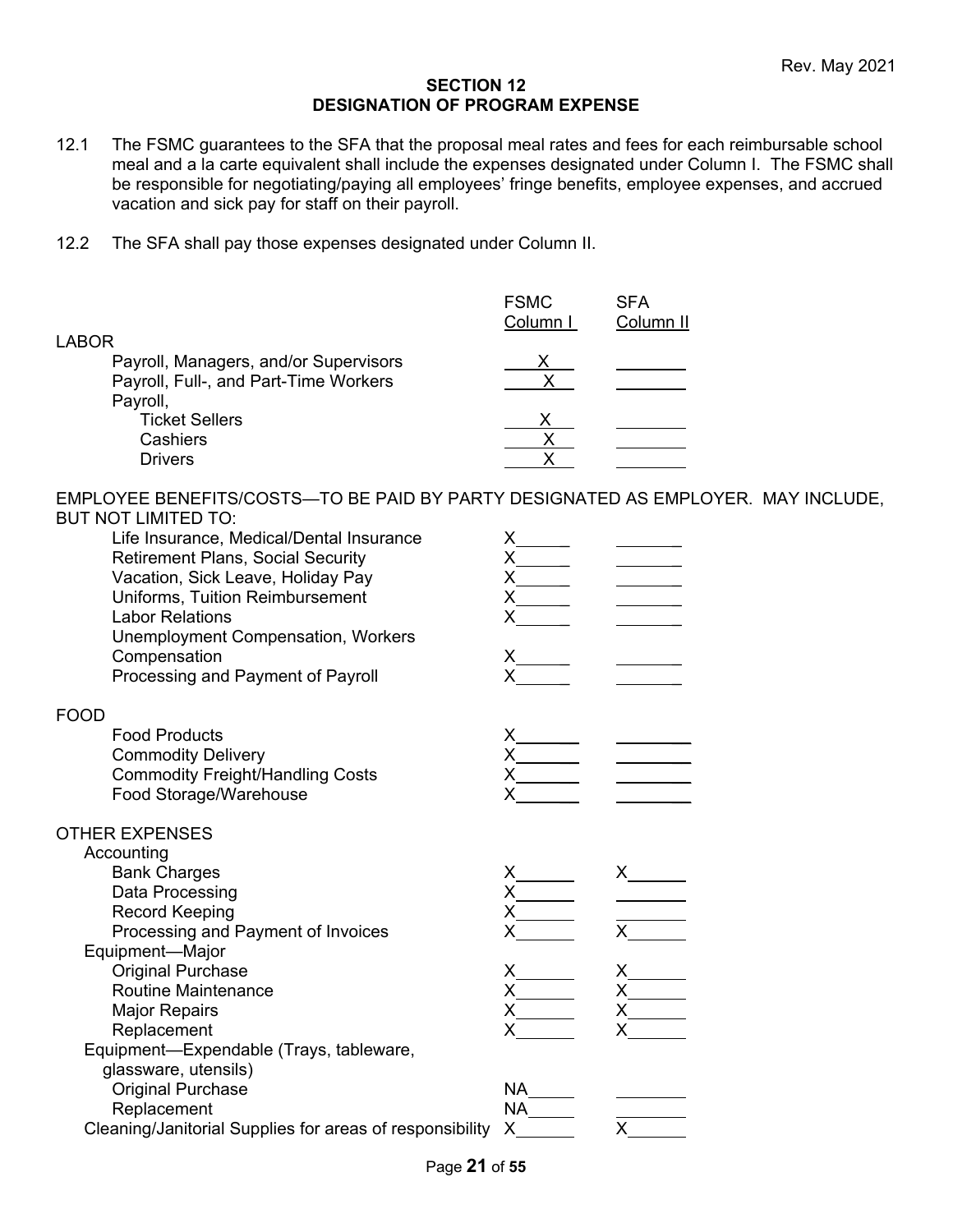| Insurance                                            |                                                                                                                                                                                                                                                                                                                                                                                                                                                                                                                        |                                                                                                                                                                                                                                                                                                                                                                                                                                                                                                                        |
|------------------------------------------------------|------------------------------------------------------------------------------------------------------------------------------------------------------------------------------------------------------------------------------------------------------------------------------------------------------------------------------------------------------------------------------------------------------------------------------------------------------------------------------------------------------------------------|------------------------------------------------------------------------------------------------------------------------------------------------------------------------------------------------------------------------------------------------------------------------------------------------------------------------------------------------------------------------------------------------------------------------------------------------------------------------------------------------------------------------|
| Liability Insurance                                  | $x \xarrow{\times}$<br>$x \xarrow{\times}$<br>$x \xarrow{\times}$                                                                                                                                                                                                                                                                                                                                                                                                                                                      | X                                                                                                                                                                                                                                                                                                                                                                                                                                                                                                                      |
| Insurance on Supplies/Inventory                      |                                                                                                                                                                                                                                                                                                                                                                                                                                                                                                                        |                                                                                                                                                                                                                                                                                                                                                                                                                                                                                                                        |
| Laundry and Linen                                    |                                                                                                                                                                                                                                                                                                                                                                                                                                                                                                                        | $\overline{x}$                                                                                                                                                                                                                                                                                                                                                                                                                                                                                                         |
| <b>Office Materials</b>                              |                                                                                                                                                                                                                                                                                                                                                                                                                                                                                                                        |                                                                                                                                                                                                                                                                                                                                                                                                                                                                                                                        |
| Paper/Disposable Supplies                            |                                                                                                                                                                                                                                                                                                                                                                                                                                                                                                                        | $x \underline{x}$ $x \underline{x}$ $x \underline{x}$ $x \underline{x}$ $x \underline{x}$ $x \underline{x}$ $x \underline{x}$ $x \underline{x}$ $x \underline{x}$ $x \underline{x}$ $x \underline{x}$ $x \underline{x}$ $x \underline{x}$ $x \underline{x}$ $x \underline{x}$ $x \underline{x}$ $x \underline{x}$ $x \underline{x}$ $x \underline{x}$ $x \underline{x}$ $x \underline{x}$ $x \underline{x}$ $x \underline{x}$ $x \underline{x}$ $x \underline{x}$ $x \underline{x}$ $x \underline{x}$ $x \underline{x$ |
| <b>Pest Control</b>                                  |                                                                                                                                                                                                                                                                                                                                                                                                                                                                                                                        |                                                                                                                                                                                                                                                                                                                                                                                                                                                                                                                        |
| Postage                                              |                                                                                                                                                                                                                                                                                                                                                                                                                                                                                                                        |                                                                                                                                                                                                                                                                                                                                                                                                                                                                                                                        |
| Printing                                             |                                                                                                                                                                                                                                                                                                                                                                                                                                                                                                                        |                                                                                                                                                                                                                                                                                                                                                                                                                                                                                                                        |
| <b>Product Testing</b>                               |                                                                                                                                                                                                                                                                                                                                                                                                                                                                                                                        |                                                                                                                                                                                                                                                                                                                                                                                                                                                                                                                        |
| <b>Promotional Materials</b>                         |                                                                                                                                                                                                                                                                                                                                                                                                                                                                                                                        |                                                                                                                                                                                                                                                                                                                                                                                                                                                                                                                        |
| <b>Taxes and License</b>                             | $x \underline{x}$ $x \underline{x}$ $x \underline{x}$ $x \underline{x}$ $x \underline{x}$ $x \underline{x}$ $x \underline{x}$ $x \underline{x}$ $x \underline{x}$ $x \underline{x}$ $x \underline{x}$ $x \underline{x}$ $x \underline{x}$ $x \underline{x}$ $x \underline{x}$ $x \underline{x}$ $x \underline{x}$ $x \underline{x}$ $x \underline{x}$ $x \underline{x}$ $x \underline{x}$ $x \underline{x}$ $x \underline{x}$ $x \underline{x}$ $x \underline{x}$ $x \underline{x}$ $x \underline{x}$ $x \underline{x$ |                                                                                                                                                                                                                                                                                                                                                                                                                                                                                                                        |
| Telephone                                            |                                                                                                                                                                                                                                                                                                                                                                                                                                                                                                                        |                                                                                                                                                                                                                                                                                                                                                                                                                                                                                                                        |
| Local                                                |                                                                                                                                                                                                                                                                                                                                                                                                                                                                                                                        |                                                                                                                                                                                                                                                                                                                                                                                                                                                                                                                        |
| Long Distance                                        |                                                                                                                                                                                                                                                                                                                                                                                                                                                                                                                        |                                                                                                                                                                                                                                                                                                                                                                                                                                                                                                                        |
| <b>Tickets/Tokens</b>                                | $x \underline{x}$ $x \underline{x}$ $x \underline{x}$ $x \underline{x}$ $x \underline{x}$ $x \underline{x}$ $x \underline{x}$ $x \underline{x}$ $x \underline{x}$ $x \underline{x}$ $x \underline{x}$ $x \underline{x}$ $x \underline{x}$ $x \underline{x}$ $x \underline{x}$ $x \underline{x}$ $x \underline{x}$ $x \underline{x}$ $x \underline{x}$ $x \underline{x}$ $x \underline{x}$ $x \underline{x}$ $x \underline{x}$ $x \underline{x}$ $x \underline{x}$ $x \underline{x}$ $x \underline{x}$ $x \underline{x$ |                                                                                                                                                                                                                                                                                                                                                                                                                                                                                                                        |
| Training                                             |                                                                                                                                                                                                                                                                                                                                                                                                                                                                                                                        |                                                                                                                                                                                                                                                                                                                                                                                                                                                                                                                        |
| Transportation                                       |                                                                                                                                                                                                                                                                                                                                                                                                                                                                                                                        |                                                                                                                                                                                                                                                                                                                                                                                                                                                                                                                        |
| <b>Trash Removal</b>                                 |                                                                                                                                                                                                                                                                                                                                                                                                                                                                                                                        |                                                                                                                                                                                                                                                                                                                                                                                                                                                                                                                        |
| From Kitchen                                         | x                                                                                                                                                                                                                                                                                                                                                                                                                                                                                                                      |                                                                                                                                                                                                                                                                                                                                                                                                                                                                                                                        |
| <b>From School Premises</b>                          |                                                                                                                                                                                                                                                                                                                                                                                                                                                                                                                        | $\mathsf{X}$                                                                                                                                                                                                                                                                                                                                                                                                                                                                                                           |
| Travel                                               |                                                                                                                                                                                                                                                                                                                                                                                                                                                                                                                        |                                                                                                                                                                                                                                                                                                                                                                                                                                                                                                                        |
| Required                                             |                                                                                                                                                                                                                                                                                                                                                                                                                                                                                                                        |                                                                                                                                                                                                                                                                                                                                                                                                                                                                                                                        |
| Requested                                            |                                                                                                                                                                                                                                                                                                                                                                                                                                                                                                                        | X                                                                                                                                                                                                                                                                                                                                                                                                                                                                                                                      |
| Vehicles                                             | NA                                                                                                                                                                                                                                                                                                                                                                                                                                                                                                                     | <b>NA</b>                                                                                                                                                                                                                                                                                                                                                                                                                                                                                                              |
|                                                      |                                                                                                                                                                                                                                                                                                                                                                                                                                                                                                                        |                                                                                                                                                                                                                                                                                                                                                                                                                                                                                                                        |
| OTHER RESPONSIBILITIES                               |                                                                                                                                                                                                                                                                                                                                                                                                                                                                                                                        |                                                                                                                                                                                                                                                                                                                                                                                                                                                                                                                        |
| <b>Meal Counting</b>                                 |                                                                                                                                                                                                                                                                                                                                                                                                                                                                                                                        |                                                                                                                                                                                                                                                                                                                                                                                                                                                                                                                        |
| Ordering & Inventory                                 |                                                                                                                                                                                                                                                                                                                                                                                                                                                                                                                        | x                                                                                                                                                                                                                                                                                                                                                                                                                                                                                                                      |
| Record-keeping                                       |                                                                                                                                                                                                                                                                                                                                                                                                                                                                                                                        |                                                                                                                                                                                                                                                                                                                                                                                                                                                                                                                        |
| <b>Heating/Meal Prep</b>                             | $x$ and $x$                                                                                                                                                                                                                                                                                                                                                                                                                                                                                                            | $x \underline{x}$ $x \underline{x}$ $x \underline{x}$ $x \underline{x}$ $x \underline{x}$ $x \underline{x}$ $x \underline{x}$ $x \underline{x}$ $x \underline{x}$ $x \underline{x}$ $x \underline{x}$ $x \underline{x}$ $x \underline{x}$ $x \underline{x}$ $x \underline{x}$ $x \underline{x}$ $x \underline{x}$ $x \underline{x}$ $x \underline{x}$ $x \underline{x}$ $x \underline{x}$ $x \underline{x}$ $x \underline{x}$ $x \underline{x}$ $x \underline{x}$ $x \underline{x}$ $x \underline{x}$ $x \underline{x$ |
| Cafeteria Table Cleaning                             |                                                                                                                                                                                                                                                                                                                                                                                                                                                                                                                        |                                                                                                                                                                                                                                                                                                                                                                                                                                                                                                                        |
| Cafeteria Floors                                     |                                                                                                                                                                                                                                                                                                                                                                                                                                                                                                                        |                                                                                                                                                                                                                                                                                                                                                                                                                                                                                                                        |
| Kitchen Floors, Walls, Hoods & Grease Traps          | $x \x \x \x$                                                                                                                                                                                                                                                                                                                                                                                                                                                                                                           |                                                                                                                                                                                                                                                                                                                                                                                                                                                                                                                        |
| Kitchen equipment, inside and out                    |                                                                                                                                                                                                                                                                                                                                                                                                                                                                                                                        |                                                                                                                                                                                                                                                                                                                                                                                                                                                                                                                        |
| Kitchen work surfaces, shelving and storage cabinets |                                                                                                                                                                                                                                                                                                                                                                                                                                                                                                                        |                                                                                                                                                                                                                                                                                                                                                                                                                                                                                                                        |

#### **SECTION 13 FEES**

- 13.1 All proposals must be calculated based on the menu(s) in Exhibit B. All proposals shall be submitted using the *Proposal Summary* form attached herein. The proposal price(s) must not include the use of commodities or any alternate pricing structure. All rates must be written in ink or typed in the blank space(s) provided and the estimated totals must be carried out to the second decimal place and must not be rounded.
- 13.2 Gross Sales shall be remitted to SFA or deposited in the nonprofit food service account on a daily basis. FSMC shall be paid a fixed meal price for each Reimbursable Meal and Meal Equivalent provided by the FSMC under this Agreement.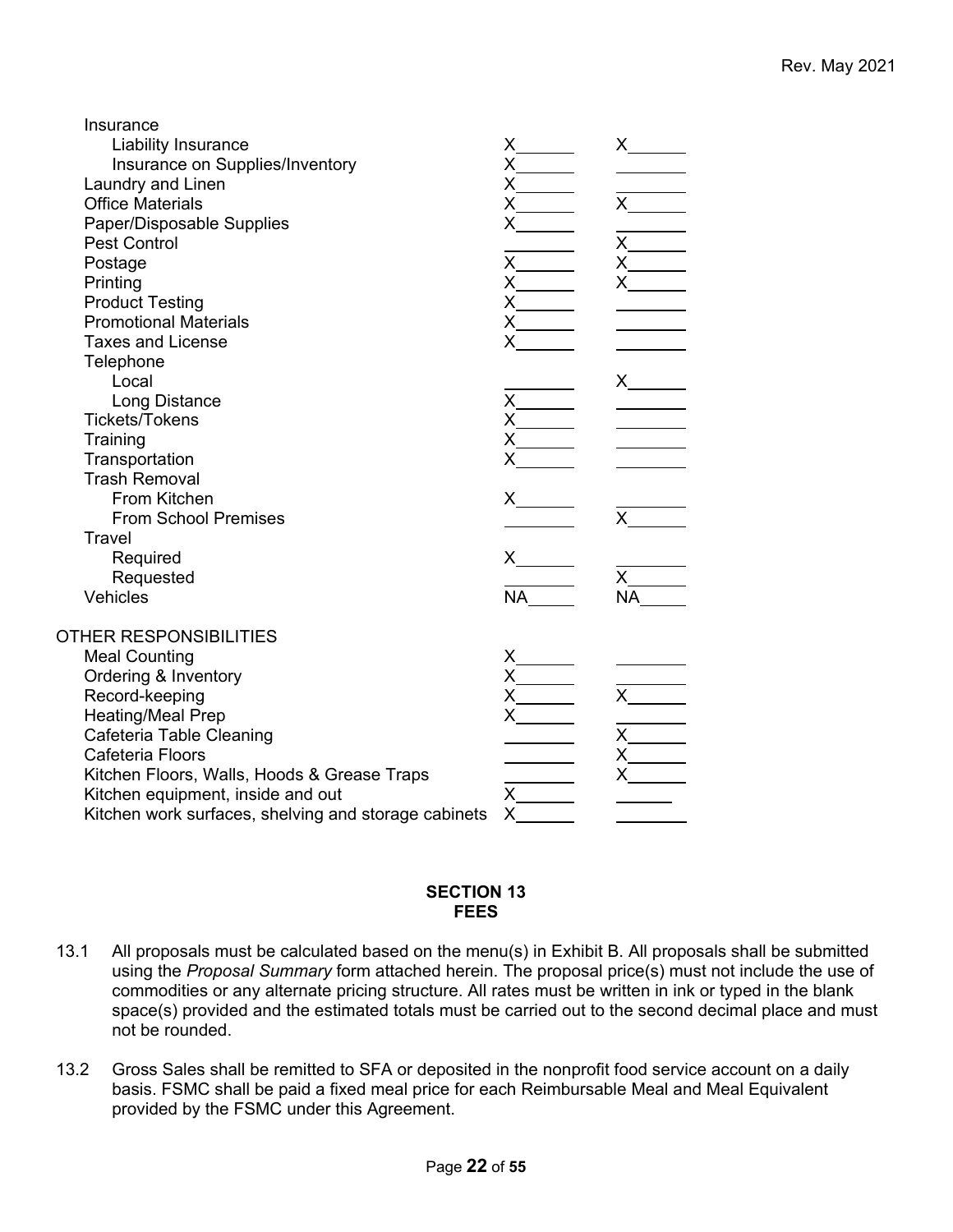- 13.3 The total cost shall include SFA's salary and benefits, indirect cost, commodity and other SFA cost. These are SFA direct pay items that must be funded from Food Service Program revenues but are included in the Fixed Meal Price paid per meal to FSMC. A meal or meal equivalent shall be calculated as follows:
	- 13.3.1 A reimbursable student lunch and paid adult lunches are counted as one meal equivalent for each lunch served. A reimbursable student breakfast and paid adult breakfast are counted as one half (.50) of a meal equivalent for each breakfast served. A reimbursable student afterschool snack is counted as one quarter (.25) of a meal equivalent. A la carte food sales are converted to meal equivalents by dividing the total amount of a la carte sales by three dollars and eighty-three cents (\$3.83).
- 13.4 The FSMC shall invoice the SFA at the end of each accounting period as determined by the SFA. Invoiced amounts shall be paid within \_\_30 business\_\_\_ (days) after receipt of the invoice. Reconciliation shall be made for any over-payment or under-payment on the invoice for the next accounting period. Invoices to the SFA must include a statement that documentation is available at the SFA Food Service office or reasonably accessible to support the invoice and any auditing process. All clerical/recordkeeping requirements of the Food Service operation shall be completed by the staff, both SFA and FSMC, assigned to the SFA Food Service office. Upon termination of the Agreement all outstanding amounts shall be paid within thirty (30) days. In addition, FSMC and SFA shall perform a final reconciliation of the records and FSMC shall either invoice SFA for amounts due or refund SFA for any overpayment resulting from such reconciliation.
- 13.5 The FSMC shall receive no payment for meals that are spoiled or unwholesome at the time of serving, that do not meet the detailed specifications for each food component or menu item in accordance with 7 C.F.R. 210, or that do not otherwise meet the requirements of the contract.
- 13.6 The FSMC must subtract from the SFA's monthly bill/invoice the value of all USDA Foods received. Credit issued by the FSMC to the SFA for USDA Foods receipts shall be recorded on the monthly bill/invoice as a separate line item entry and shall be clearly identified and labeled.
- 13.7 The FSMC shall submit separate billing for special functions conducted outside of the nonprofit school food service account.
- 13.8 The fixed meal rate for meals must be calculated as if no USDA Foods were available.

#### **SECTION 14 REVENUE**

- 14.1 The SFA shall receive all revenue from the food service operation.
- 14.2 The food service revenue shall be used only for the SFA's nonprofit food service.
- 14.3 The food service revenue shall flow through the SFA's chart of accounts.
- 14.4 All goods, services, or monies received as the result of any equipment or government commodity rebate shall be credited to the SFA's nonprofit food service account.
- 14.5 If reimbursement is denied as a direct result of the failure of the FSMC to comply with the provisions of this Contract, the FSMC shall assume responsibility for the amount denied.

#### **SECTION 15**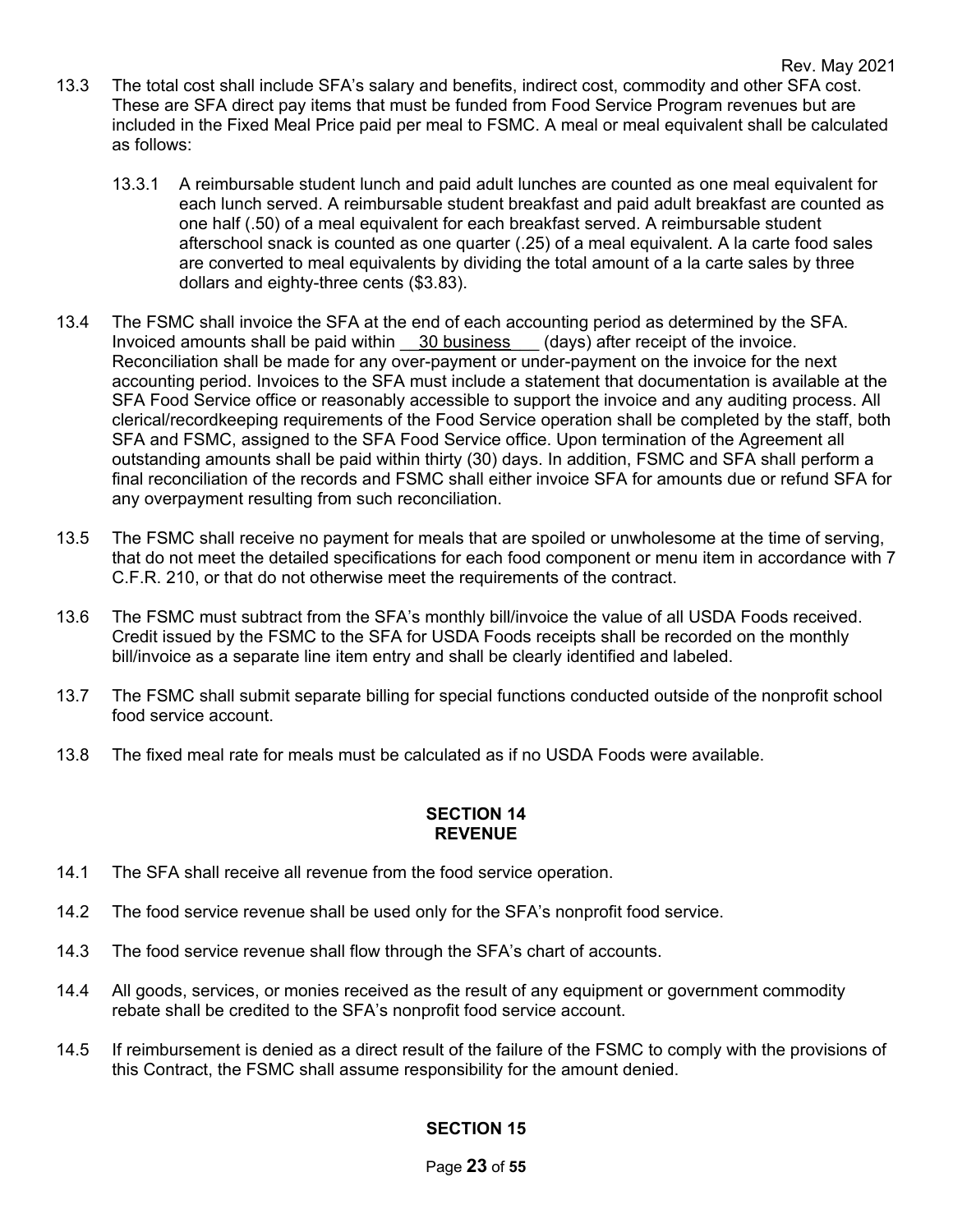#### **LICENSES, CERTIFICATIONS, AND TAXES**

- 15.1 Throughout the Term of the Contract and each renewal Term, the FSMC shall obtain and maintain all applicable licenses, permits, and health certifications required by federal, state, and local law.
- 15.2 The FSMC shall have state or local health certification for any facility outside the SFA in which it proposes to prepare meals, if applicable, and must maintain this health certification for each Contract Term.
- 15.3 The FSMC and all affiliates shall collect and remit Florida Use Tax on all sales of tangible personal property in the State of Florida in accordance with applicable state statutes.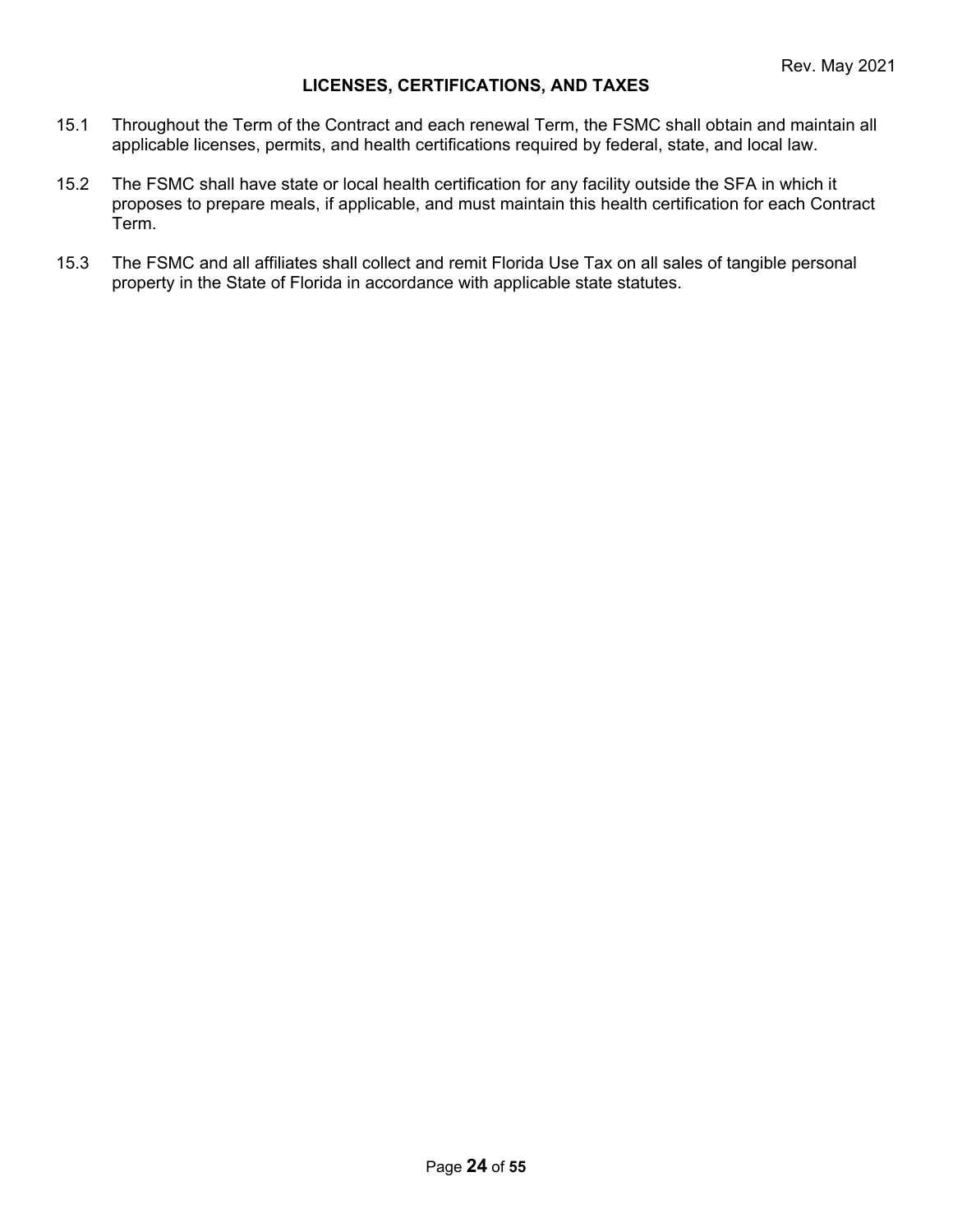#### **SECTION 16 RECORD KEEPING**

- 16.1 The FSMC shall maintain such records as the SFA will need to meet monthly reporting responsibilities and will report claim information, including daily meal counts, to the SFA promptly at the end of each month.
- 16.2 The FSMC shall have records maintained and available to demonstrate compliance with the requirements relating to USDA Foods. Such records shall include the following
	- 16.2.1 The receipt, use, storage, and inventory of USDA Foods;
	- 16.2.2 Monthly inventory reports showing all transactions for processed and non-processed USDA Foods; and
	- 16.2.3 Documentation of credits issued to the SFA for USDA Foods received; and<br>16.2.4 Documentation of credits issued to the SFA for USDA Foods owned by the
	- Documentation of credits issued to the SFA for USDA Foods owned by the SFA prior to the contract execution date.
- 16.3 The FSMC shall retain all records relating to the initial contract and all subsequent renewals for a minimum of five (5) years or the longer of the retention periods required by federal, state or local laws and regulations that govern the SFA regarding recordkeeping and records retention.
- 16.4 All records must be maintained for the longer of the retention periods specified above for the purpose of making audits, examinations, excerpts, and transcriptions by representatives of the SFA, the FDACS, the USDA, and the Auditor General, and other governmental entities with monitoring authority at any reasonable time and place. If audit findings have not been resolved, the records shall be retained beyond the specified period as long as required for the resolution of the issues raised by the audit.
- 16.5 The FSMC accepts liability for any over-claims due to FSMC negligence or noncompliance with regulations, including those over-claims based on review or audit findings.

#### **SECTION 17 TERMS AND TERMINATION**

- 17.1 This Contract is effective for a one-year period, commencing July 1, 2022 or upon written acceptance of the Contract, whichever occurs last, and ending June 30, 2023 ("contract term" or "term"). This contract will be renewable on an annual basis, upon mutual agreement of the SFA and FSMC, for up to four (4) additional years (each year a "renewal term").
- 17.2 Renewal of this Contract is contingent upon the fulfillment of all Contract provisions.
- 17.3 Either the SFA or FSMC can terminate this Contract for cause or for convenience with a sixty- (60) day written notification. Following sixty- (60) day written notification, the SFA can terminate this Contract in whole or in part without the payment of any penalty or incurring any further obligation to the FSMC.
- 17.4 Following any termination for convenience, the FSMC shall be entitled to compensation for services completed upon submission of invoices and proof of claim for services provided under this Contract up to and including the effective date of termination. The SFA shall have the right to receive services from the Contractor through the effective date of the notice of termination, and may, at its election, procure such work from other contractors as may be necessary to complete the services.
- 17.5 Notwithstanding any provision to the contrary in this Contract, obligations of the SFA will cease immediately without penalty of further payment being required if sufficient funds for this Agreement are not appropriated by the Florida Legislature or a federal funding source, or such funds are otherwise not made available to the SFA for payments in accordance with this Contract.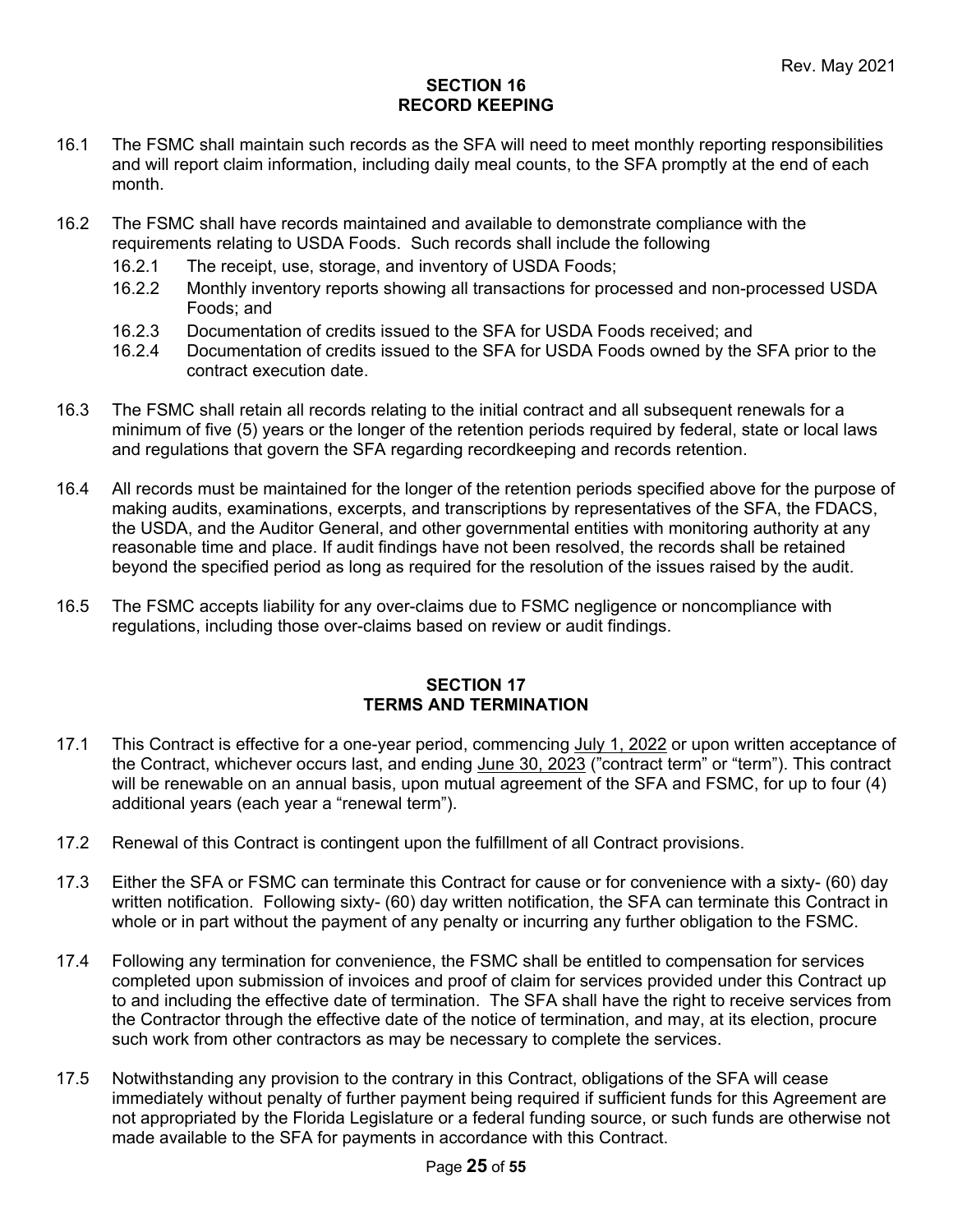- 17.6 Notwithstanding the notice period in paragraph 17.3, the SFA may immediately terminate the Contract, in whole or in part, upon notice to the FSMC if the SFA determines that the actions, or failure to act, of the FSMC, its agents, employees or subcontractors have caused, or reasonably could cause jeopardy to health, safety, or property; or if the SFA determines that the FSMC lacks the financial resources to perform under the Contract.
- 17.7 If the FSMC fails to perform to the SFA's satisfaction any material requirement of this Contract or is in violation of a material provision of this Contract, the SFA shall provide written notice to the FSMC requesting that the breach or noncompliance be remedied within sixty- (60) days. If the breach or noncompliance is not remedied by the specified period of time, the SFA may either: (a) immediately terminate the Contract without additional written notice or, (b) enforce the terms and conditions of the Contract, and in either event seek any available legal or equitable remedies and damages. The SFA may finish the services by whatever method the SFA may deem expedient. Any damages incurred by the SFA as a result of any FSMC default shall be borne by the FSMC at its sole cost and expense, shall not be payable as part of the Contract amount, and shall be reimbursed to the SFA by the FSMC upon demand.
- 17.8 Neither the FSMC nor SFA shall be responsible for any losses resulting if the fulfillment of the terms of the Contract is delayed or prevented by wars, acts of public enemies, strikes, fires, floods, acts of God, or any other acts which could not have been prevented by the exercise of due diligence ("Act of God"). The SFA may cancel the Contract without penalty if the FSMC's performance does not resume within thirty (30) days of the FSMC's interruption of services due to an Act of God.
- 17.9 The only rates and fees that may be renegotiated in subsequent years of this contract are the fixed rates and fixed fees contained herein. Before any fixed rate or fee increases can be implemented as part of a contract renewal agreement, the FSMC shall document to the SFA, through a written financial analysis, the need for such increases. Renegotiation of all fixed rates and fees in subsequent years of the contract must not exceed the *Consumer Price Index for Urban Consumers—Food Away From*  **Home annualized rate for December** of the current school year. Individual per meal fixed rate and applicable fixed fee increases cannot exceed *the CPI Index* as stated above. Percentage increases cannot be applied to any previous year's total estimated or actual contract cost. The calculation method regarding the determination of a la carte equivalents is outlined in the *Fees* section of this contract.

#### **SECTION 18 GENERAL CONTRACT TERMS**

- 18.1 No provision of this Contract shall be assigned or subcontracted without prior written consent of the SFA. The FSMC shall not subcontract for the total meal, with or without milk, or for the assembly of the meal.
- 18.2 This solicitation/Contract, exhibits, and attachments constitute the entire agreement between the SFA and FSMC and may not be changed, extended orally, or altered by course of conduct. No other contracts will be signed by the SFA.
- 18.3 Each party to this Contract represents and warrants to the other that: (a) it has the right, power and authority to enter into and perform its obligations under this Contract and (b) it has taken all requisite action (corporate, statutory or otherwise) to approve execution, delivery and performance of this Contract, and (c) this Contract constitutes a legal, valid and binding obligation upon itself in accordance with its terms.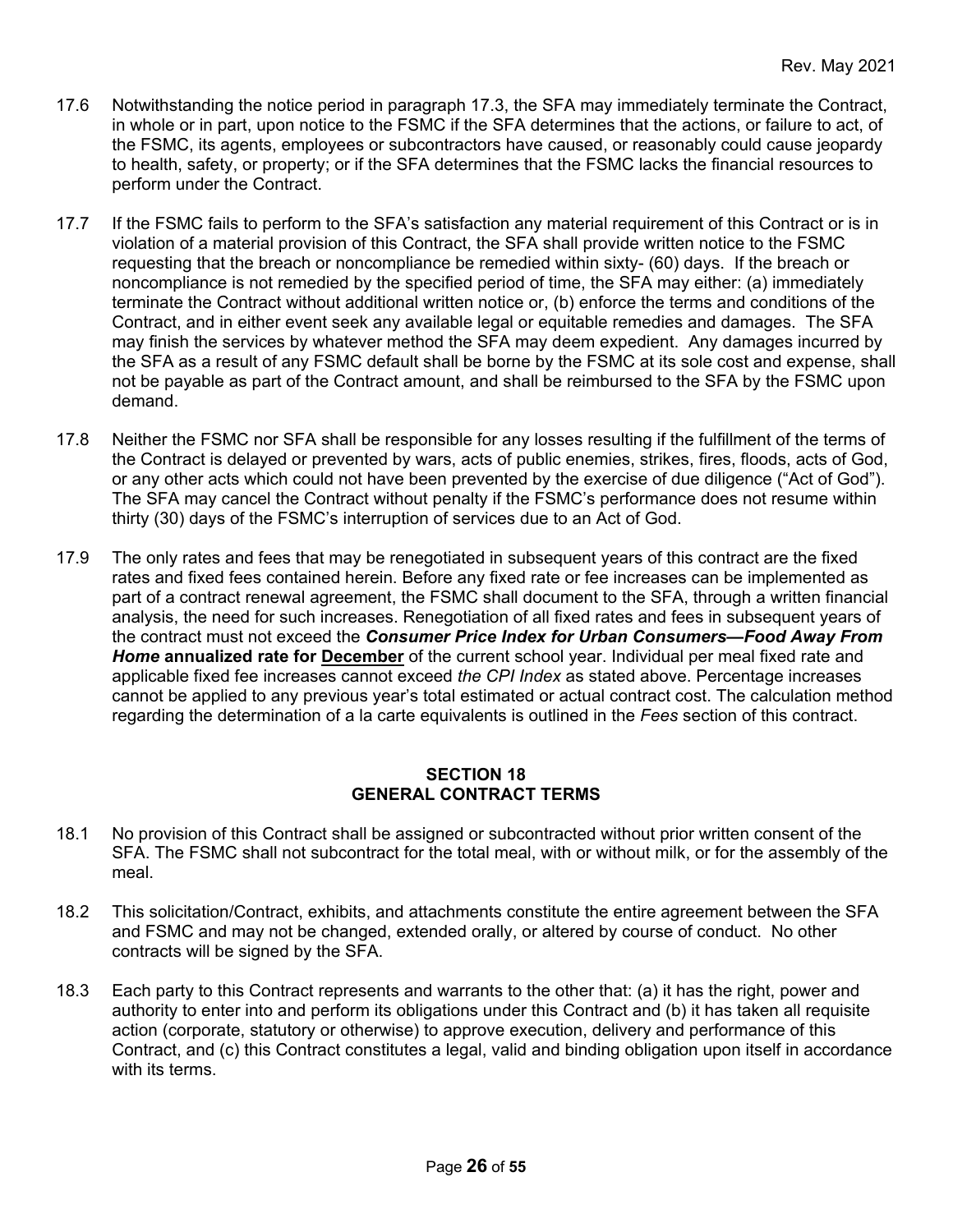- 18.4 Any silence, absence, or omission from the Contract specifications concerning any point shall be regarded as meaning that only the best commercial practices are to prevail, and all materials, workmanship, and services rendered shall be of a quality that would normally be specified by the SFA.
- 18.5 No course of dealing or failure of the SFA to enforce strictly any term, right, or condition of this Contract shall be construed as a waiver of such term, right, or condition. No express waiver of any term, right, or condition of this Contract shall operate as a waiver of any other term, right, or condition.
- 18.6 Payments on any claim shall not prevent the SFA from making claim for adjustment on any item found not to have been in accordance with the provisions of this Contract.
- 18.7 It is further agreed between the SFA and FSMC that the exhibits, attachments, and clauses attached and designated are hereby in all respects made a part of this Contract.
- 18.8 Minority-Owned Business Enterprise

Both parties agree to take affirmative steps to ensure that small businesses, minority-owned businesses and women's business enterprises are used whenever possible. Affirmative steps shall include the following:

- 18.8.1 Include qualified small businesses, minority-owned businesses and women's business enterprises on solicitation lists;
- 18.8.2 Assuring that small businesses, minority-owned businesses and women's businesses are solicited whenever they are potential sources;
- 18.8.3 When economically feasible, dividing total requirements into smaller tasks or quantities so as to permit maximum small businesses, minority-owned businesses and women's business participation;
- 18.8.4 Where the requirement permits, establishing delivery schedules which will encourage participation by small businesses, minority-owned businesses and women's businesses;
- 18.8.5 Using the services and assistance of the Small Business Administration and the Department of Commerce's Minority Business Development Agency in the solicitation and utilization of small businesses, minority-owned businesses and women's business enterprises.
- 18.9 The FSMC shall comply with the Title VI of the Civil Rights Act of 1964; USDA regulations implementing Title IX of the Education Amendments of 1972; Section 504 of the Rehabilitation Act of 1973; the Age Discrimination Act of 1975; 7C.F.R. Parts 15, 15a, and 15b; FNS Instruction 113-1, *Civil Rights Compliance and Enforcement—Nutrition Programs and Activities*; and any additions or amendments to such laws and regulations.
- 18.10 If this Contract is in excess of \$100,000, the SFA and FSMC shall comply with all applicable standards, orders, or regulations, including but not limited to:
	- The Clean Air Act (42 U.S.C. § 7401 *et seq.*), the Clean Water Act (33 U.S.C. § 1251 *et seq.*), as amended, Executive Order 11738, and Environmental Protection Agency regulations (2 C.F.R. 1532);
	- *Certification Regarding Lobbying* pursuant to 31 U.S.C. 1352 (2 C.F.R. Appendix II to Part 200); and
	- *Disclosure of Lobbying Activities* pursuant to 31 U.S.C. 1352 (2 C.F.R. Appendix II to Part 200).
- 18.11 The FSMC will comply with:
	- Energy Policy and Conservation Act (42 U.S.C. section 6201 *et seq.*);
	- Sections 103 and 107 of the Contract Work Hours and Safety Standards Act (40 U.S.C. 327-333), as supplemented by Department of Labor regulations (29 C.F.R. 5);
	- Executive Order 11246, entitled *Equal Employment Opportunity*, as amended by Executive Order 11375 and Department of Labor Regulation (41 C.F.R. Chapter 60);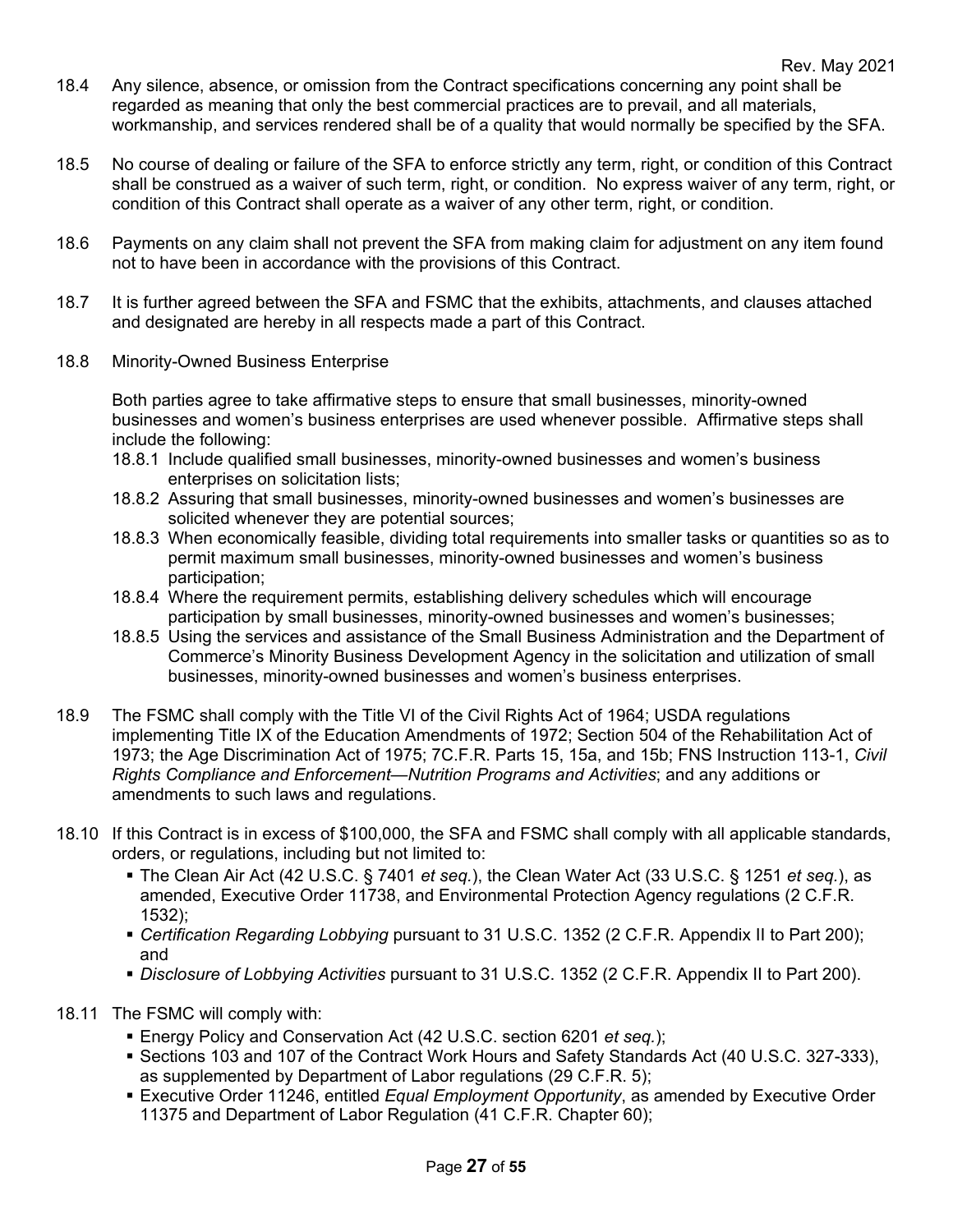- Copeland "Anti-Kickback" Act (18 U.S.C. 874) as supplemented in Department of Labor regulations (29 C.F.R. Part 3); and
- Davis-Bacon Act (40 U.S.C. 276a to 276a-7) as supplemented by Department of Labor regulations (29 C.F.R. Part 5).
- Procurement of Recovered Materials. (Stat. 200.322 Solid Waste Disposal Act)
- 18.12 The FSMC is subject to the provisions of 7 U.S.C. section 2209d due to the use of federal funds for operation of the food service program. All announcements and other materials publicizing this program must include statements as to the amount and proportion of federal funding involved.
- 18.13 The FDACS and the USDA are not parties to this Contract and are not obligated, liable, or responsible for any action or inaction by the SFA or the FSMC. The SFA and the FSMC have full responsibility for ensuring the terms of the Contract are fulfilled
- 18.14 To the fullest extent permitted by law, the FSMC agrees to indemnify, defend, and hold harmless the SFA and its respective agents, officers and employees from and against any and all claims, demands, suits, liabilities, injuries (personal or bodily), property damage, causes of action, losses, costs, expenses, damages, or penalties, including, without limitation, reasonable defense costs, and reasonable legal fees, arising or resulting from, or occasioned by or in connection with (i) any bodily injury or property damage resulting or arising from any act or omission to act (whether negligent, willful, wrongful, or otherwise) by the FSMC, its subcontractors, anyone directly or indirectly employed by them or anyone for whose acts they may be liable; (ii) failure by the FSMC or its subcontractors to comply with any Laws applicable to the performance of the Services; (iii) any breach of this Contract, including, without limitation, any representation or warranty provided by the FSMC herein; (iv) any employment actions of any nature or kind including but not limited to, workers compensation, or labor action brought by the FSMC's employees; or (v) any identity breach or infringement of any copyright, trademark, patent, or other intellectual property right.

#### **SECTION 19 FOOD SPECIFICATIONS**

19.1 All USDA Foods offered to the SFA and made available to the VENDOR are acceptable and should be utilized in as large a quantity as may be efficiently utilized.

For all other food components, specifications shall be as follows:

- 19.2 The SFA seeks products that are minimally processed and free of artificial colors and flavors.
- 19.3 Eighty percent (80%) of all breads, bread alternates, and grains must be whole grain or whole grain-rich until such time as the regulations are changed. All breads and grains must be fresh (or frozen, if applicable) and must meet the minimum weight per serving as listed on USDA's *Exhibit A: School Lunch and Breakfast*. Ready-to-Eat (RTE) breakfast cereals must list a whole grain as the primary ingredient and the cereal must be fortified. RTE cereals that are made from 100 percent whole grains do not have to be fortified. If applicable, product should be in moisture-proof wrapping and pack-code date provided. A variety of breads, including but not limited to sandwich rolls, tortillas/wraps, flatbreads, pita, etc. must be offered to appeal to students.
- 19.4 All meat and poultry must have been inspected by the USDA and must be free from off color or odor.
	- 19.3.1 Beef must be at least 70:30 lean to fat, preferably 80:20 lean to fat or better.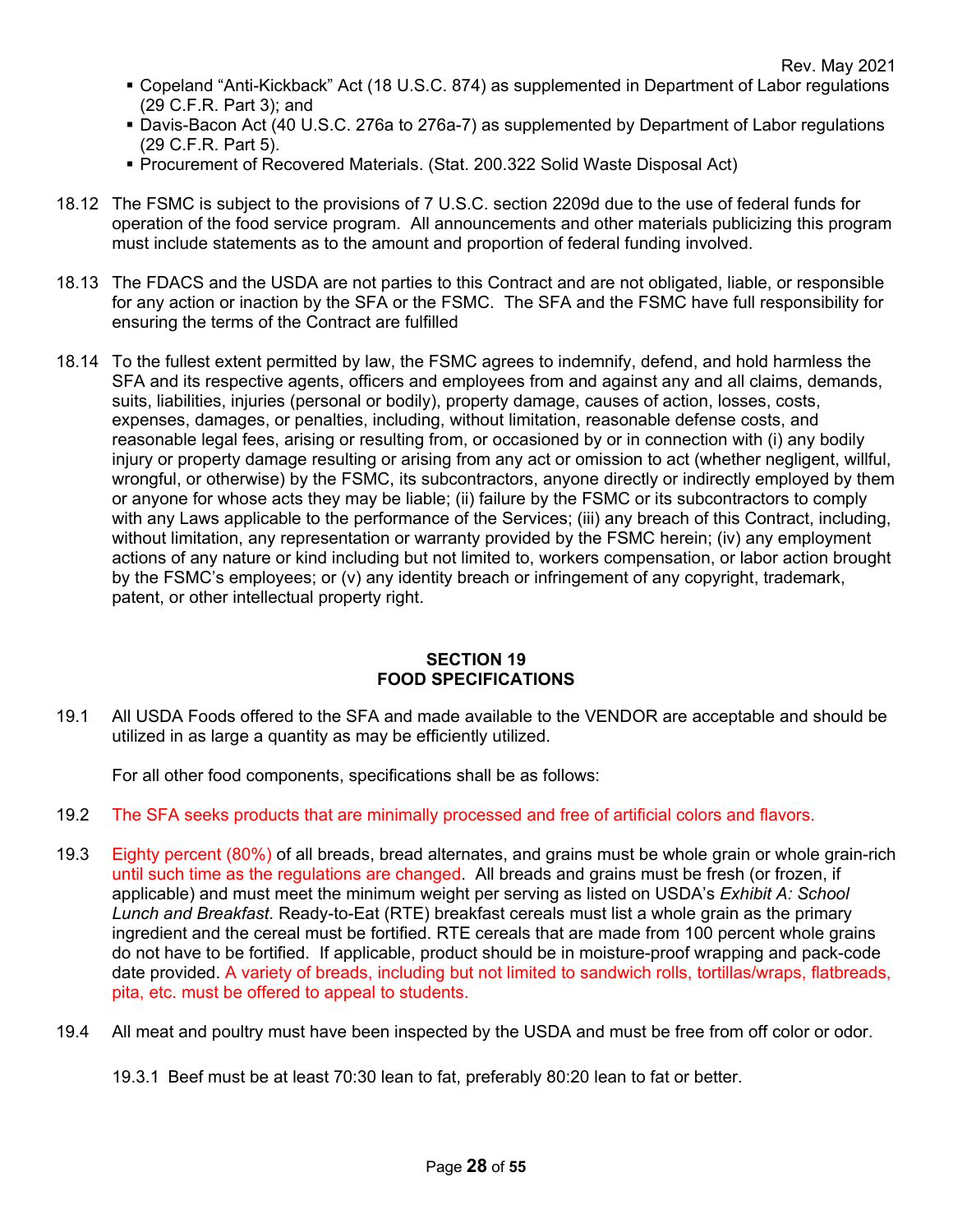- 19.3.2 Poultry should be U.S. Grade A when applicable and should meet the recommendations outlined in *Specifications for Poultry Products, A Guide for Food Service Operators* from the USDA.
- 19.3.3 For breaded and battered meat/meat alternate items, all flours must be whole grain or whole grain-rich and breading/batter must not make up more than 30 percent of the weight of the finished product. Note: Manufacturers producing qualifying products (meat/ meat alternate entrées containing grains) may apply for a Child Nutrition (CN) Label to indicate the number of ounce equivalent (oz. eq.) grains that meet the whole grain-rich criteria. The term "oz. eq. grains" on the CN Label indicates that the product meets the whole grain-rich criteria and credit for as a grain serving while the terms "bread" or "bread alternate" on the CN Label indicate that the product meets previous program requirements for grains/breads and are not creditable toward a grain serving.
- 19.3.4 For sausage patties, the maximum fat allowed is 50 percent by weight; industry standard of 38 to 42 percent fat preferred.
- 19.3.5 Whole muscle meats are required to be offered at lunchtime at least 2 times per month.
- 19.5 All cured processed meats (frankfurters, luncheon meat, sausage, others) shall be made from beef, pork and/or poultry. The SFA prefers not to offer, bologna or sausage-type lunch meats. Deli turkey, chicken, ham and beef are preferred. No meat by-products, fillers, extenders, non-fat milk solids, or cereal will be allowed except to include those products containing Alternate Protein Products (APP) within the limits specified in 9 CFR 319.180(e) and meeting the requirements of Appendix A of 7 CFR 210, 220, 225, and 226. No other binders and extenders may be used in conjunction with the APP to receive the ounce per ounce crediting. Meats must not show evidence of greening, streaking, or other discoloration.
- 19.6 All cheese should be free of mold and undesirable flavor and odors; pasteurized when applicable; and preferably reduced- or low-fat. Hard cheese should have a bright, uniform, attractive appearance, and demonstrate satisfactory meltability. Soft (e.g., cottage cheese) and hard cheese should have a pleasing flavor; and contain proper moisture and salt content. Cream cheese, if offered, maybe offered as a extra food or condiment. Any item labeled as "imitation" cheese or cheese "product" does not meet the requirements for use in food-based menu planning approaches and are not creditable toward meal pattern requirements.
- 19.7 All fish must have been inspected by the United States Department of Commerce (USDC) and meet minimum flesh and batter/breading requirements for a USDC Grade A product or a product packed under federal inspection (PUFI) by the USDC. Note: Manufacturers producing qualifying products (meat/ meat alternate entrées containing grains) may apply for a Child Nutrition (CN) Label to indicate the number of ounce equivalent (oz. eq.) grains that meet the whole grain-rich criteria. The term "oz. eq. grains" on the CN Label indicates that the product meets the whole grain-rich criteria and credit for as a grain serving while the terms "bread" or "bread alternate" on the CN Label indicate that the product meets previous program requirements for grains/breads and are not creditable toward a grain serving.
- 19.8 All fresh fruits must be ripe and in good condition when delivered and must be ready for consumption per the USDA *Food Buying Guide*. At a minimum, fruits must meet the food distributors' second-quality level. Fruits should have characteristic color and good flavor and be well-shaped and free from scars and bruises. Size must produce a yield equal to or greater than the attached 21-day cycle menu requirements. Fresh whole fruits must be offered daily. Additionally, a fresh cut or ready to eat fruit option must be offered at least 2 times per week at breakfast and 2 times per week at lunch.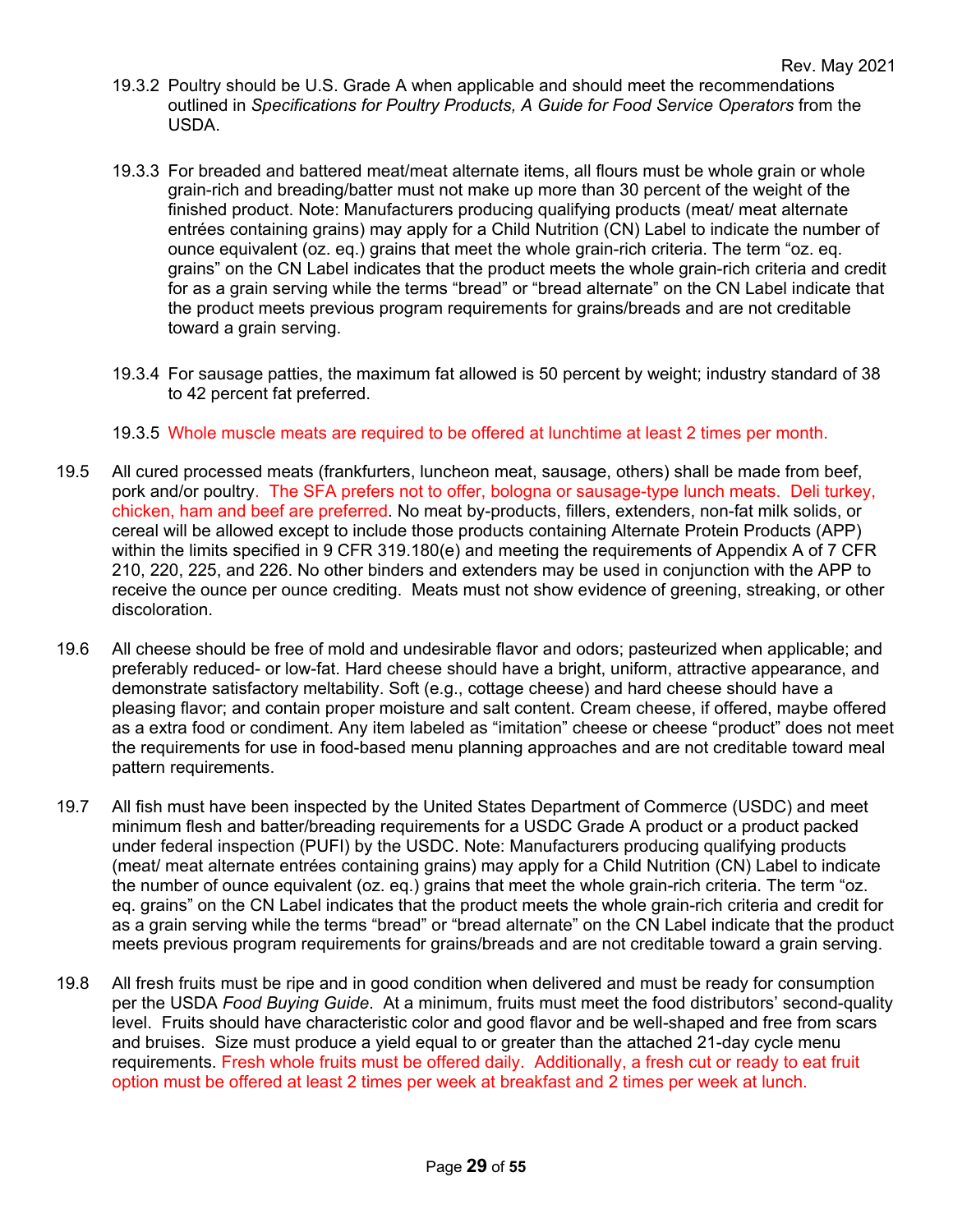- 19.9 All fresh vegetables must be ripe and in good condition when delivered and must be ready for consumption per the USDA *Food Buying Guide*. At a minimum, fresh vegetables must meet the food distributors' second-quality level. Fresh vegetables should have characteristic color and good flavor, be well shaped, and free from discoloration, blemishes, and decay. Size must produce a yield equal to or greater than the attached 21-day cycle menu requirements
- 19.10 Fresh or frozen vegetables are preferred for most vegetables. Certain canned vegetables will be considered with approval. All canned vegetables must meet the food distributors' first quality level (extra fancy and fancy) and should be reduced-sodium, low-sodium or no added salt.
- 19.11 All canned fruits must meet the food distributors' second quality level (standard). Canned fruit must be packed in juice, water or light syrup, and all frozen or dried fruit must have no added sweetener (nutritive or non-nutritive). The use of canned fruit should be limited to less than 25% of offerings, unless supplies are limited.
- 19.12 All fruit juices must be 100 percent, full strength juice. Juice offerings is limited to 2 times per week at breakfast only.
- 19.13 Eggs must be inspected and passed by the state or federal Department of Agriculture and used within 30 days of date on carton. Eggs should be grade A, uniform in size, clean, sound-shelled, and free of foreign odors or flavors.
- 19.14 Sauces, (i.e., spaghetti, pizza) and gravy must be smooth and uniform in color with no foreign substance, flavor, odor, or off color.
- 19.15 If applicable, the food production facility, manufacturing plant, and products must meet all sanitary and other requirements of the Food, Drug, and Cosmetic Act and other regulations that support the wholesomeness of products.
- 19.16 Meals and food items must be stored and prepared under properly controlled temperatures and in accordance with all applicable health and sanitation regulations.
- 19.17 When the specification calls for "Brand Name or Equivalent", the brand name product is acceptable. Other products may be considered with proof that such products meet stated specifications and are deemed equivalent to the brand products in terms of quality, performance, and desired characteristics, as determined by the SFA.
- 19.18 Breakfast and lunch program meals must meet the sodium target level prescribed in 7 C.F.R. section 210.10 for the applicable school year.
- 19.19 Nutrition labels or manufacturer specifications must indicate zero grams of added trans-fat (less than 0.5 grams) per serving. Meats that contain a minimal amount of naturally-occurring trans fats are allowed in the school meal programs.
- 19.20 USDA requires SFA's to offer two fluid milk choices daily. Fluid milk choices must be from unflavored low-fat (1 percent milk fat) or fat-free, flavored or unflavored.
- 19.21 Culturally diverse meals are expected to be incorporated into the menu with consideration to ethnicity of the schools.
- 19.22 Fruit and Vegetable bars are requested at schools that can accommodate. Items to include: variety of fresh, leafy greens daily plus a minimum of 3 additional fresh vegetables (following subgroup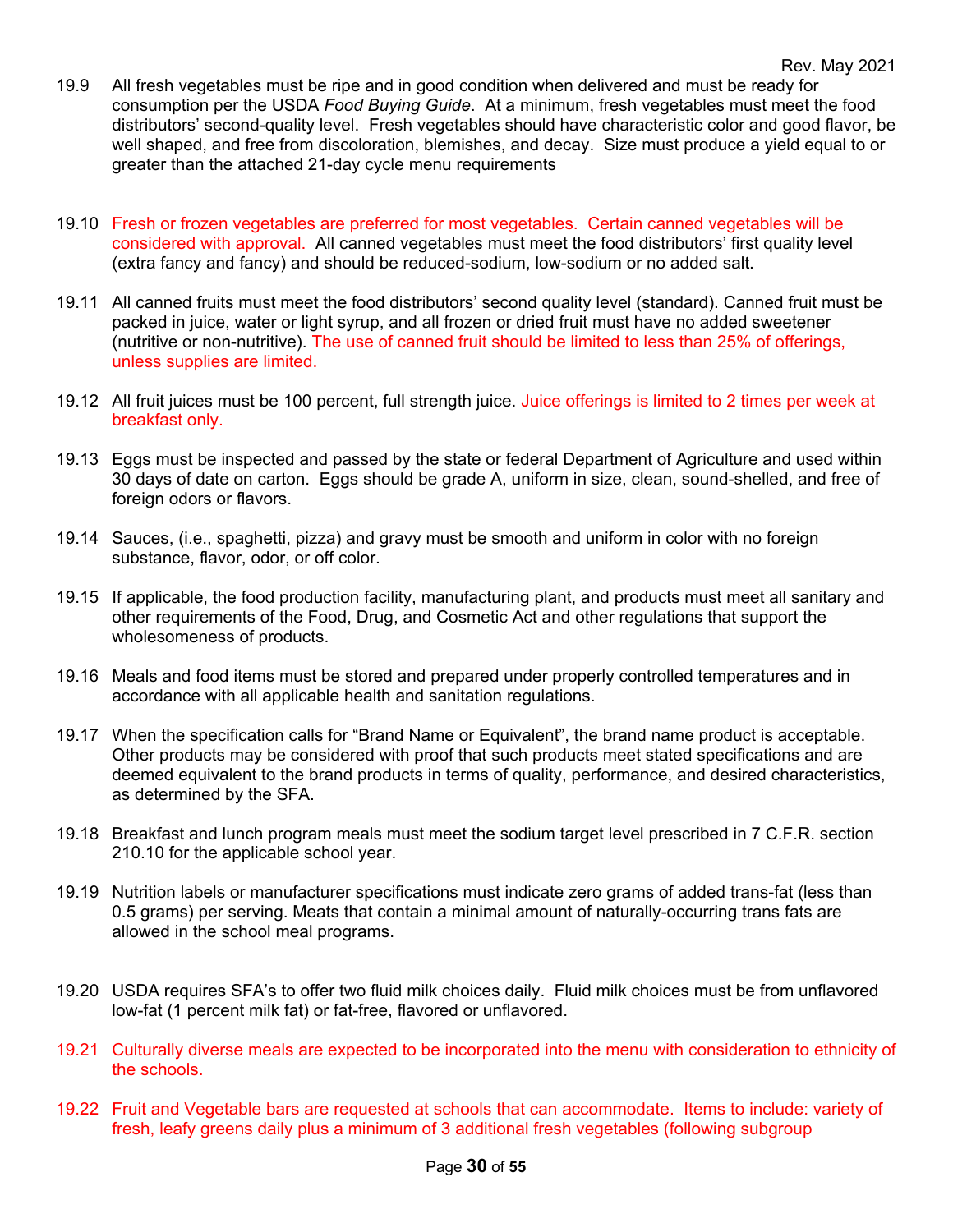requirements), a variety of fresh fruit and at least one grain item (croutons, crackers, breadsticks or rolls).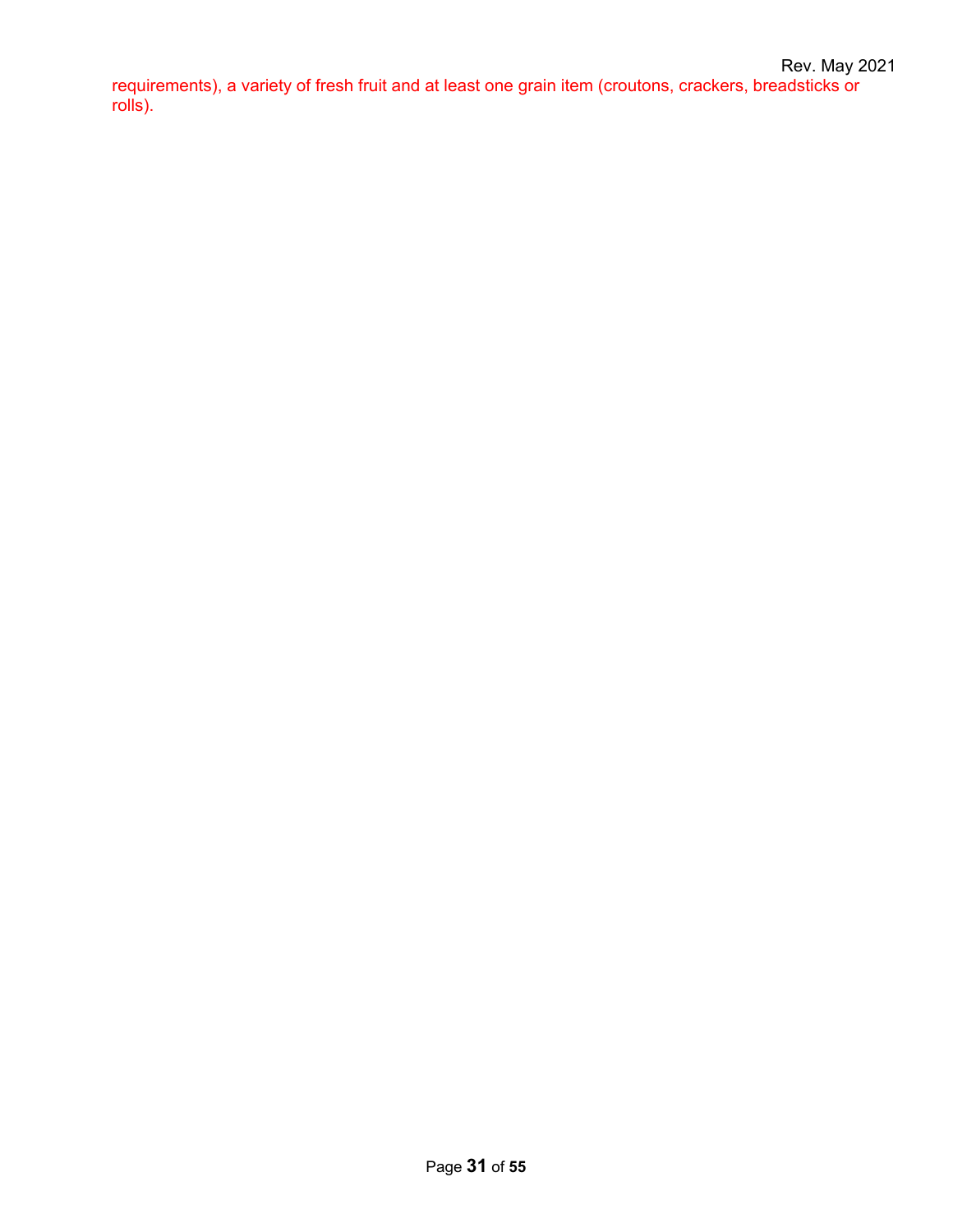#### SFA Name: PLATO ACADEMY CHARTER SCHOOLS Sponsor Number TBD

#### **PROPOSAL SUMMARY**

#### **Request for Proposal and Contract Nonprofit School Food Service**

This document contains a proposal solicitation for the furnishing of management services for the operation of the nonprofit food service programs for the period beginning 07/01/2022 [Mo/Day/Year], and ending 06/30/2023 [Mo/Day/Year] and sets forth the terms and conditions applicable to the procurement. Upon acceptance, this document shall constitute the Contract between the FSMC and the SFA. The FSMC shall not plead misunderstanding or deception because of such estimate of quantities, or of the character, location, or other conditions pertaining to the contract.

#### **MEAL RATES AND FEES MUST BE QUOTED AS IF NO USDA FOODS WILL BE RECEIVED**

- 1. All proposals must be calculated based on the menu(s) in Exhibit B. All proposals shall be submitted using the Proposal Summary form attached herein. The proposed price must not include the use of USDA Foods or any alternate pricing structure. Proposals must be written in ink or typed in the blank space provided.
- 2. FSMC shall be paid a fixed meal price for each reimbursable meal and meal equivalent provided by the FSMC under this Agreement. The fixed meal price is:

 $\frac{1}{2}$ 

The fixed meal price must be carried out to the second decimal place and must not be rounded.

- 3. The total cost includes direct pay items that must be funded from Food Service Program revenues but are included in the Fixed Meal Price paid per meal to FSMC, such as SFA's salary and benefits, indirect cost, and other SFA costs.
- 4. A meal or meal equivalent shall be calculated as follows: A reimbursable student lunch and paid adult lunches are counted as one meal equivalent for each lunch served. A reimbursable student breakfast and paid adult breakfast are counted as one half (.50) of a meal equivalent for each breakfast served. A reimbursable student afterschool snack is counted as one quarter (.25) of a meal equivalent. A la carte food sales are converted to meal equivalents by dividing the total amount of a la carte sales by three dollars and eighty-three cents (\$3.83).

Name of FSMC

FSMC Address

\*Summary Continued\*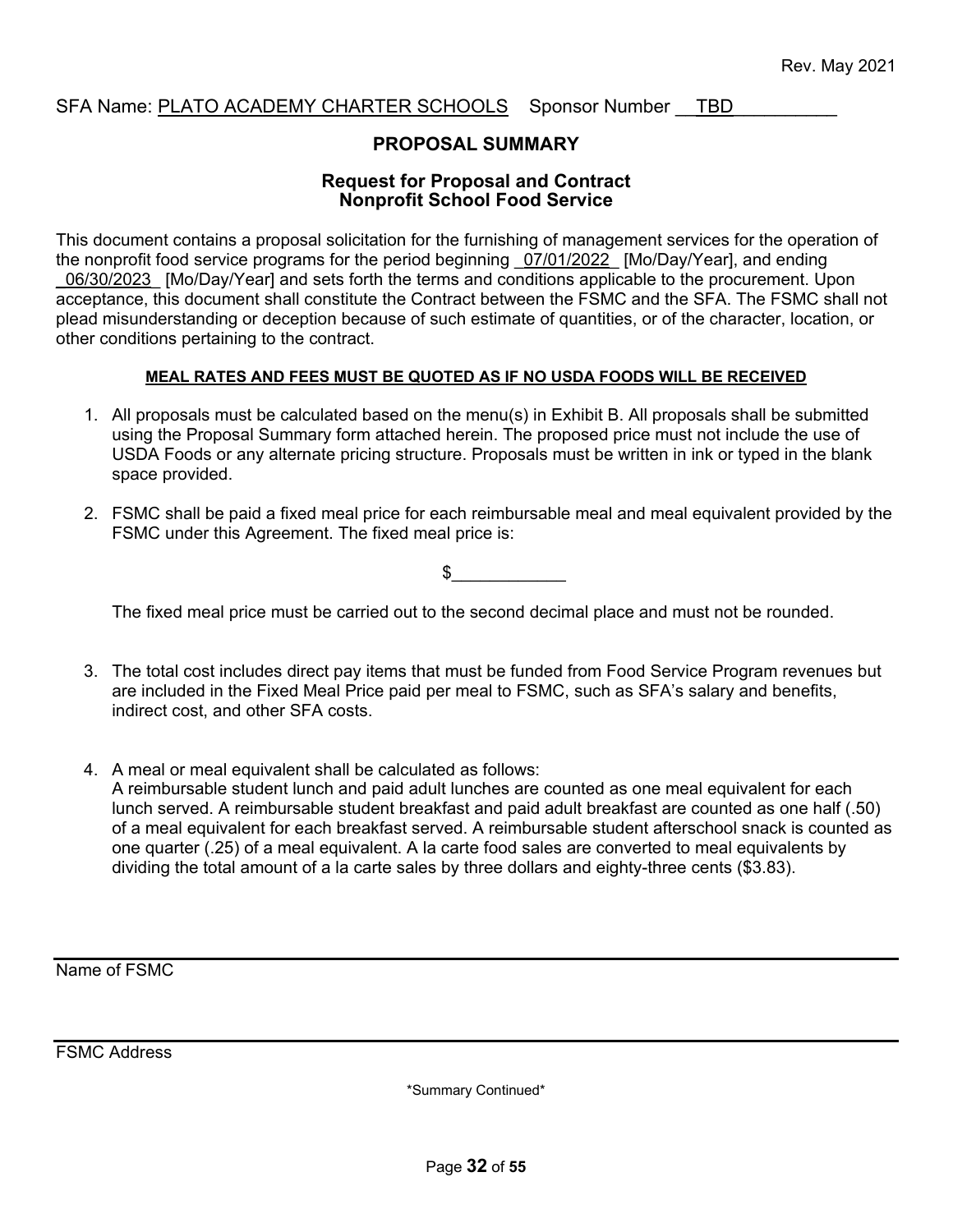By submission of this proposal, the FSMC certifies that, in the event the FSMC receives an award under this solicitation, the FSMC shall operate in accordance with all applicable current program regulations. This agreement shall be in effect for one year and may be renewed by mutual agreement for four additional oneyear renewal terms.

| <b>Authorized FSMC Name</b>      | <b>Title</b>                             |
|----------------------------------|------------------------------------------|
|                                  |                                          |
| <b>Authorized FSMC Signature</b> | Date                                     |
|                                  |                                          |
| <b>ACCEPTANCE OF CONTRACT</b>    |                                          |
|                                  | <b>Plato Academy Schools Corporation</b> |
| <b>Sponsor Number</b>            | School Food Authority (SFA) Name         |
|                                  |                                          |
| <b>Authorized SFA Name</b>       | Title                                    |
|                                  |                                          |
| <b>Authorized SFA Signature</b>  | Date                                     |
|                                  |                                          |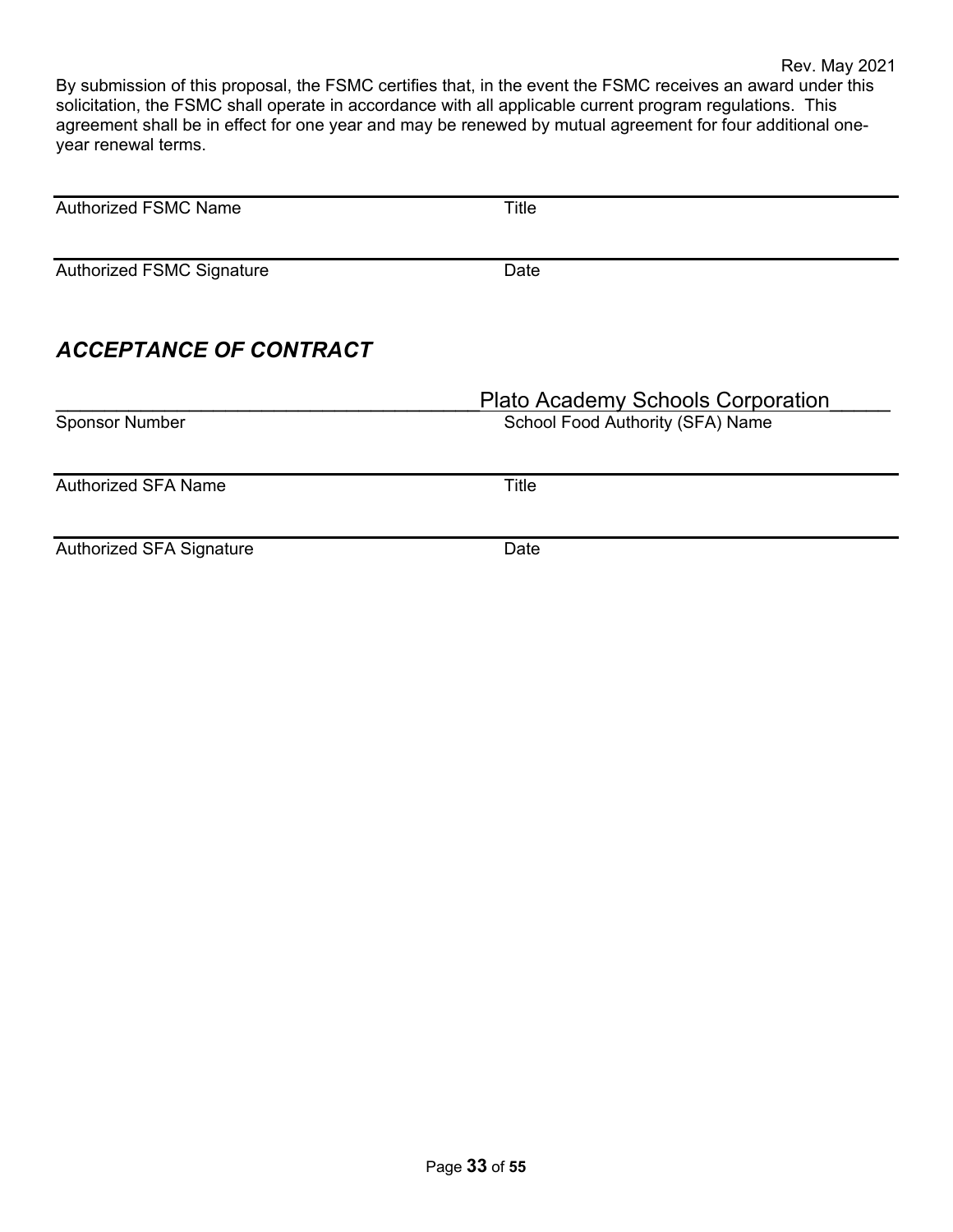#### **DRUG-FREE WORKPLACE PROGRAM BIDDER CERTIFICATION**

IDENTICAL TIE PROPOSALS – Preference shall be given to businesses with drug-free workplace programs. Whenever two or more Proposals which are equal with respect to price, quality, and service are received by the State or by any political subdivision for the procurement of commodities or contractual services, a proposal received from a business that certifies that it has implemented a drug-free workplace program shall be given preference in the award process. Established procedures for processing tie proposals will be followed if none of the tied vendors have a drug-free workplace program. In order to have a drug-free workplace program, a business shall:

- 1) Publish a statement notifying employees that the unlawful manufacture, distribution, dispensing, possession, or use of a controlled substance is prohibited in the workplace and specifying the actions that will be taken against employees for violations of such prohibition.
- 2) Inform employees about the dangers of drug abuse in the workplace, the business's policy of maintaining a drug-free workplace, any available drug counseling, rehabilitation, and employee assistance programs, and the penalties that may be imposed upon employees for drug abuse violations.
- 3) Give each employee engaged in providing the commodities or contractual services that are under Proposal a copy of the statement specified in subsection (1).
- 4) In the statement specified in subsection (1), notify the employees that, as a condition of working on the commodities or contractual services that are under Proposal, the employee will abide by the terms of the statement and will notify the employer of any conviction of, or plea of guilty or nolo contendere to, any violation of chapter 893 or of any controlled substance law of the United States or any state, for a violation occurring in the workplace no later than five (5) days after such conviction.
- 5) Impose a sanction on, or require the satisfactory participation in a drug abuse assistance or rehabilitation program if such is available in the employee's community, by any employee who is so convicted.
- 6) Make a good faith effort to continue to maintain a drug-free workplace through implementation of this section.

As the person authorized to sign the statement, I certify that this firm complies fully with the above requirements.

VENDOR'S SIGNATURE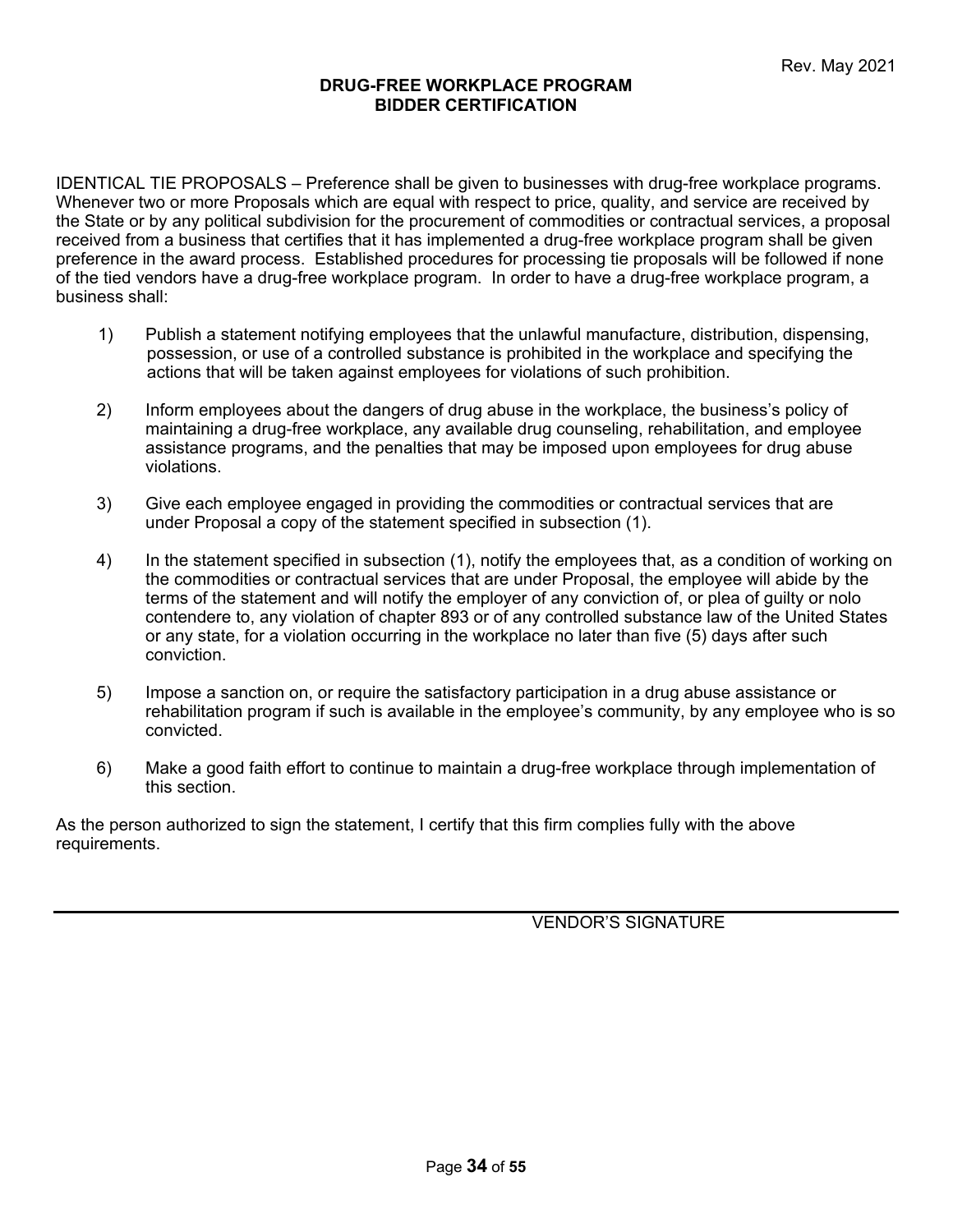### **CERTIFICATION REGARDING LOBBYING**

#### **CERTIFICATION FOR CONTRACTS, GRANTS, AND COOPERATIVE AGREEMENTS**

The undersigned certifies, to the best of his or her knowledge and belief, that:

- 1. No Federal appropriated-funds have been paid or will be paid, by or on behalf of the undersigned, to any person for influencing or attempting to influence an officer or employee of congress, or an employee of a member of congress in connection with the awarding of any Federal contract, the making of any Federal grant, the making of any Federal loan, the entering into of any cooperative agreement, and the extension, continuation, renewal, amendment, or modification of any Federal contract, grant, loan, or cooperative agreement.
- 2. If any funds other than Federal-appropriated funds have been paid or will be paid to any person for influencing or attempting to influence an officer or employee of any agency, a member of congress, an officer or employee of congress, or an employee of a member of congress in connection with this Federal contract, grant, loan, or cooperative agreement, the undersigned shall complete and submit Standard Form-LLL, Disclosure Form to Report Lobbying, in accordance with its instructions.
- 3. The undersigned shall require that the language of this certification be included in the award documents for all sub-awards at all tiers (including sub-contracts, subgrants, and contracts under grants, loans and cooperative agreements) and that all sub-recipients shall certify and disclose accordingly.

This certification is a material representation of fact upon which reliance was placed when this transaction was made or entered into. Submission of this certification is a prerequisite for making or entering into this transaction imposed by Section 1352, title 31, U.S. Code. Any person who fails to file the required certification shall be subject to a civil penalty of not less than \$10,000 and not more than \$100,000 for each such failure.

| By<br>Signature of Vendor Official (Executive Director)        | Date: |
|----------------------------------------------------------------|-------|
| By<br>Signature of Vendor Official (Chief Financial Officer)   | Date: |
| For<br>Name of Grantee (SFA)                                   |       |
| National School Lunch Program<br><b>Title of Grant Program</b> |       |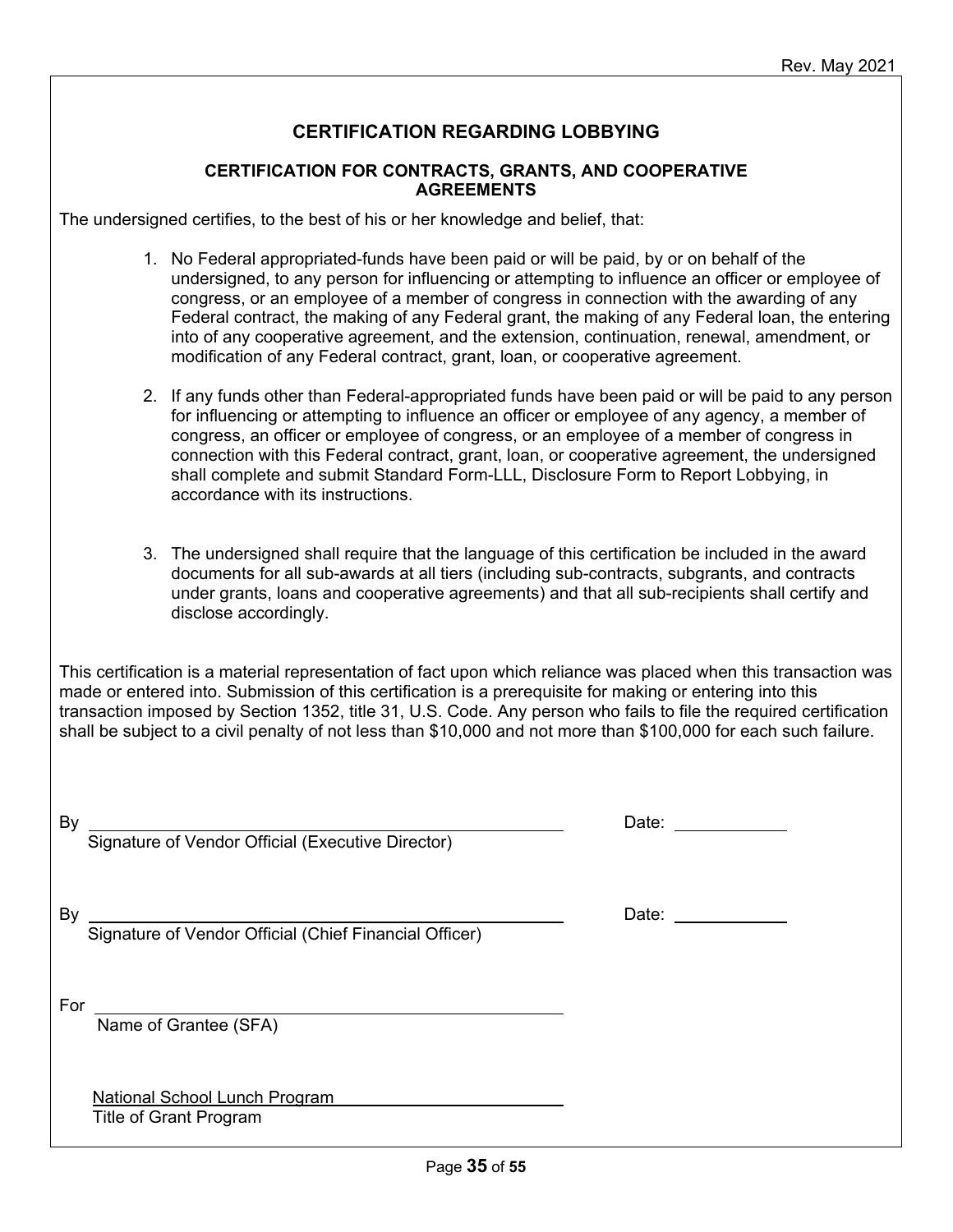#### **Disclosure of Lobbying Activities**

Complete this form to disclose lobbying activities pursuant to 31 U.S.C. 1352 (See reverse for public burden disclosure)

| 1. Type of Federal Action:<br>a. contract<br>b. grant<br>c. cooperative agreement<br>d. loan<br>e. Ioan guarantee<br>f. loan insurance                                                                                                                                                                                                                                                                                                                                                                                                                                                                                                        | 2. Status of Federal<br><b>Action:</b> | a. bid/offer/appl<br>ication<br>b. initial award<br>c. post-award | 3. Report Type:<br>a. initial filing<br>b. material change<br>For material change only:<br>Year _________ quarter _____<br>Date of last report |
|-----------------------------------------------------------------------------------------------------------------------------------------------------------------------------------------------------------------------------------------------------------------------------------------------------------------------------------------------------------------------------------------------------------------------------------------------------------------------------------------------------------------------------------------------------------------------------------------------------------------------------------------------|----------------------------------------|-------------------------------------------------------------------|------------------------------------------------------------------------------------------------------------------------------------------------|
| 4. Name and Address of Reporting Entity:<br>___ Subawardee<br>Prime<br><b>Congressional District, if known:</b>                                                                                                                                                                                                                                                                                                                                                                                                                                                                                                                               | Tier______, if Known:                  |                                                                   | 5. If Reporting Entity in No. 4 is Subawardee,<br><b>Enter Name and Address of Prime:</b><br><b>Congressional District, if known:</b>          |
| 6. Federal Department/Agency:                                                                                                                                                                                                                                                                                                                                                                                                                                                                                                                                                                                                                 |                                        |                                                                   | 7. Federal Program Name/Description:<br>CFDA Number, if applicable:                                                                            |
| 8. Federal Action Number, if known:                                                                                                                                                                                                                                                                                                                                                                                                                                                                                                                                                                                                           |                                        |                                                                   | 9. Award Amount, if known:                                                                                                                     |
| 10. a. Name and Address of Lobbying<br><b>Registrant</b><br>(if individual, last name, first name, MI):                                                                                                                                                                                                                                                                                                                                                                                                                                                                                                                                       |                                        |                                                                   | b. Individuals Performing Services (including<br>address if different from No. 10a)<br>(last name, first name, MI):                            |
| 11. Information requested through this form is authorized by<br>Title 31 U.S.C. Section 1352. This disclosure of lobbying<br>activities is a material representation of fact upon which<br>reliance was placed by the tier above when this transaction<br>was made or entered into. This disclosure is required<br>pursuant to 31 U.S.C. 1352. This information will be reported<br>to the Congress semi-annually and will be available for public<br>inspection. Any person who fails to file the required<br>disclosure shall be subject to a civil penalty of not less than<br>\$10,000 and not more than \$100,000 for each such failure. |                                        |                                                                   | Telephone No.: Vermann Marian<br>Date:                                                                                                         |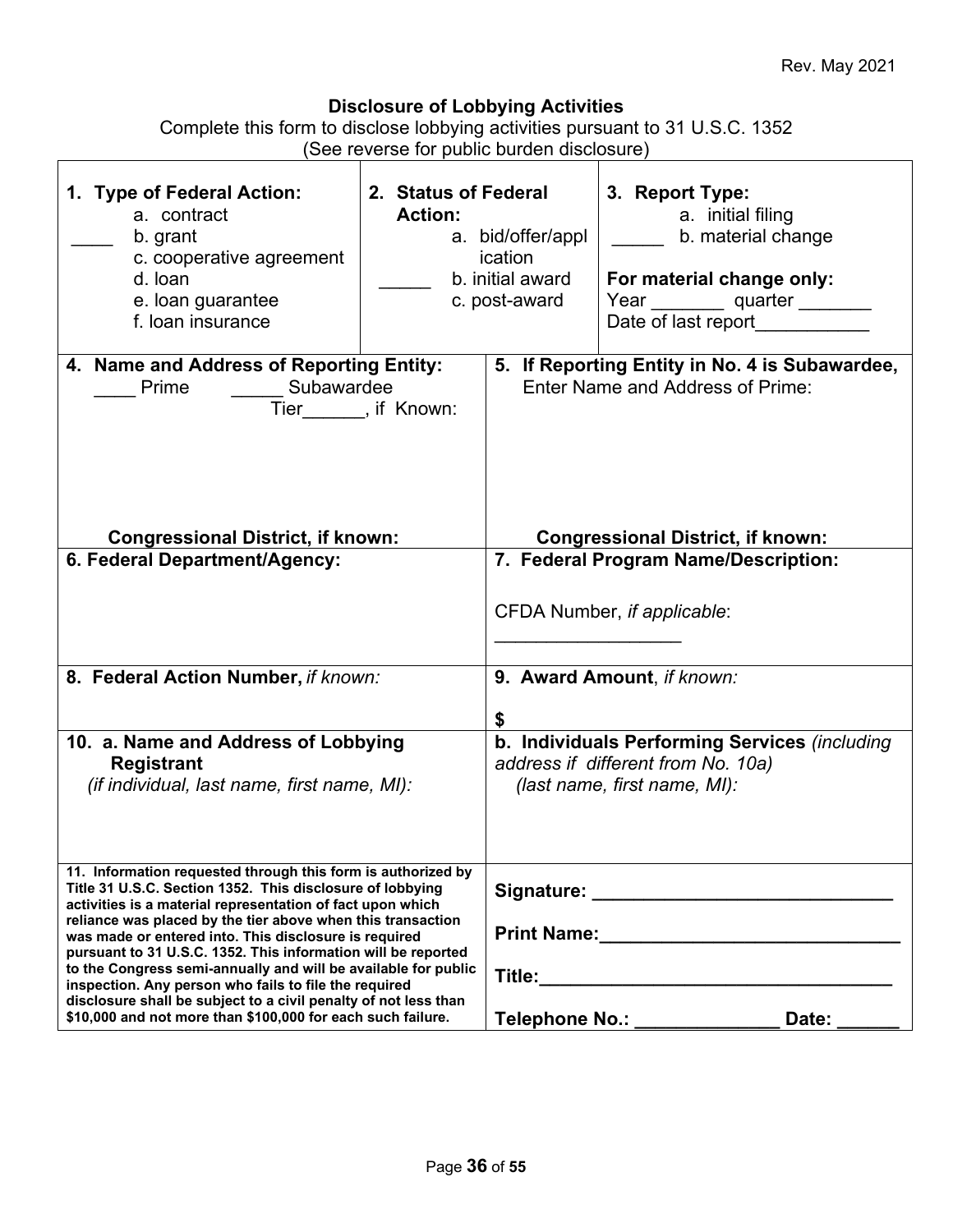This disclosure form shall be completed by the reporting entity, whether subawardee or prime Federal recipient, at the initiation or receipt of a covered Federal action, or a material change to a previous filing, pursuant to title 31 U.S.C. section 1352. The filing of a form is required for each payment or agreement to make payment to any lobbying entity for influencing or attempting to influence an officer or employee of any agency, a Member of Congress, an officer or employee of Congress, or an employee of a Member of Congress in connection with a covered Federal action. Complete all items that apply for both the initial filing and material change report. Refer to the implementing guidance published by the Office of Management and Budget for additional information.

- **1.** Identify the type of covered Federal action for which lobbying activity is and/or has been secured to influence the outcome of a covered Federal action.
- **2.** Identify the status of the covered Federal action.
- **3.** Identify the appropriate classification of this report. If this is a followup report caused by a material change to the information previously reported, enter the year and quarter in which the change occurred. Enter the date of the last previously submitted report by this reporting entity for this covered Federal action.
- **4.** Enter the full name, address, city, State and zip code of the reporting entity. Include Congressional District, if known. Check the appropriate classification of the reporting entity that designates if it is, or expects to be, a prime or subaward recipient. Identify the tier of the subawardee, e.g., the first subawardee of the prime is the 1<sup>st</sup> tier. Subawards include but are not limited to subcontracts, subgrants and contract awards under grants.
- **5.** If the organization filing the report in item 4 checks "Subawardee," then enter the full name, address, city, State and zip code of the prime Federal recipient. Include Congressional District, if known.
- **6.** Enter the name of the federal agency making the award or loan commitment. Include at least one organizational level below agency name, if known. For example, Department of Transportation, United States Coast Guard.
- **7.** Enter the Federal program name or description for the covered Federal action (item 1). If known, enter the full Catalog of Federal Domestic Assistance (CFDA) number for grants, cooperative agreements, loans, and loan commitments.
- 8. Enter the most appropriate Federal identifying number available for the Federal action identified in item 1 (e.g., Request for Proposal (RFP) number; Invitations to Bid (ITB) number; grant announcement number; the contract, grant, or loan award number; the application/proposal control number assigned by the Federal agency). Included prefixes, e.g., "RFP-DE-90-001."
- 9. For a covered Federal action where there has been an award or loan commitment by the Federal agency, enter the Federal amount of the award/loan commitment for the prime entity identified in item 4 or 5.
- 10. (a) Enter the full name, address, city, State and zip code of the lobbying registrant under the Lobbying Disclosure Act of 1995 engaged by the reporting entity identified in item 4 to influence the covered Federal action.

(b) Enter the full names of the individual(s) performing services, and include full address if different from 10(a). Enter Last Name, First Name, and Middle Initial (MI).

11. The certifying official shall sign and date the form; print his/her name, title, and telephone number.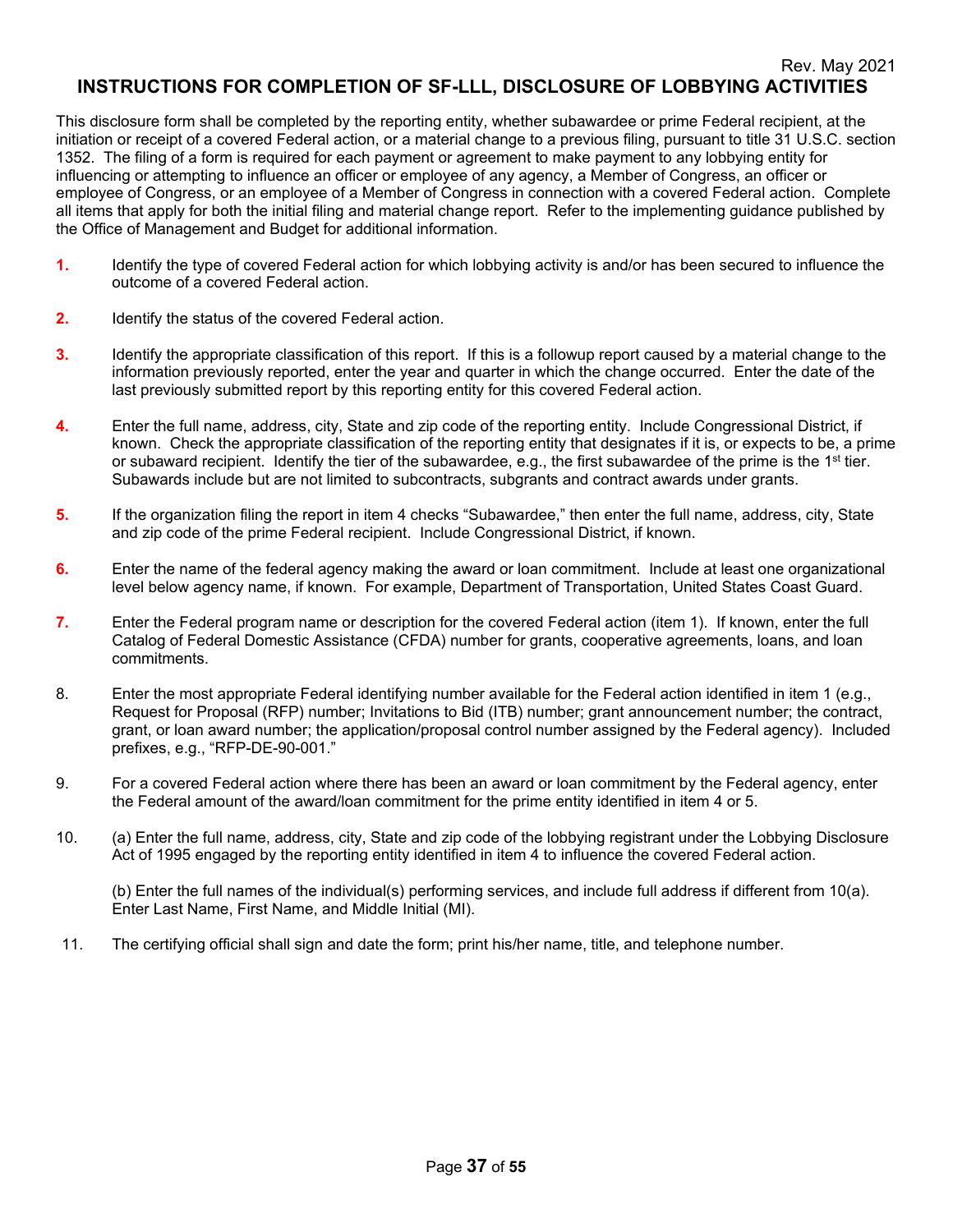### **EXHIBIT A**

## **SITE INFORMATION LIST NATIONAL SCHOOL LUNCH PROGRAM**

## SFA Name: PLATO ACADEMY SCHOOLS

## Sponsor Number \_\_TBD\_\_\_

## \*LIC=Lunch in classroom

|                                                                           |            | Grade  | Number<br>of Days | Average                                       | Meal                          | <b>Serving Times</b> |               |
|---------------------------------------------------------------------------|------------|--------|-------------------|-----------------------------------------------|-------------------------------|----------------------|---------------|
| Site Name & Address                                                       | Enrollment | Levels | Meals<br>Served   | Daily<br>Participation                        | Type                          | Begin                | End           |
| Plato Academy Clearwater<br>2045 Palmetto St.<br>Clearwater 33765         | 618        | $K-8$  | 180               | 140<br>155                                    | <b>BR</b><br>LU               | 8:15<br>10:30        | 8:45<br>1:40  |
| Plato Academy Largo<br>7100 142nd Ave. N.<br>Largo 33771                  | 364        | $K-8$  | 180               | 75<br>130                                     | <b>BR</b><br>LU               | 8:15<br>11:40        | 8:45<br>1:10  |
| Plato Academy Palm Harbor<br>1601 Curlew Rd.<br>Palm Harbor 34683         | 364        | $K-8$  | 180               | 35<br>90                                      | <b>BR</b><br>LU (LIC)         | 8:15<br>11:00        | 8:45<br>1:00  |
| Plato Academy Pinellas Park<br>9200 49th St.<br>Pinellas Park 33782       | 546        | $K-8$  | 180               | 200<br>250                                    | <b>BR</b><br>LU               | 8:15<br>10:40        | 8:45<br>1:30  |
| Plato Academy Seminole<br>10888 126th Ave.<br>Largo 33778                 | 364        | $K-8$  | 180               | 90<br>140                                     | <b>BR</b><br>LU               | 8:15<br>10:30        | 8:45<br>12:30 |
| Plato Academy St. Petersburg<br>6725 38th Ave. N.<br>St. Petersburg 33710 | 364        | $K-8$  | 180               | 80<br>160                                     | <b>BR</b><br>LU               | 8:15<br>11:00        | 8:45<br>12:45 |
| Plato Academy Tampa<br>7705 Gunn Hwy.<br>Tampa 33625                      | 446        | $K-7$  | 180               | 70<br>165                                     | <b>BR</b><br>LU (some<br>LIC) | 8:15<br>11:00        | 8:45<br>1:00  |
| Plato Academy Tarpon Springs<br>2795 Keystone Rd.<br>Tarpon Springs 34688 | 364        | $K-8$  | 180               | 60<br>95                                      | <b>BR</b><br>LU               | 8:15<br>11:10        | 8:45<br>1:30  |
| Plato Academy Trinity<br>8801 Old County Road 54<br>New Port Richey 34653 | 524        | $K-8$  | 180               | <b>NOT</b><br><b>PARTICIPA</b><br><b>TING</b> | <b>BR</b><br>LU               | 8:15<br>11:00        | 8:45<br>1:30  |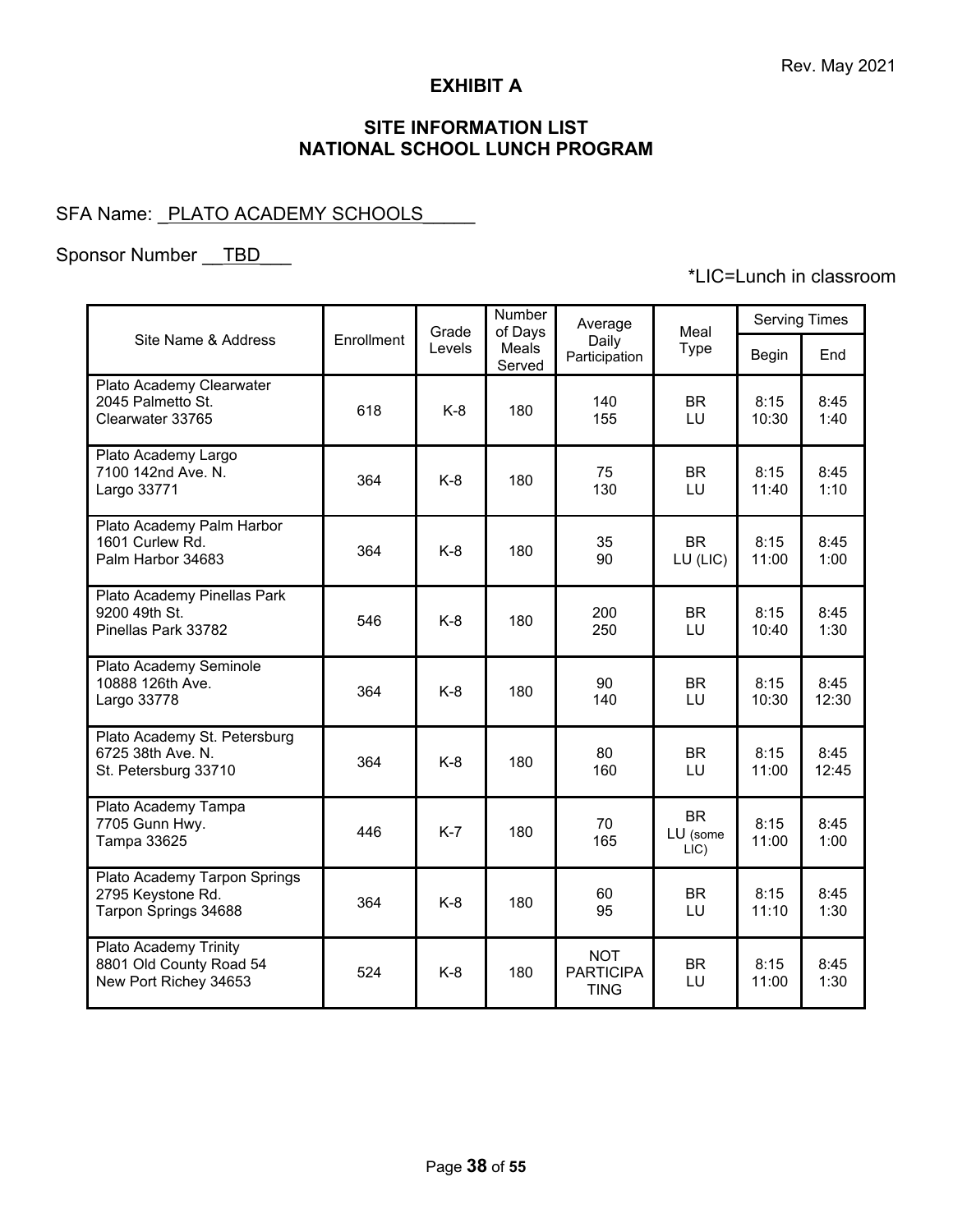## **EXHIBIT B, PART 1**

### **Food-Based Meal Pattern**

**21-Day Cycle Menu for K – 8th Grade**

## **NSLP & SSO Lunch**

#### **2-3 Entrée Options Daily (one meat-free), Fresh Fruit Daily, Cut Fruit 2x per week**

|          | 1                        |                                                                             | $\overline{2}$      |                                                                                                                                | $\mathbf 3$           |                                                                                                             | $\overline{\mathbf{4}}$ |                                                                                         | 5                   |                                                                                     |                           | <b>VEG Weekly</b>                                                    |
|----------|--------------------------|-----------------------------------------------------------------------------|---------------------|--------------------------------------------------------------------------------------------------------------------------------|-----------------------|-------------------------------------------------------------------------------------------------------------|-------------------------|-----------------------------------------------------------------------------------------|---------------------|-------------------------------------------------------------------------------------|---------------------------|----------------------------------------------------------------------|
| M/MA     | 3-4 oz.                  | <b>Baked</b><br>Chicken (2<br>oz. cooked<br>chicken = 2<br>oz. eq.<br>M/MA) | 4 oz.               | <b>Cheese Sauce</b><br>(2 oz. eq.<br>M/MA)                                                                                     | 4.5<br>OZ.            | <b>Chicken/Cheese</b><br>(Quesadilla) (2<br>oz. cooked<br>chicken & 1/2<br>oz. cheese= 2.5<br>oz. eq. M/MA) | 3 oz.                   | Hamburger<br>(2 oz.<br>cooked<br>beef = $2 oz$ .<br>eq. M/MA)                           | 4.5<br>OZ.<br>slice | Pepperoni/Cheese<br>Pizza (2 oz.<br>cheese and/or<br>pepperoni = 2 oz.<br>eq. M/MA) | $\mathbf{x}$              | cup portions<br><sup>1</sup> / <sub>2 cup</sub> Dark<br><b>Green</b> |
| G/B      | 1 oz.                    | <b>WGR Dinner</b><br>Roll (1 oz.<br>eq. grain)                              | $\frac{1}{2}$<br>c. | <b>WGR Pasta</b><br>Macaroni (1<br>oz. eq. grain)                                                                              | 1.5<br>OZ.            | 8"WGR Tortilla<br>(1.5 oz. eq.<br>grain)                                                                    | 2 oz.                   | <b>WGR Bun</b><br>(2 oz. eq.<br>grain)                                                  | 2 oz.               | <b>WGR Pizza Crust</b><br>(2 oz. eq. grain)                                         | x                         | $3/4$ cup<br><b>Red/Orange</b>                                       |
|          | $\frac{1}{2}$ c.         | Seasoned<br><b>WGR Brown</b><br>Rice                                        |                     |                                                                                                                                | $\mathbf{1}$<br>OZ.   | <b>WGR Tortilla</b><br><b>Chips</b>                                                                         |                         |                                                                                         |                     |                                                                                     | $\mathbf{x}$              | $\frac{1}{2}$ cup<br><b>Beans/Peas</b>                               |
| Fruit    | $\frac{1}{2}$ c.         | $1/2$ cup<br>Peaches                                                        | $\frac{1}{2}$ c.    | 1/2 cup Fresh<br><b>Apple Slices</b>                                                                                           | $\frac{1}{2}$<br>c.   | $1/2$ cup<br>Pineapple<br><b>Chunks</b>                                                                     | $\frac{1}{2}$ c.        | $1/2$ cup<br>Cinnamon<br>Applesauce                                                     | $\frac{1}{2}c$ .    | 1/2 cup Fresh<br><b>Orange Wedges</b>                                               | $\boldsymbol{\mathsf{x}}$ | $^{1}/_{2}$ cup<br><b>Starchy</b>                                    |
|          |                          |                                                                             |                     |                                                                                                                                |                       |                                                                                                             |                         |                                                                                         |                     |                                                                                     | x                         | $\frac{1}{2}$ <sub>cup</sub> Other                                   |
| Veg      | $^{3}/_{4}$ C.           | 1 cup Baked<br>Beans = $3/4$<br>cup credit<br>(USDA I-06)                   | $\frac{3}{4}$ C.    | 1.5 cup (3/4<br>cup credit)<br><b>Romaine OR</b><br><b>Other Dark</b><br><b>Green Lettuce</b><br>Salad* FF<br><b>Dressings</b> | 3/4<br>cup            | 1 Cup (1/2 Cup<br>credit) Iceberg<br>Lettuce                                                                | 1<br>cup                | $3/4$ cup<br><b>Baked</b><br><b>Potato</b><br><b>Wedges</b>                             | $\frac{3}{4}$ C.    | 3/4 cup Baby<br><b>Carrots</b>                                                      | x                         | 1 cup Add'l                                                          |
|          |                          |                                                                             |                     |                                                                                                                                |                       | 1/4 cup Salsa                                                                                               |                         | $1/4$ cup<br>lettuce (1/8<br>cup credit)<br>& 1/8 cup<br>onion,<br>pickles<br>(garnish) |                     | FF Ranch                                                                            |                           |                                                                      |
|          |                          |                                                                             |                     |                                                                                                                                |                       |                                                                                                             |                         |                                                                                         |                     |                                                                                     | x                         | Grains                                                               |
|          |                          |                                                                             |                     |                                                                                                                                |                       |                                                                                                             |                         |                                                                                         |                     |                                                                                     |                           |                                                                      |
|          | 6                        |                                                                             | $\overline{7}$      |                                                                                                                                | 8                     |                                                                                                             | 9                       |                                                                                         | 10                  |                                                                                     |                           | (9.5 oz.)<br><b>VEG Weekly</b>                                       |
| M/<br>MА | 4<br>pieces<br>(4 oz.)   | Oven-Baked<br><b>Fish</b><br>Nuggets (4<br>$pieces = 2$<br>oz. eq.<br>M/MA) | 1<br>Cup            | Spaghetti (1/2<br>cup meat<br>sauce $= 2$ oz.<br>eq. M/MA)                                                                     | $\overline{2}$<br>OZ. | BBQ Pork (2 oz.<br>cooked pork $= 2$<br>oz. eq. M/MA)                                                       | 3 oz.                   | Grilled<br>Chicken<br>Caesar<br>Wrap (2 oz.<br>cooked<br>$chicken = 2$<br>oz. eq.       | 4 oz.               | <b>Grilled Cheese (2)</b><br>$oz.$ cheese = 2 oz.<br>eq. M/MA)                      | x                         | cup portions<br>$1/2$ <sub>cup</sub> Dark<br>Green                   |
| G/B      | $1 oz. -$<br>1.25<br>OZ. | <b>WGR</b><br>Nugget<br>Breading (1-<br>1.25 oz. eq.<br>grain)              | $\frac{1}{2}$ c.    | <b>WGR Pasta-</b><br>Spaghetti (1<br>oz. eq. grain)                                                                            | $\mathbf{2}$<br>OZ.   | WGR Bun (2 oz.<br>eq. grain)                                                                                | 1<br>OZ.                | M/MA)<br>6" WGR<br>Tortilla (1<br>oz. eq.<br>grain)                                     | 2 oz.               | WGR Bread (2 oz.<br>eq. grain)                                                      | $\boldsymbol{\mathsf{x}}$ | $3/4$ cup<br><b>Red/Orange</b>                                       |
|          | 1 oz.                    | <b>WGR Dinner</b><br>Roll (1 oz.<br>eq. grain)                              |                     |                                                                                                                                |                       |                                                                                                             |                         |                                                                                         |                     |                                                                                     | x                         | $1/2$ cup<br><b>Beans/Peas</b>                                       |
| Fruit    | $\frac{1}{2}$ c.         | $1/2$ cup<br><b>Fresh Fruit</b><br>Mix-<br>Grapes,                          | $\frac{1}{2}$<br>c. | 1/2 cup Fresh<br><b>Banana</b>                                                                                                 | $\frac{1}{2}$<br>c.   | 1/2 cup Fruit<br>Cocktail                                                                                   | $\frac{1}{2}$<br>С.     | $1/2$ cup<br>Cantaloupe<br>Wedges                                                       | $\frac{1}{2}$<br>c. | 1/2 cup Pears                                                                       | x                         | $\frac{1}{2}$ cup<br><b>Starchy</b>                                  |
|          |                          | Blueberries,<br><b>Strawberries</b>                                         |                     |                                                                                                                                |                       |                                                                                                             |                         |                                                                                         |                     |                                                                                     | x                         | $1/2$ <sub>cup</sub> Other                                           |
| Veg      | $^{3}/_{4}$ C.           | 3/4 Black-<br>eyed peas                                                     | 1<br>cup            | 1.5 cup (3/4<br>cup credit)<br><b>Romaine OR</b><br><b>Other Dark</b><br><b>Green Lettuce</b><br>Salad* FF<br><b>Dressings</b> | $^{3}/_{4}$<br>c.     | 3/4 cup Baked<br><b>Sweet Potato</b><br><b>Fries</b>                                                        | $^{3}/_{4}$<br>c.       | <b>3/4 cup</b><br><b>Sweet Peas</b>                                                     | $^{3}/_{4}$<br>с.   | 3/4 Cup Green<br><b>Beans</b>                                                       | x                         | 1 cup Add'l                                                          |
|          |                          |                                                                             |                     | $1/4$ cup<br><b>Tomato Sauce</b>                                                                                               |                       |                                                                                                             |                         |                                                                                         |                     |                                                                                     | x                         | Grains<br>$(8-8.25 oz.)$                                             |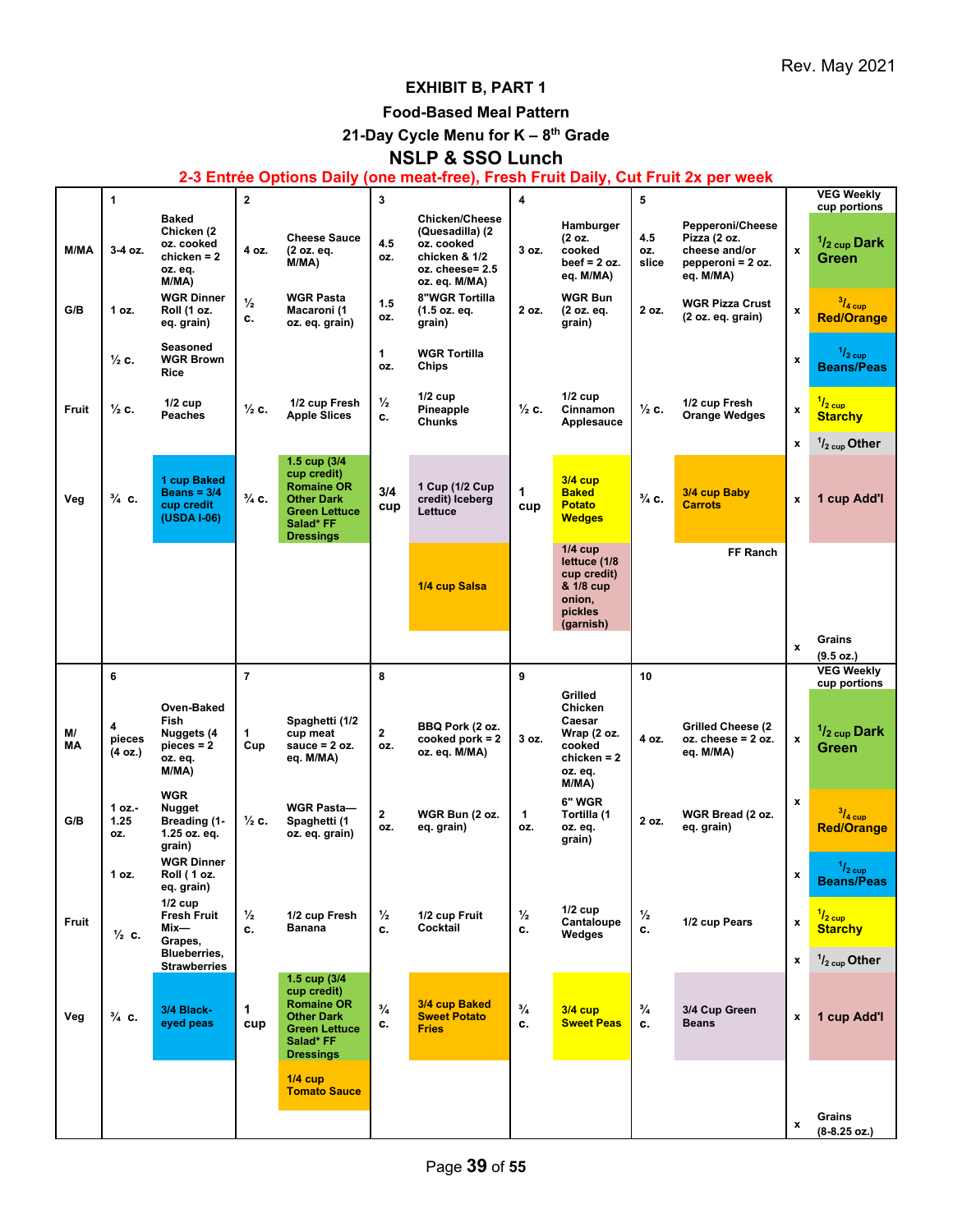|              |                        |                                                                                             |                     |                                                                                                                                |                     |                                                                                           |                     |                                                                                                                          |                     |                                                                                     |                           | <b>Rev. May 2021</b>                       |
|--------------|------------------------|---------------------------------------------------------------------------------------------|---------------------|--------------------------------------------------------------------------------------------------------------------------------|---------------------|-------------------------------------------------------------------------------------------|---------------------|--------------------------------------------------------------------------------------------------------------------------|---------------------|-------------------------------------------------------------------------------------|---------------------------|--------------------------------------------|
|              | 11                     |                                                                                             | 12                  |                                                                                                                                | 13                  |                                                                                           | 14                  |                                                                                                                          | 15                  |                                                                                     |                           | <b>VEG Weekly</b><br>cup portions          |
| M/<br>МA     | 1/2<br>Cup             | Chili (2 oz.<br>cooked beef<br>$= 2$ oz. eq.<br>M/MA)                                       | 1<br>Each           | <b>Turkey Chef</b><br>Salad (1 oz.<br>cooked turkey<br>& 1 oz. LF<br>Cheese = $2$<br>oz. eq. M/MA)                             | 2<br>OZ.            | Hot Dog (2 oz.<br>all meat hot dog<br>$= 2$ oz. eq.<br>M/MA)                              | 1<br>Each           | Chicken<br>Fajita<br>(USDA D-<br>40-1 fajita<br>= 2 oz. eq.<br>M/MA)                                                     | 4.5<br>OZ.<br>slice | Pepperoni/Cheese<br>Pizza (2 oz.<br>cheese and/or<br>pepperoni = 2 oz.<br>eq. M/MA) | $\pmb{\mathsf{x}}$        | $\frac{1}{2}$ <sub>cup</sub> Dark<br>Green |
| G/B          | 1 oz.                  | <b>WGR Oyster</b><br>Crackers (1<br>oz. eq.<br>grain)                                       | 1 oz.               | <b>WGR</b><br><b>Croutons (1</b><br>oz. eq. grain)                                                                             | 1.5<br>OZ.          | <b>WGR Hot Dog</b><br>Bun (1.5 oz. eq.<br>grain)                                          | 1 oz.               | 6"WGR<br>Tortilla (1<br>oz. eq.<br>grain)                                                                                | 2 oz.               | <b>WGR Pizza Crust</b><br>(2 oz. eq. grain)                                         | $\pmb{\mathsf{x}}$        | $3/4$ cup<br><b>Red/Orange</b>             |
|              | 1 oz.                  | <b>WGR Dinner</b><br>Roll (1 oz.<br>eq. grain)                                              | 1 oz.               | <b>WGR Soft</b><br>Breadstick (1oz.<br>eq. grain)                                                                              |                     |                                                                                           | 1 oz.               | WGR<br>Tortilla<br>Chips (1 oz.<br>eq. grain)<br>$1/2$ cup                                                               |                     |                                                                                     | $\mathbf x$               | $1/2$ cup<br><b>Beans/Peas</b>             |
| <b>Fruit</b> | $\frac{1}{2}$ c.       | $1/2$ cup<br><b>Mixed Fruit</b>                                                             | $\frac{1}{2}$<br>c. | $1/2$ cup<br>Watermelon                                                                                                        | $\frac{1}{2}$<br>c. | 1/2 cup Fresh<br><b>Apple Slices</b>                                                      | $\frac{1}{2}$<br>c. | Fresh<br>Orange<br>Wedges                                                                                                | $\frac{1}{2}$<br>c. | 1/2 cup Peaches                                                                     | $\pmb{\mathsf{x}}$        | $^{1/2}$ cup<br><b>Starchy</b>             |
|              |                        |                                                                                             |                     |                                                                                                                                |                     |                                                                                           |                     |                                                                                                                          |                     |                                                                                     | $\pmb{\mathsf{x}}$        | $\frac{1}{2}$ <sub>cup</sub> Other         |
| Veg          | $\frac{3}{4}$ C.       | $3/4$ cup<br><b>Variety</b><br><b>Beans</b><br>(Chili)                                      | 1<br>cup            | 1.5 cup (3/4<br>cup credit)<br><b>Romaine OR</b><br><b>Other Dark</b><br><b>Green Lettuce</b><br>Salad* FF<br><b>Dressings</b> | $^{3}/_{4}$<br>c.   | <b>3/4 Cup</b><br><b>Cucumber</b><br><b>Sticks</b>                                        | 1<br>cup            | $3/4$ cup<br><b>Mexicali</b><br>Corn                                                                                     | $^{3}/_{4}$<br>c.   | 3/4 cup Baby<br><b>Carrots</b>                                                      | $\pmb{\chi}$              | 1 cup Add'l                                |
|              |                        |                                                                                             |                     |                                                                                                                                |                     | FF Ranch                                                                                  |                     | $1/4$ cup<br>salsa                                                                                                       |                     | FF Ranch                                                                            |                           |                                            |
|              |                        |                                                                                             |                     |                                                                                                                                |                     |                                                                                           |                     |                                                                                                                          |                     |                                                                                     | $\pmb{\chi}$              | Grains<br>(9.5 oz.)                        |
|              | 16                     |                                                                                             | 17                  |                                                                                                                                | 18                  |                                                                                           | 19                  |                                                                                                                          | 20                  |                                                                                     |                           | <b>VEG Weekly</b><br>cup portions          |
| M/MA         | 5<br>pieces<br>(3 oz.) | <b>Baked</b><br><b>Breaded</b><br>Chicken<br>Tenders (5<br>$pieces = 2$<br>oz. eq.<br>M/MA) | 2 oz.               | <b>Pork Stir Fry</b><br>(2oz. cooked<br>porked = $2 oz$ .<br>eq. M/MA)                                                         | 1<br>Cup            | Ziti- (1/2 Cup<br>turkey meat<br>sauce $= 2$ oz.<br>eq. M/MA)                             | 4.66<br>OZ.         | <b>Hot Deli</b><br><b>Turkey and</b><br>Cheese<br>Sub (1.66<br>oz. Turkey<br>& 1 oz.<br>Cheese = $2$<br>oz. eq.<br>M/MA) | 1<br>Each           | Beef Burrito (2 oz.<br>$codeed beef = 2$<br>oz. eq. M/MA)                           | $\pmb{\mathsf{x}}$        | $\frac{1}{2}$ <sub>cup</sub> Dark<br>Green |
| G/B          | 1 oz.                  | <b>WGR Biscuit</b><br>(1 oz. eq.<br>grain)                                                  | $\frac{1}{2}$ c.    | <b>WGR Brown</b><br>Rice (1 oz. eq.<br>grain)                                                                                  | $\frac{1}{2}$<br>c. | <b>WGR Pasta-Ziti</b><br>$(1/2$ Cup pasta =<br>1 oz. eq. grain)                           | 2 oz.               | <b>WGR Bun</b><br>(2 oz. eq.<br>grain)                                                                                   | 1.5<br>OZ.          | 8"WGR Tortilla<br>(1.5 oz. eq. grain)                                               | $\pmb{\mathsf{x}}$        | $\frac{3}{4}$ cup<br><b>Red/Orange</b>     |
|              | 1 oz.                  | <b>Tenders</b><br>WGR<br><b>Breading (1</b><br>oz. eq.<br>grain)                            |                     |                                                                                                                                |                     |                                                                                           |                     |                                                                                                                          | 1 oz.               | <b>WGR Tortilla</b><br>Chips (1 oz. eq.<br>grain)                                   | $\boldsymbol{\mathsf{x}}$ | $\frac{1}{2}$ cup<br><b>Beans/Peas</b>     |
| Fruit        | $\frac{1}{2}$ c.       | $1/2$ cup<br><b>Baked</b><br>Cinnamon<br>Apples                                             | $\frac{1}{2}$<br>c. | 1/2 cup Fresh<br>Pineapple<br>Chunks                                                                                           | $\frac{1}{2}$<br>c. | 1/2 cup Fresh<br>Banana                                                                   | $\frac{1}{2}$<br>c. | $1/4$ cup<br><b>Sliced Kiwi</b><br>with                                                                                  | $\frac{1}{2}$<br>c. | 1/2 cup Fresh<br>Melon(s)                                                           | $\pmb{\mathsf{x}}$        | $\frac{1}{2}$ cup<br><b>Starchy</b>        |
|              |                        |                                                                                             |                     |                                                                                                                                |                     |                                                                                           |                     | 1/4 cup Red<br>Grapes                                                                                                    |                     |                                                                                     | x                         | $\frac{1}{2}$ <sub>cup</sub> Other         |
| Veg          | $\frac{3}{4}$ C.       | <b>3/4 Cup</b><br><b>Black Beans</b>                                                        | $^{3}/_{4}$<br>c.   | $1/2$ cup<br>Broccoli,<br><b>Steamed</b>                                                                                       | 1<br>cup            | 3/4 cup Carrot<br><b>Sticks</b>                                                           | $^{3}/_{4}$<br>c.   | <b>3/4 Cup</b><br><b>Tater Tots</b>                                                                                      | $^{3}/_{4}$<br>c.   | 1 Cup (1/2 Cup)<br>credit) Iceberg<br>Lettuce                                       | x                         | 1 cup Add'l                                |
|              |                        |                                                                                             |                     | $1/4$ cup<br><b>Oriental Veg</b><br>(Stir Fry)                                                                                 |                     | 1/4 cup Tomato<br><b>Sauce</b>                                                            |                     |                                                                                                                          |                     | 1/4 cup Tomatoes,<br><b>Onion (Salsa)</b>                                           |                           |                                            |
|              |                        |                                                                                             |                     |                                                                                                                                |                     |                                                                                           |                     |                                                                                                                          |                     |                                                                                     | $\pmb{\mathsf{x}}$        | Grains (8.5<br>0Z.)                        |
|              | 21                     |                                                                                             |                     |                                                                                                                                |                     | It is recommended to utilize USDA recipe to prepare menu items when applicable.           |                     |                                                                                                                          |                     |                                                                                     |                           |                                            |
| M/MA         | 1<br>Each              | <b>Breaded</b><br><b>Chicken Patty</b><br>$(3 oz. = 2 oz.$<br>eq. M/MA)                     |                     |                                                                                                                                |                     | WGR = whole grain-rich, eq. = equivalent, M/MA = Meat/Meat Alternate                      |                     |                                                                                                                          |                     |                                                                                     |                           |                                            |
| G/B          | 1 oz.                  | <b>Whole Grain</b><br>Rich Bun (1                                                           |                     | Fat Free flavored or unflavored; 1% or less unflavored.                                                                        |                     | A 8 oz. milk served daily per meal pattern requirements. Two choices required daily from: |                     |                                                                                                                          |                     |                                                                                     |                           |                                            |
|              |                        | oz. eq. grain)                                                                              |                     | of meal service.                                                                                                               |                     | The contractor must adhere to each 21-day cycle menu for the first 21 days                |                     |                                                                                                                          |                     |                                                                                     |                           |                                            |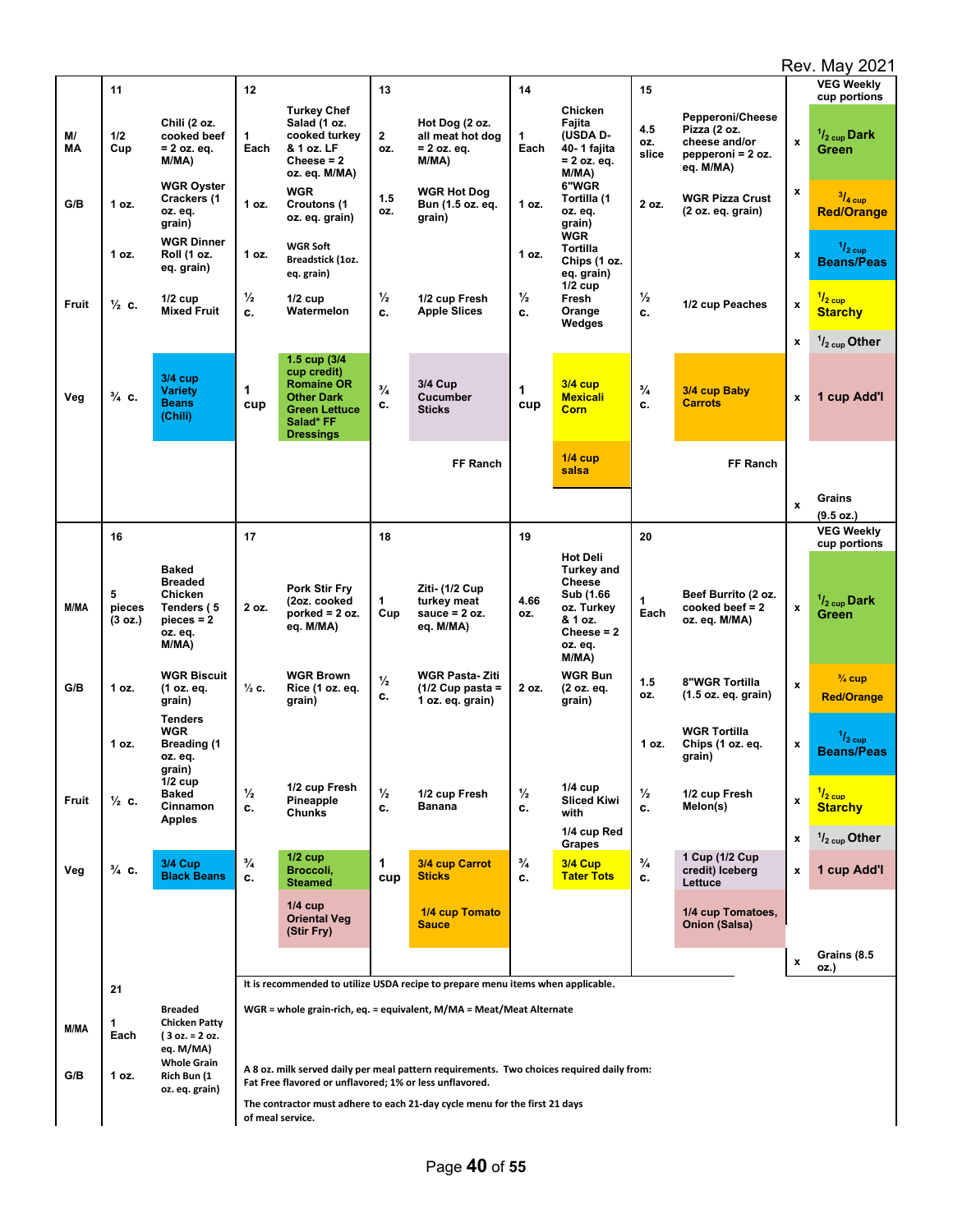| Fruit | 1/2c.            | $1/2$ cup<br><b>Fresh Apple</b><br><b>Slices</b>                                                                                   | Products may be brand name or equivalent as stipulated in this<br>contract.<br>The contractor is encouraged to incorporate low sodium products.                                                                                              |
|-------|------------------|------------------------------------------------------------------------------------------------------------------------------------|----------------------------------------------------------------------------------------------------------------------------------------------------------------------------------------------------------------------------------------------|
| Veg   | $1 - 3/4$<br>cup | 1 cup $(1/2)$<br>cup credit)<br><b>Romaine OR</b><br><b>Other Dark</b><br><b>Green</b><br>Lettuce<br>Salad* FF<br><b>Dressings</b> | Required average daily calorie range per 5-day week = 600-650                                                                                                                                                                                |
|       |                  | $1/4$ cup<br><b>Tomatoes</b>                                                                                                       | *Leafy green vegetables: 1 cup counts as 1/2 cup of vegetables. Dark green leafy choices include romaine, spinach, Mesclun, and green and<br>red leaf lettuce.<br>Grains must meet the designated ounce equivalents per the menu guidelines. |
|       |                  | $3/4$ cup<br><b>Crinkle Cut</b><br><b>Fries</b>                                                                                    | Light, low-fat, non-fat, and low- sugar products/food items are to be used as necessary to meet the average daily calorie range.<br>Condiments to be included.                                                                               |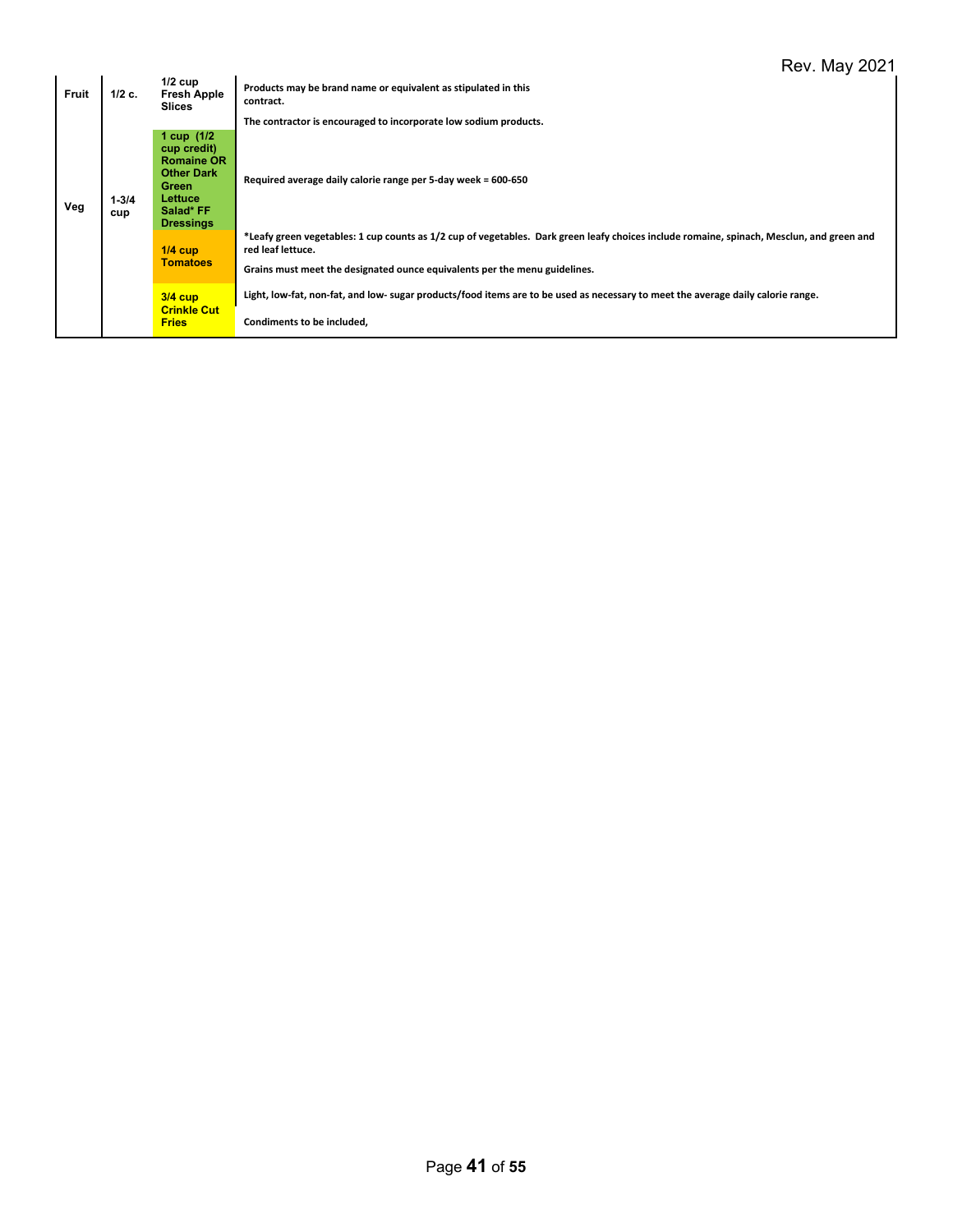#### **Food-Based Meal Pattern EXHIBIT B, PART 2 Food-Based Meal Pattern 21-Day Cycle Menu for K – 12th Grade**

## **SBP & SSO Breakfast**

**One hot and one cold option offered daily, Fresh cut fruit offered 2x per week**

| $\mathbf{1}$ |                     |                                                                                        | $\mathbf 2$           |                                                                                                                        | 3                   |                                                   | 4                   |                                                                                                           | 5                                |                                                                   |
|--------------|---------------------|----------------------------------------------------------------------------------------|-----------------------|------------------------------------------------------------------------------------------------------------------------|---------------------|---------------------------------------------------|---------------------|-----------------------------------------------------------------------------------------------------------|----------------------------------|-------------------------------------------------------------------|
| G/B          | 1.2<br>OZ.          | <b>WGR</b><br>Pancakes (1<br>o.z eq.<br>grain)                                         | $\mathbf{1}$<br>OZ.   | <b>WGR Toast (1</b><br>oz. eq. grain)                                                                                  | $\mathbf{1}$<br>oz. | <b>WGR English</b><br>Muffin (1 oz. eq.<br>grain) | $\mathbf{1}$<br>OZ. | <b>WGR Cereal- 1 Cup</b><br>$(flakes/rounds) = 1$<br>oz. eq.1.25 Cups<br>$(puffed cereal) = 1$<br>oz. eq. | 2 oz.                            | WGR Bagel (2 oz.<br>eq. grain) w/ Low-<br><b>Fat cream cheese</b> |
| G/B or       | $\mathbf{1}$<br>OZ. | <b>Turkey</b><br>Sausage (1<br>oz. cooked<br>$= 1$ oz. eq.<br>M/MA)                    | 1/2<br>egg            | <b>Scrambled Eggs</b><br>$(1/2$ egg = 1 oz.<br>eq. M/MA)<br>w/veggies                                                  | $\mathbf{1}$<br>oz. | 1/2 Egg (1 oz. eq.<br>M/MA)                       | 4<br>OZ.            | <b>Fat-Free Yogurt</b><br>$(1/2$ cup = 1 oz. eq.<br>M/MA)                                                 |                                  |                                                                   |
| M/MA         |                     |                                                                                        |                       |                                                                                                                        | 1/2<br>OZ.          | Low-fat Cheese (.5<br>oz. eq. M/MA)               |                     |                                                                                                           |                                  |                                                                   |
| F/V          | 1/2<br>c.           | Fresh<br><b>Blueberries</b>                                                            | 1/2<br>c.             | <b>Orange Wedges</b>                                                                                                   | 1/2<br>c.           | <b>Fresh Strawberries</b>                         | 1/2<br>c.           | <b>Fresh Banana</b>                                                                                       | 1/2<br>c.                        | <b>Fresh Apple Slices</b>                                         |
|              | 1/2<br>c.           | 100%<br>Pineapple<br>Juice                                                             | 1/2<br>c.             | <b>Fresh Pear</b>                                                                                                      | 1/2<br>c.           | <b>Fresh Apple</b>                                | 1/2<br>c.           | <b>Fresh Grapes</b>                                                                                       | 1/2<br>c.                        | 100% Fruit Punch<br>Juice                                         |
|              |                     | Syrup                                                                                  | 1/4<br>c.             | Mushrooms,<br>Red/Green<br>Peppers, and<br><b>Onions</b>                                                               |                     |                                                   |                     |                                                                                                           |                                  |                                                                   |
| 6            |                     |                                                                                        | $\overline{7}$        |                                                                                                                        | 8                   |                                                   | 9                   |                                                                                                           | 10                               |                                                                   |
| G/B          | $\frac{1}{2}$<br>c. | <b>WGR</b><br>Oatmeal (1<br>oz. eq.<br>grain)                                          | $\mathbf{1}$<br>OZ.   | <b>WGR Cereal-1</b><br>Cup<br>(flakes/rounds)<br>$= 1$ oz. eq.1.25<br><b>Cups (puffed</b><br>$cereal$ ) = 1 oz.<br>eq. | $2.4$<br>OZ.        | WGR Waffles (2.4<br>oz. = 2 oz. eq.<br>grain)     | $\mathbf{1}$<br>OZ. | <b>WGR Cereal- 1 Cup</b><br>$(flakes/rounds) = 1$<br>oz. eq.1.25 Cups<br>$(puffed cereal) = 1$<br>oz. eq. | 1 oz.                            | <b>WGR English Muffin</b>                                         |
| G/B or       | $\mathbf{2}$<br>OZ. | <b>WGR</b><br>Granola<br>Bar (2 oz.<br>plain<br>granola bar<br>$= 1$ oz. eq.<br>grain) | $\overline{2}$<br>OZ. | <b>WGR Apple</b><br>Muffin (2 oz. = 1<br>oz. eq. grain)                                                                |                     |                                                   | $\mathbf{1}$<br>OZ. | <b>WGR Animal</b><br>Crackers $(1 oz. = 1)$<br>oz. eq. grain)                                             |                                  |                                                                   |
| M/MA         |                     |                                                                                        |                       |                                                                                                                        |                     |                                                   |                     |                                                                                                           | $\overline{\mathbf{2}}$<br>Tbsp. | Peanut Butter (2<br>Tbsp. $= 1$ oz. eq.<br>M/MA)                  |
| F/V          | 1/2<br>c.           | Cinnamon<br><b>Apples</b>                                                              | 1/4<br>c.             | Raisins (1/4 c.<br>credits 1/2 c.)                                                                                     | 1/2<br>c.           | <b>Cut Pineapp</b>                                | 1/2<br>c.           | <b>Fresh Pear</b>                                                                                         | 1/2<br>c.                        | Peaches                                                           |
|              | $1/2$<br>c.         | 100%<br>Pineapple<br>Juice                                                             | 1/2<br>c.             | <b>Orange Wedges</b>                                                                                                   | 1/2<br>c.           | <b>Fresh Apple</b>                                | 1/2<br>c.           | <b>Fresh Grapes</b>                                                                                       | 1/2<br>c.                        | 100% Fruit Punch<br>Juice                                         |
|              |                     |                                                                                        |                       |                                                                                                                        |                     | Syrup                                             |                     |                                                                                                           |                                  |                                                                   |
|              |                     |                                                                                        |                       |                                                                                                                        |                     |                                                   |                     |                                                                                                           |                                  |                                                                   |
| 11           |                     |                                                                                        | 12                    |                                                                                                                        | 13                  |                                                   | 14                  |                                                                                                           | 15                               |                                                                   |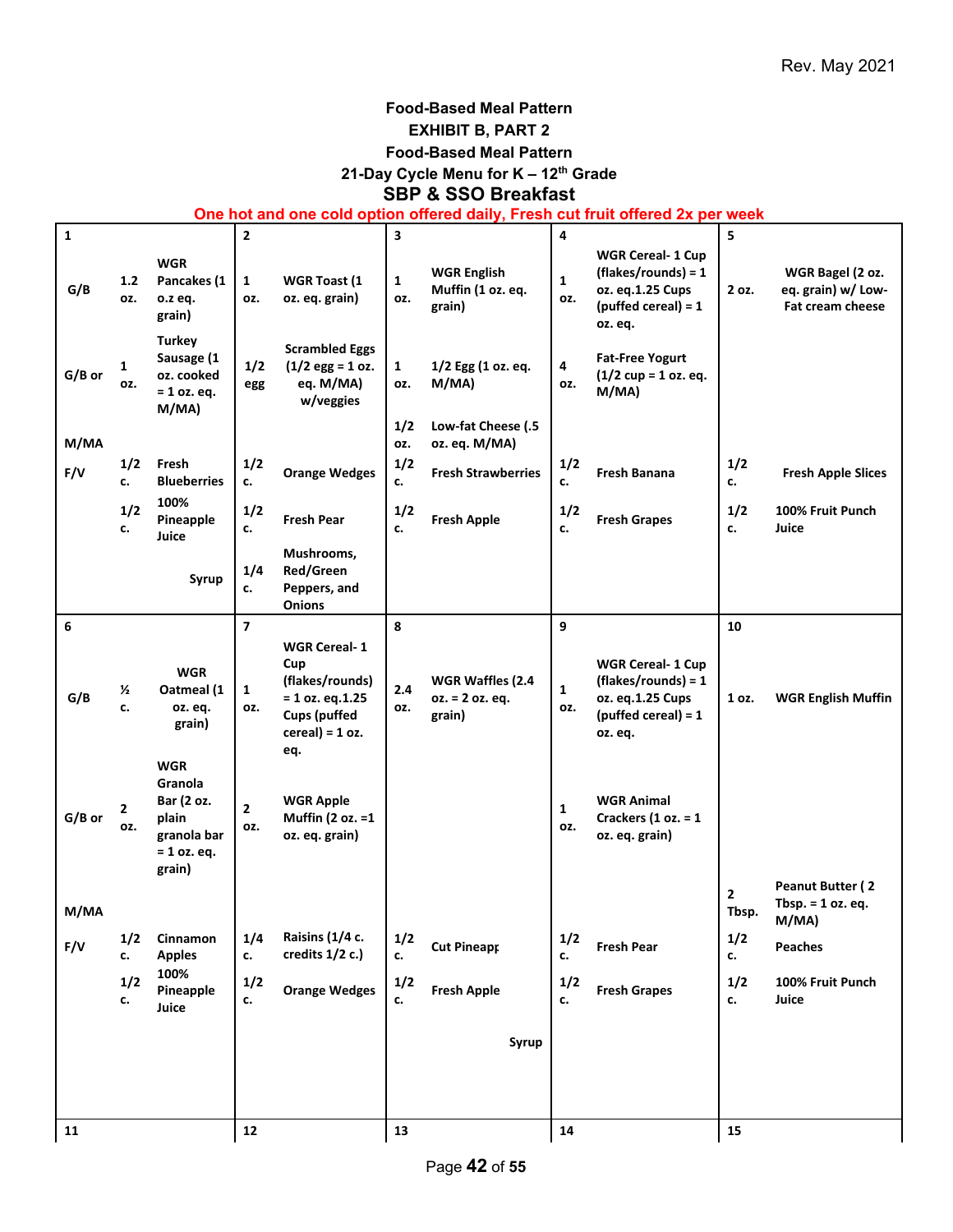## Rev. May 2021

|        |                     |                                                                                         |                     |                                                                                                                        |                           |                                                                                                                                                      |                     |                                                                                                           |            | . <u>.</u> .                                                       |
|--------|---------------------|-----------------------------------------------------------------------------------------|---------------------|------------------------------------------------------------------------------------------------------------------------|---------------------------|------------------------------------------------------------------------------------------------------------------------------------------------------|---------------------|-----------------------------------------------------------------------------------------------------------|------------|--------------------------------------------------------------------|
| G/B    | 4.8<br>OZ.          | <b>WGR</b><br>French<br><b>Toast (4.8</b><br>$oz. = 2 oz.$<br>eq. grain)                | $\mathbf{1}$<br>OZ. | <b>WGR Cereal-1</b><br>Cup<br>(flakes/rounds)<br>$= 1$ oz. eq.1.25<br><b>Cups (puffed</b><br>$cereal$ ) = 1 oz.<br>eq. | $\mathbf{1}$<br>OZ.       | WGR Biscuit (1 oz.<br>eq. grain)                                                                                                                     | $\mathbf{1}$<br>OZ. | <b>WGR Cereal- 1 Cup</b><br>$(flakes/rounds) = 1$<br>oz. eq.1.25 Cups<br>$(puffed cereal) = 1$<br>oz. eq. | 1 oz.      | WGR Toast (1 oz.<br>eq. grain)                                     |
| G/B or |                     |                                                                                         | 1/2<br>c.           | <b>Fat-Free Yogurt</b><br>$(1/2 \text{ cup} = 1 \text{ oz}.$<br>eq. M/MA)                                              | $\mathbf{1}$<br><b>OZ</b> | Egg $(1/2$ egg = 1<br>oz. eq. M/MA)                                                                                                                  | $\mathbf{2}$<br>OZ. | Hard Boiled Egg (1<br>$egg = 2 oz. eq.$<br>M/MA)                                                          | 1/2<br>egg | <b>Scrambled Eggs (1/2</b><br>$egg = 1$ oz. eq.<br>M/MA) w/veggies |
| M/MA   |                     |                                                                                         |                     |                                                                                                                        | 1/2<br>OZ                 | Low-fat Cheese (.5<br>oz. eq. M/MA)                                                                                                                  |                     |                                                                                                           |            |                                                                    |
| F/V    | 1/2<br>c.           | Applesauce                                                                              | $1/2$<br>c.         | Fresh Banana                                                                                                           | 1/2<br>c.                 | <b>Orange Wedges</b>                                                                                                                                 | 1/2<br>c.           | <b>Fresh Pear</b>                                                                                         | 1/2<br>c.  | <b>Fresh Blueberries</b>                                           |
|        | 1/2<br>c.           | 100%<br>Pineapple<br>Juice                                                              | 1/2<br>c.           | <b>Craisins</b>                                                                                                        | 1/2<br>c.                 | <b>Fresh Apple</b>                                                                                                                                   | 1/2<br>c.           | <b>Cut Melon</b>                                                                                          | 1/2<br>c.  | 100% Orange Juice                                                  |
|        |                     | Syrup                                                                                   |                     |                                                                                                                        |                           |                                                                                                                                                      |                     |                                                                                                           | 1/4<br>c.  | Mushrooms,<br>Red/Green Peppers,<br>and Onions                     |
| 16     |                     |                                                                                         | 17                  | <b>WGR Cereal-1</b>                                                                                                    | 18                        |                                                                                                                                                      | 19                  |                                                                                                           | 20         |                                                                    |
| G/B    | $\frac{1}{2}$<br>c. | <b>WGR</b><br>Oatmeal (1<br>oz. eq.<br>grain)                                           | $\mathbf{1}$<br>OZ. | Cup<br>(flakes/rounds)<br>$= 1$ oz. eq.1.25<br><b>Cups (puffed</b><br>$cereal$ ) = 1 oz.                               | 2.4<br>OZ.                | <b>WGR Waffles (2.4</b><br>oz. = 2 oz. eq.<br>grain)                                                                                                 | $\mathbf{1}$<br>OZ. | <b>WGR Cereal- 1 Cup</b><br>$(flakes/rounds) = 1$<br>oz. eq.1.25 Cups<br>$(puffed cereal) = 1$<br>oz. eq. | 2 oz.      | <b>WGR Breakfast</b><br>Muffin (2 oz. = 1 oz.<br>eq. grain)        |
| G/B or | $\mathbf{2}$<br>OZ. | Whole<br>Grain<br><b>Granola</b><br>Bar (2 oz.<br>plain<br>granola bar<br>$= 1$ oz. eq. | $\mathbf{2}$<br>OZ. | eq.<br><b>WGR Blueberry</b><br>Muffin (2 oz. $=$<br>1 oz. eq. grain)                                                   |                           |                                                                                                                                                      | $\mathbf{1}$<br>OZ. | <b>WGR Graham</b><br>Crackers $(1 oz. = 1)$<br>oz. eq. grain)                                             |            |                                                                    |
| M/MA   |                     | grain)                                                                                  |                     |                                                                                                                        |                           |                                                                                                                                                      |                     |                                                                                                           | 1 oz.      | <b>Scrambled Eggs (1/2</b><br>$egg = 1 oz. eq.$<br>M/MA)           |
| F/V    | 1/2<br>c.           | Cinnamon<br><b>Apples</b>                                                               | 1/2<br>c.           | Pineapple                                                                                                              | 1/2<br>c.                 | Peaches                                                                                                                                              | 1/2<br>c.           | <b>Fresh Strawberries</b>                                                                                 | 1/2<br>c.  | <b>Fresh Apple Slices</b>                                          |
|        | 1/2<br>c.           | 100%<br>Pineapple<br>Juice                                                              | 1/2<br>c.           | Fresh Banana                                                                                                           | 1/2<br>c.                 | <b>Fresh Apple</b>                                                                                                                                   | 1/2<br>c.           | <b>Fresh Orange</b>                                                                                       | 1/2<br>c.  | 100% Fruit Punch<br>Juice                                          |
|        |                     |                                                                                         |                     |                                                                                                                        |                           | Syrup                                                                                                                                                |                     |                                                                                                           |            |                                                                    |
| 21     |                     |                                                                                         |                     |                                                                                                                        |                           | WGR = whole grain-rich, eq. = equivalent, M/MA = Meat/Meat Alternate                                                                                 |                     |                                                                                                           |            |                                                                    |
|        |                     | Whole                                                                                   |                     |                                                                                                                        |                           | A 8 oz. milk served daily per meal pattern requirements. Two choices required<br>daily from: Fat Free flavored or unflavored; 1% or less unflavored. |                     |                                                                                                           |            |                                                                    |
| G/B    | 1.2<br>OZ.          | <b>Grain Rich</b><br>Pancakes<br>$(1.2 oz. = 1)$<br>oz. eq.<br>grains)                  |                     | The contractor must adhere to each 21-day cycle menu for the first 21 days of<br>meal service.                         |                           |                                                                                                                                                      |                     |                                                                                                           |            |                                                                    |
| G/B or |                     |                                                                                         |                     | per the menu guidelines.                                                                                               |                           | Grains and meat/meat alternates must meet the designated ounce equivalents                                                                           |                     |                                                                                                           |            |                                                                    |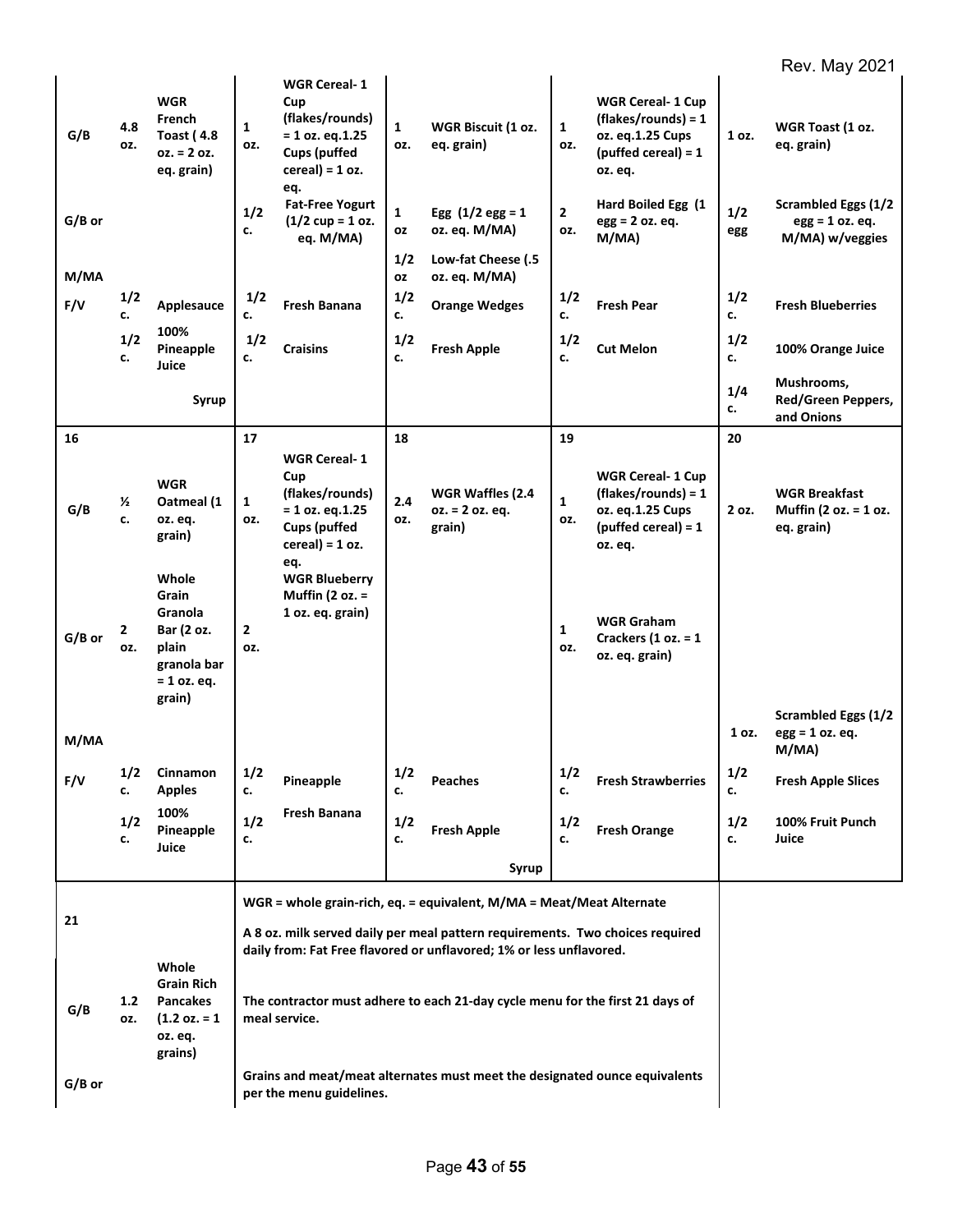| <b>Turkey</b><br>Sausage (1<br>oz. cooked<br>Condiments to be included.<br>M/MA<br>OZ.<br>$= 1$ oz. eq.<br>M/MA<br>1/2<br>F/V<br><b>Mixed Fruit</b><br>The contractor is encouraged to incorporate low sodium products.<br>c. |  | The breakfast menu must meet the 2014-2015 meal pattern requirements for all<br>components, including the whole grains and daily one-cup fruit requirements,<br>and Sodium Target 1 (≤540 mg sodium at breakfast). |
|-------------------------------------------------------------------------------------------------------------------------------------------------------------------------------------------------------------------------------|--|--------------------------------------------------------------------------------------------------------------------------------------------------------------------------------------------------------------------|
|                                                                                                                                                                                                                               |  |                                                                                                                                                                                                                    |
|                                                                                                                                                                                                                               |  |                                                                                                                                                                                                                    |
|                                                                                                                                                                                                                               |  |                                                                                                                                                                                                                    |
| 100%<br>1/2<br>Orange<br>c.<br>Juice                                                                                                                                                                                          |  |                                                                                                                                                                                                                    |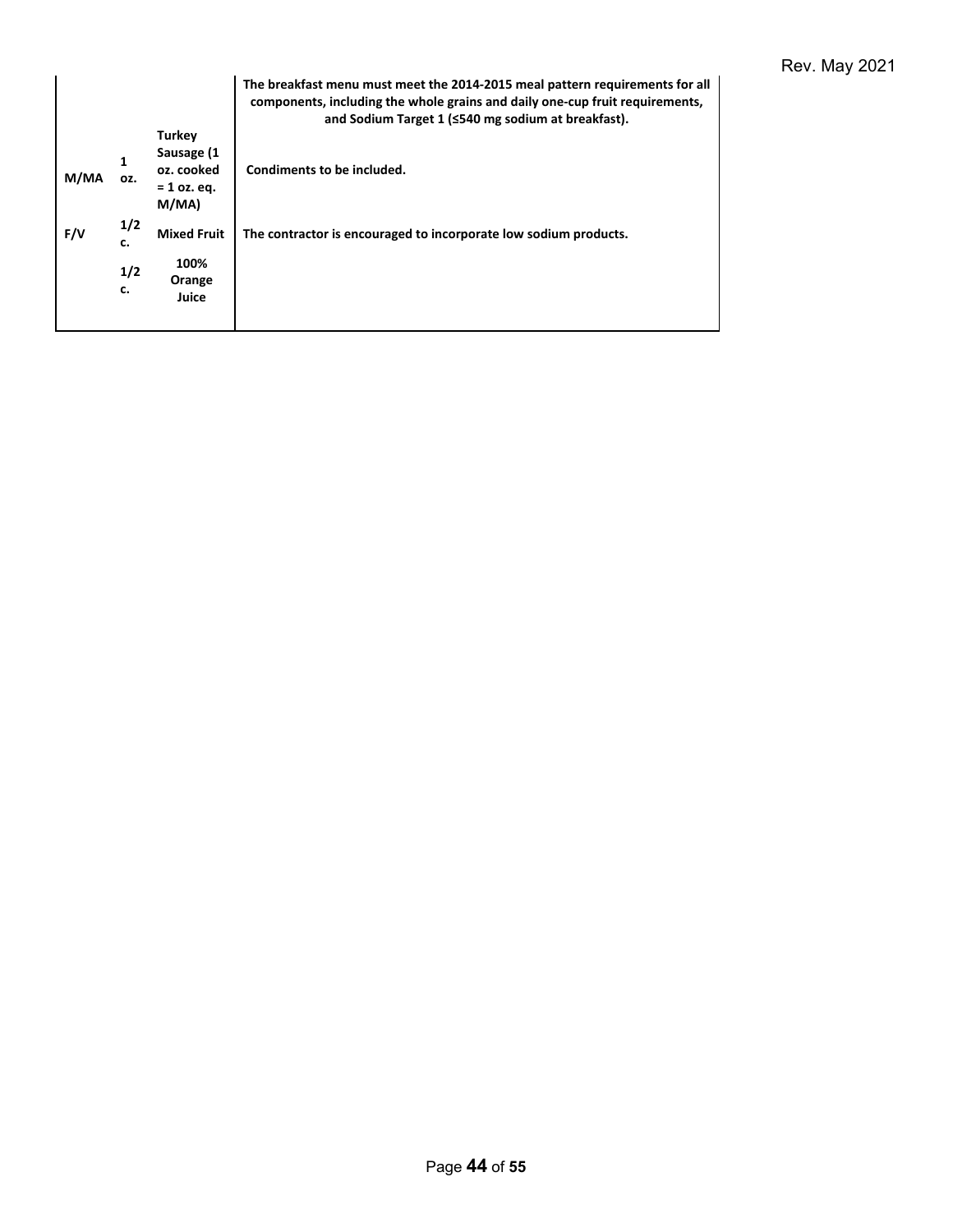#### **EXHIBIT B, PART 3 MENU CYCLE FOR AFTER SCHOOL CARE SNACK PROGRAM**

This menu must be used for the first 21-day cycle of the new school year.

#### **2022- 2023 School Year**

#### Campus Level: Elementary, Grades K-8

| 1 oz.eq Goldfish<br><b>Crackers</b><br>6 oz 100% Juice                     | $\overline{2}$<br>1 oz. eq Grahams<br>8 oz. Milk           | 3<br>1 oz. Cheese Stick<br>1oz. Pretzels            | 4<br>3⁄4 c. Veggie Sticks<br>3 oz. Hummus (1 oz<br>MMA)  | 5<br>3/4 c. Fruit Cup<br>1 oz Sunchips                            |
|----------------------------------------------------------------------------|------------------------------------------------------------|-----------------------------------------------------|----------------------------------------------------------|-------------------------------------------------------------------|
| 6<br>1oz eq MMA<br><b>Peanut Butter</b><br>Substitute<br>1 oz WG Crackers  | 7<br>1 oz.eq Tortilla<br>Chips<br>3/4 c. Salsa             | 8<br>1 oz eq Cheese<br>Crackers<br>6 oz 100% Juice  | 9<br>1 oz eq Mini Muffin<br>8 oz. Milk                   | 10<br>1 oz eq. Scooby<br><b>Snacks</b><br>3/4 c. Sliced<br>Apples |
| 11<br>1 oz eq. Goldfish<br><b>Crackers</b><br>6 oz 100% Juice              | 12<br>1 oz eq. Grahams<br>8 oz. Milk                       | 13<br>1 oz. Cheese Stick<br>1oz. WG Pretzels        | 14<br>3/4 c. Veggie Sticks<br>3 oz. Hummus (1 oz<br>MMA) | 15<br>3/4 c. Diced Fruit<br>Cup<br>1 oz Sunchips                  |
| 16<br>1oz eq MMA<br><b>Peanut Butter</b><br>Substitute<br>1 oz WG Crackers | 17<br>1 oz eq. Tortilla<br>Chips<br>$\frac{3}{4}$ c. Salsa | 18<br>1 oz eq Cheese<br>Crackers<br>6 oz 100% Juice | 19<br>1 oz eq Mini Muffin<br>8 oz. Milk                  | 20<br>1 oz eq. Scooby<br><b>Snacks</b><br>3/4 c. Sliced<br>Apples |
| 21<br>1 oz eq Animal<br>Crackers<br>6 oz. 100% Fruit<br>Juice              |                                                            |                                                     |                                                          |                                                                   |

- Grains must be enriched with a preference for whole grain and whole grain rich items and meet 1oz eq of grain.
- Fruit and vegetable servings must be 6oz or 3/4c.
- Meat, Meat Alternates must be 1oz equivalent
- Milk must be 8 fl oz and may be Fat Free flavored or 1% White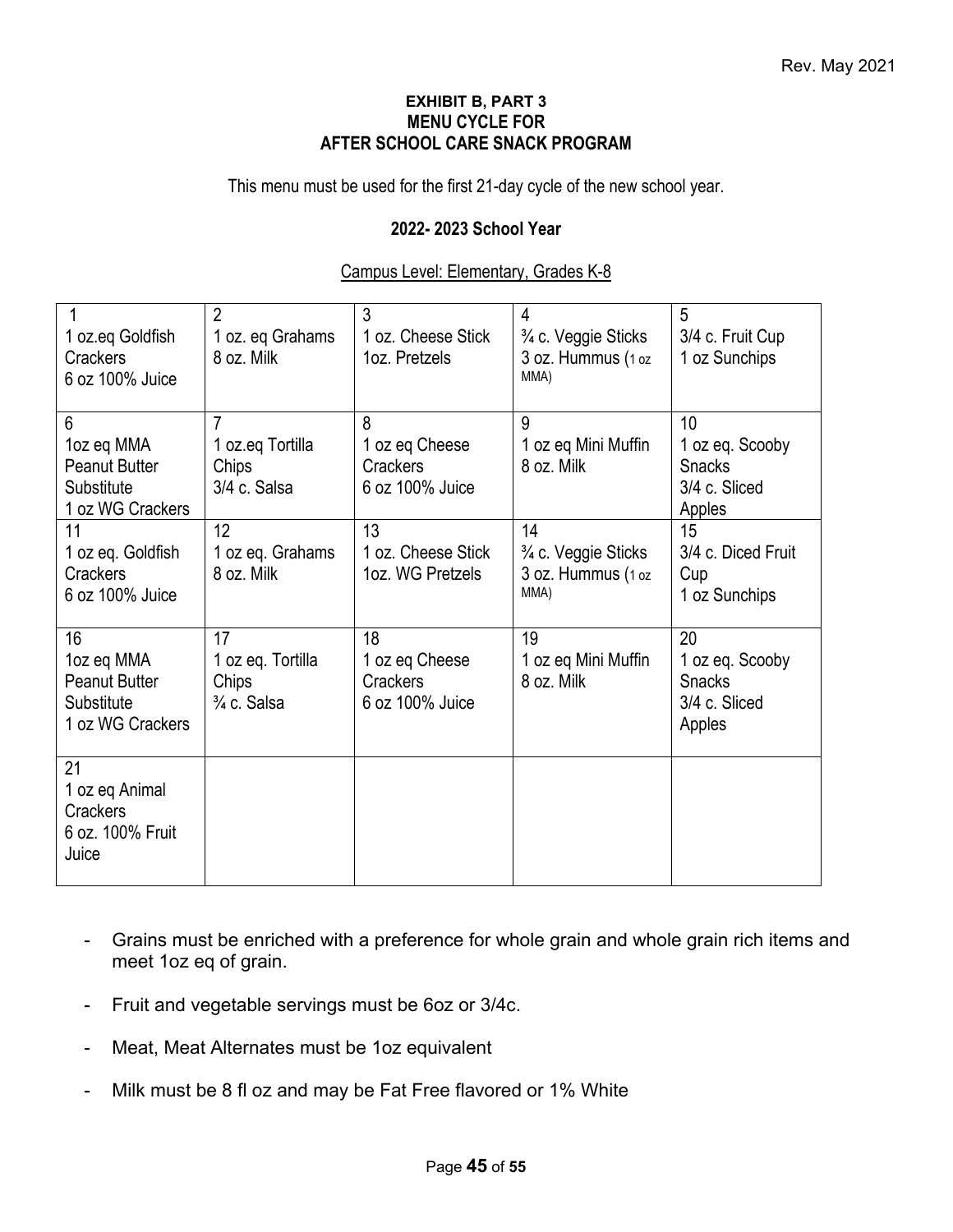| <b>Rev. May 2021</b><br><b>EXHIBIT C</b><br><b>FOOD BASED NUTRITION STANDARDS</b><br><b>FOR MENU PLANNING</b><br>NATIONAL SCHOOL LUNCH PROGRAM & SCHOOL BREAKFAST PROGRAM |                                                                                                   |                               |                   |                                                              |                                                                                 |                              |  |  |  |  |
|---------------------------------------------------------------------------------------------------------------------------------------------------------------------------|---------------------------------------------------------------------------------------------------|-------------------------------|-------------------|--------------------------------------------------------------|---------------------------------------------------------------------------------|------------------------------|--|--|--|--|
|                                                                                                                                                                           |                                                                                                   | <b>Breakfast Meal Pattern</b> |                   | <b>Lunch Meal Pattern</b>                                    |                                                                                 |                              |  |  |  |  |
|                                                                                                                                                                           | <b>Grades K-</b><br>5                                                                             | <b>Grades 6-</b><br>8         | Grades 9-<br>12   | <b>Grades K-</b><br>5                                        | Grades 6-8                                                                      | <b>Grades 9-</b><br>12       |  |  |  |  |
| <b>Meal Pattern</b>                                                                                                                                                       |                                                                                                   |                               |                   | <b>Amount of Food<sup>ª</sup> Per Week (Minimum Per Day)</b> |                                                                                 |                              |  |  |  |  |
| Fruits (cups) <sup>b,c</sup>                                                                                                                                              | 5(1)                                                                                              | 5(1)                          | 5(1)              | $2\frac{1}{2}(\frac{1}{2})$                                  | $2\frac{1}{2}(\frac{1}{2})$                                                     | 5(1)                         |  |  |  |  |
| Vegetables<br>$(cups)^{b,c}$                                                                                                                                              | $\mathbf 0$                                                                                       | $\mathbf 0$                   | $\mathbf{0}$      | $3\frac{3}{4}$ $\left(\frac{3}{4}\right)$                    | $3\frac{3}{4}$ $\left(\frac{3}{4}\right)$                                       | 5(1)                         |  |  |  |  |
| Dark green <sup>d</sup>                                                                                                                                                   | 0                                                                                                 | 0                             | 0                 | $\frac{1}{2}$                                                | $\frac{1}{2}$                                                                   | $\frac{1}{2}$                |  |  |  |  |
| Red/Orange <sup>d</sup>                                                                                                                                                   | $\mathbf 0$                                                                                       | $\mathbf 0$                   | $\overline{0}$    | $\frac{3}{4}$                                                | $\frac{3}{4}$                                                                   | $1\frac{1}{4}$               |  |  |  |  |
| Beans/Peas<br>(Legumes) <sup>d</sup>                                                                                                                                      | $\mathbf 0$                                                                                       | $\mathbf 0$                   | 0                 | $\frac{1}{2}$                                                | $\frac{1}{2}$                                                                   | $\frac{1}{2}$                |  |  |  |  |
| Starchy <sup>d</sup>                                                                                                                                                      | $\mathbf 0$                                                                                       | 0                             | $\mathbf 0$       | $\frac{1}{2}$                                                | $\frac{1}{2}$                                                                   | $\frac{1}{2}$                |  |  |  |  |
| Other <sup>d, e</sup>                                                                                                                                                     | $\overline{0}$                                                                                    | $\overline{0}$                | $\overline{0}$    | $\frac{1}{2}$                                                | $\frac{1}{2}$                                                                   | $\frac{3}{4}$                |  |  |  |  |
| Additional Veg to<br>Reach Total <sup>f</sup>                                                                                                                             | $\overline{0}$                                                                                    | $\mathbf 0$                   | $\mathbf 0$       | $\mathbf{1}$                                                 | $\mathbf{1}$                                                                    | $1\frac{1}{2}$               |  |  |  |  |
| Grains (oz. eq.)                                                                                                                                                          | 7(1)                                                                                              | 8(1)                          | 9(1)              | 8(1)                                                         | 8(1)                                                                            | 10(2)                        |  |  |  |  |
| Meats/Meat<br>Alternates<br>(oz. eq.)                                                                                                                                     | 0 <sup>9</sup>                                                                                    | 0 <sup>9</sup>                | 0 <sup>9</sup>    | $8-10(1)$                                                    | $9-10(1)$                                                                       | $10-12(2)$                   |  |  |  |  |
| Fluid milk $(cups)$ <sup>1</sup>                                                                                                                                          | 5(1)                                                                                              | 5(1)                          | $\overline{5(1)}$ | 5(1)                                                         | $\overline{5(1)}$                                                               | 5(1)                         |  |  |  |  |
|                                                                                                                                                                           |                                                                                                   |                               |                   |                                                              | <b>Other Specifications: Daily Amount Based on the Average for a 5-Day Week</b> |                              |  |  |  |  |
| Min-max calories<br>(kcal) <sup>h,i,o</sup>                                                                                                                               | 350-500                                                                                           | 400-550                       | 450-600           | 550-650                                                      | 600-700                                                                         | 750-850                      |  |  |  |  |
| Saturated fat<br>(% of total calories) <sup>i</sup>                                                                                                                       | < 10                                                                                              | < 10                          | < 10              | < 10                                                         | < 10                                                                            | < 10                         |  |  |  |  |
| Sodium (mg) <sup>1, j</sup><br>Target 1,<br>2014-2015                                                                                                                     | < 540                                                                                             | < 600                         | < 640             | < 1,230                                                      | $\leq 1,360$                                                                    | $\leq$<br>$\overline{1,}420$ |  |  |  |  |
| Target 2,<br>2017-2018                                                                                                                                                    | < 485                                                                                             | < 535                         | < 570             | < 935                                                        | < 1,035                                                                         | $\leq$<br>$\overline{1,080}$ |  |  |  |  |
| Target 3,<br>2022-2023                                                                                                                                                    | < 430                                                                                             | < 470                         | < 500             | < 640                                                        | < 710                                                                           | < 740                        |  |  |  |  |
| Trans fat <sup>i</sup>                                                                                                                                                    | Nutrition label or manufacturer specifications must indicate zero grams of trans fat per serving. |                               |                   |                                                              |                                                                                 |                              |  |  |  |  |

a Food items included in each food group and subgroup and amount equivalents. Minimum creditable serving is ⅛ cup.

**<sup>b</sup>**One quarter-cup of dried fruit counts as ½ cup of fruit; 1 cup of leafy greens counts as ½ cup of vegetables. No more than half of the fruit or vegetable offerings may be in the form of juice. All juice must be 100% full-strength.

c For breakfast, vegetables may be substituted for fruits, but the first two cups per week of any such substitution must be from the dark green, red/orange, beans and peas (legumes) or "Other vegetables" subgroups as defined in §210.10(c)(2)(iii).

d Larger amounts of these vegetables may be served.

e This category consists of "Other vegetables" as defined in §210.10(c)(2)(iii)(E). For the purposes of the NSLP, "Other vegetables" requirement may be met with any additional amounts from the dark green, red/orange, and beans/peas (legumes)vegetable subgroups as defined in § 210.10(c)(2)(iii). f Any vegetable subgroup may be offered to meet the total weekly vegetable requirement.

<sup>g</sup> There is no separate meat/meat alternate component in the SBP. Schools may substitute 1 oz. eq. of meat/meat alternate for 1 oz. eq. of grains after the minimum daily grains requirement is met.

h The average daily amount of calories for a 5-day school week must be within the range (at least the minimum and no more than the maximum values). i Discretionary sources of calories (solid fats and added sugars) may be added to the meal pattern if within the specifications for calories, saturated fat, trans fat, and sodium. Foods of minimal nutritional value and fluid milk with fat content greater than 1 percent milk fat are not allowed.

j Final sodium specifications are to be reached by SY 2022-2023 or July 1, 2022. Intermediate sodium specifications are established for SY 2014-2015 and 2017-2018. See required intermediate specifications in § 210.10(f)(3) for lunches and § 220.8(f)(3) for breakfast.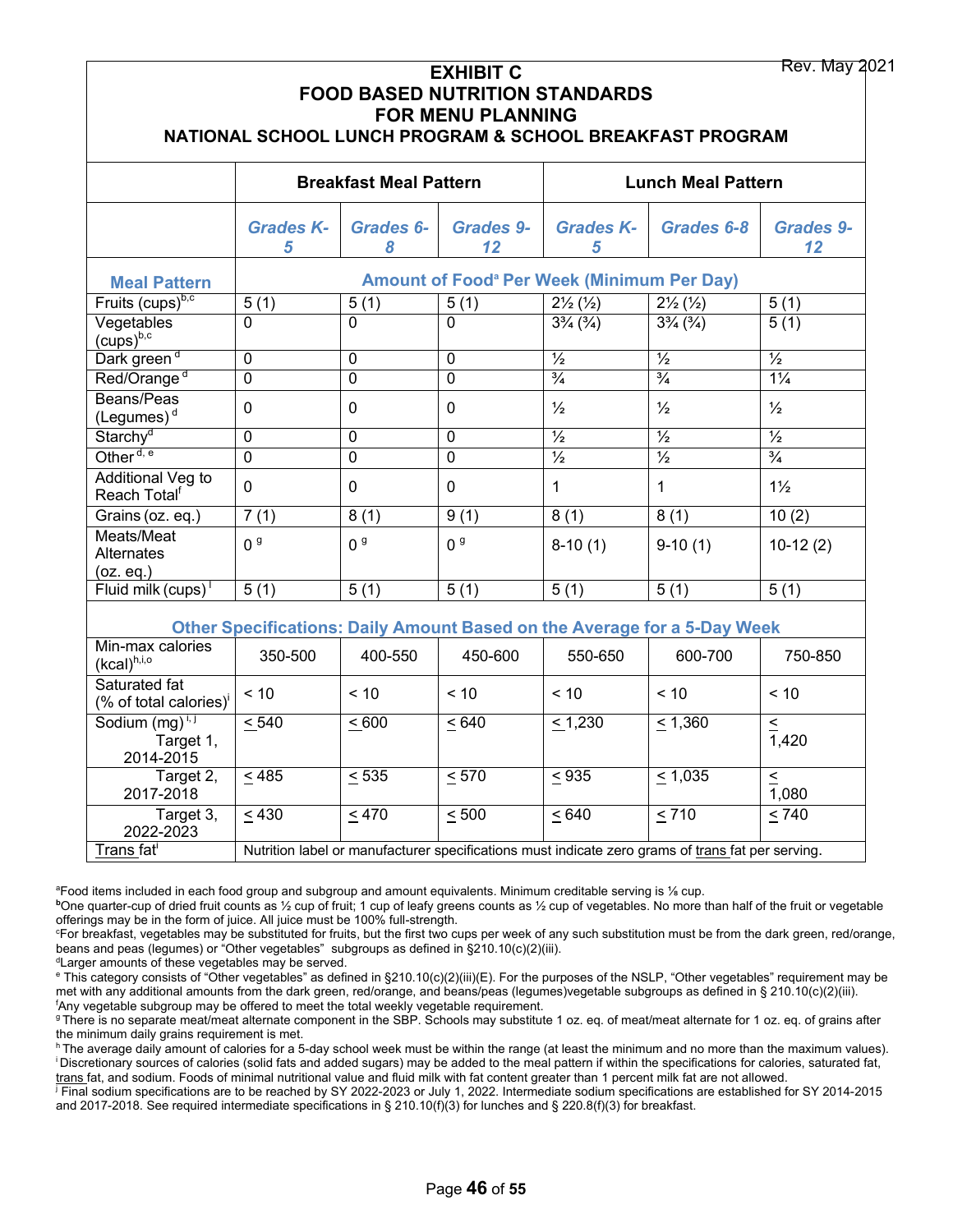**School Calendar** 



## 2022-2023 School Year

|                          | <b>PInellas County</b>                                | Pasco County                                       | Hillsborough                                          |
|--------------------------|-------------------------------------------------------|----------------------------------------------------|-------------------------------------------------------|
| August 10, 2022          | Students' First Day of<br>School                      | Students' First Day of School                      | Students' First Day of<br>School                      |
| September 5,<br>2022     | Labor Day Holiday - No<br>School                      | Labor Day Holiday - No<br>School                   | Labor Day - No School                                 |
| October 12, 2022         |                                                       |                                                    | End of 1st Grading<br>Period                          |
| October 14,<br>2022      | End of 1st Grading<br>Period                          | End of 1st Grading Period                          |                                                       |
| October 17,<br>2022      | Non Student Day - PD<br>Day for Teachers              | Non Student Day - PD Day for<br><b>Teachers</b>    | Non-Student Day                                       |
| November 11,<br>2022     |                                                       |                                                    | Veterans Day - No<br>School                           |
| November 21-<br>25, 2022 | *Fall Break - No School                               | *Fall Break - No School                            | Fall Break - No School                                |
| November 28,<br>2022     | <b>Students Return to</b><br>School                   | <b>Students Return to School</b>                   | <b>Students Return to</b><br>School                   |
| December 16,<br>2022     |                                                       | End of 2nd Grading Period<br>(End of 1st Semester) |                                                       |
| December 19-<br>30, 2022 |                                                       | Winter Break - No School                           |                                                       |
| December 22,<br>2022     | End of 2nd Grading<br>Period (End of 1st<br>Semester) |                                                    |                                                       |
| December 23,<br>2022     | Non Student Day                                       |                                                    | End of 2nd Grading<br>Period<br>(End of 1st Semester) |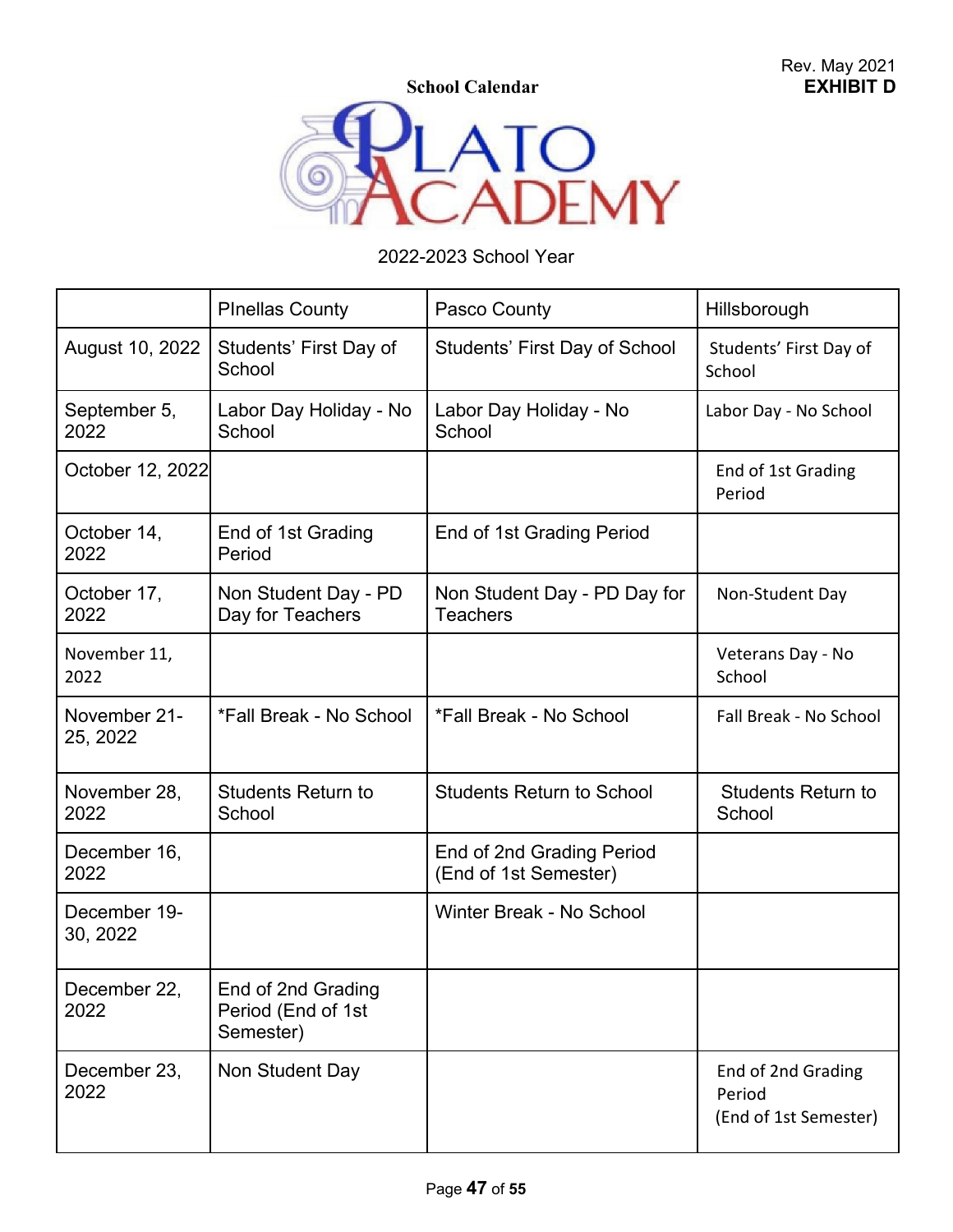| December 26-<br>Jan 8, 2023                                  | Winter Break - No<br>School                      |                                                  |                                        |
|--------------------------------------------------------------|--------------------------------------------------|--------------------------------------------------|----------------------------------------|
| Monday,<br>December 26,<br>2022 - Monday,<br>January 9, 2023 |                                                  |                                                  | Winter Break - No<br>School            |
| January 3, 2023                                              |                                                  | Non-Student Day - Teacher<br><b>Planning Day</b> |                                        |
| January 4,<br>2023                                           |                                                  | <b>Students Return to School</b>                 |                                        |
| January 9,<br>2023                                           | <b>Students Return to</b><br>School              |                                                  |                                        |
| January 10, 2023                                             |                                                  |                                                  | <b>Students Return to</b><br>School    |
| January 16,<br>2023                                          | Martin Luther King, Jr.<br>Holiday - No School   | Martin Luther King, Jr. Holiday<br>- No School   | Martin Luther King, Jr.<br>- No School |
|                                                              |                                                  |                                                  |                                        |
| February 17,<br>2023                                         |                                                  |                                                  | Non-Student Day                        |
| February 20,<br>2023                                         | PD Day for Teachers -<br>No School               | Presidents' Day - No School                      |                                        |
| Monday, March<br>6, 2023                                     |                                                  |                                                  | Non-Student Day                        |
| March 10, 2023                                               | End of 3rd Grading<br>Period                     | End of 3rd Grading Period                        |                                        |
| March 13-17,<br>2023                                         | Spring Break - No<br>School                      | Spring Break - No School                         | Spring Break - No<br>School            |
| March 20, 2023                                               | Non-Student Day -<br><b>Teacher Planning Day</b> | Non-Student Day - Teacher<br><b>Planning Day</b> | <b>Students Return to</b><br>School    |
| March 21, 2023                                               | <b>Students Return to</b><br>School              | <b>Students Return to School</b>                 |                                        |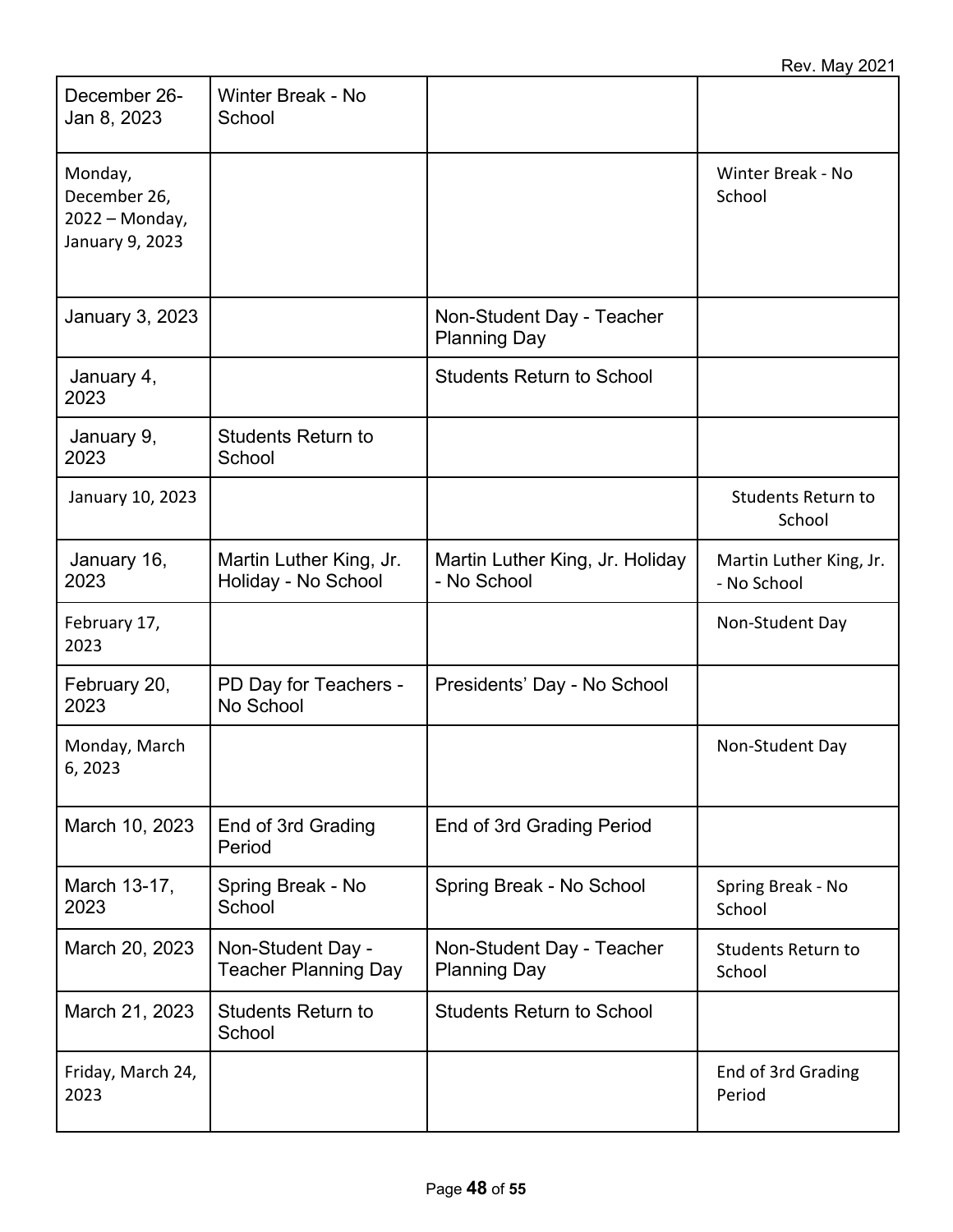| April 7, 2023      | No School                                                                                        | No School                                                                                               | Non-Student Day                                                                                        |
|--------------------|--------------------------------------------------------------------------------------------------|---------------------------------------------------------------------------------------------------------|--------------------------------------------------------------------------------------------------------|
| May 25, 2023       | Last Day of School/End<br>of 4th Grading Period<br>(End of 2nd Semester)<br><b>Early Release</b> |                                                                                                         |                                                                                                        |
| May 26, 2023       | <b>Teacher Post Planning</b><br>Days                                                             | Last Day of School/End of 4th<br><b>Grading Period</b><br>(End of 2nd Semester)<br><b>Early Release</b> | Last Day of<br>School/End of<br>4th Grading<br>Period (End of<br>2nd Semester)<br><b>Early Release</b> |
| May 30-31,<br>2023 |                                                                                                  | <b>Teacher Post Planning Days</b>                                                                       |                                                                                                        |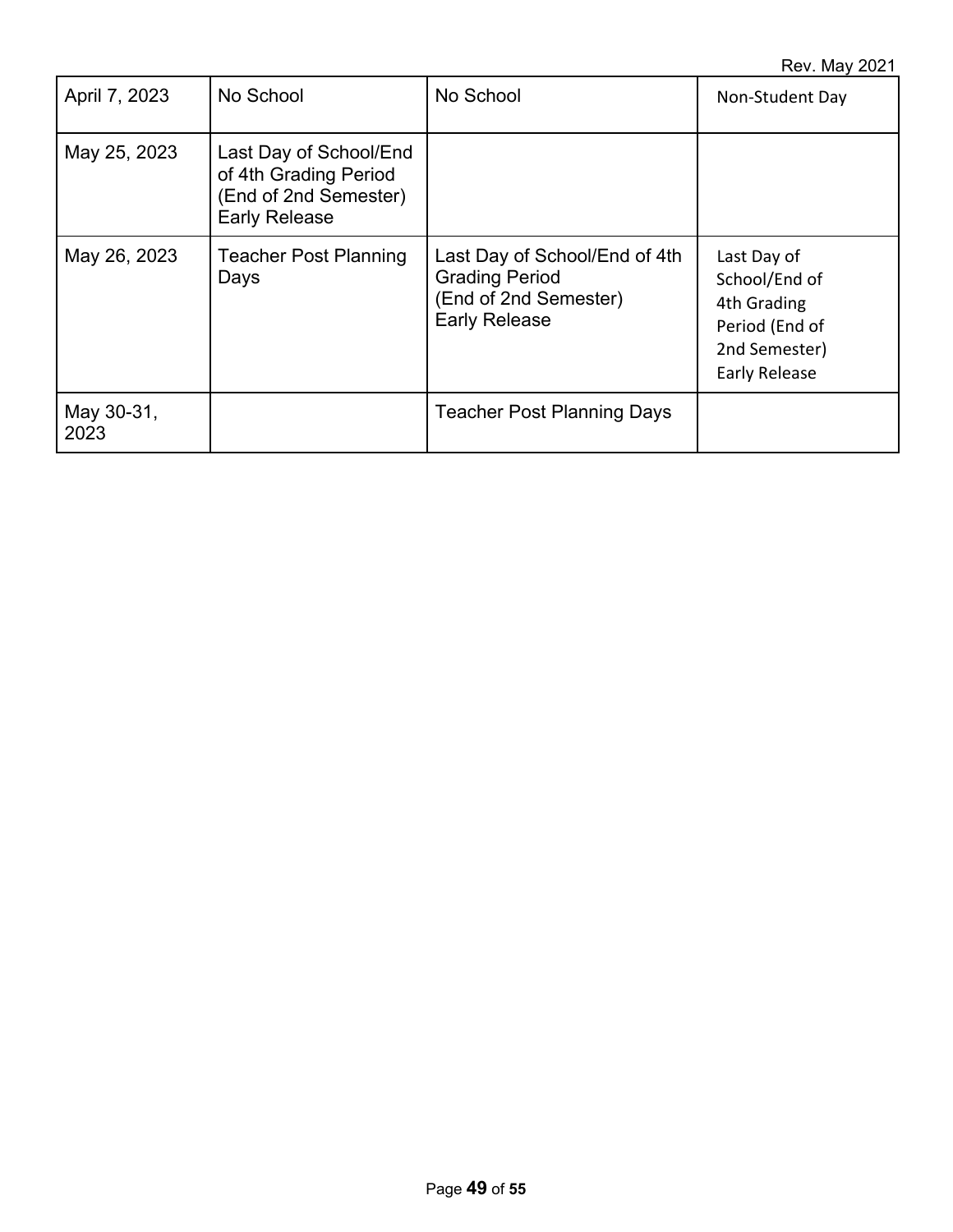#### **NON-COLLUSION AFFIDAVIT**

#### STATE OF FLORIDA

| <b>COUNTY OF</b> |                                                            |
|------------------|------------------------------------------------------------|
| (FSMC Official)  | (VENDOR) being first duly sworn, deposes, and says that:   |
|                  |                                                            |
| VENDOR is the    | of                                                         |
|                  | (Owner, Partner, Officer, Representative, Agent)<br>(FSMC) |

VENDOR is fully informed respecting the preparation and contents of the attached proposal and of all pertinent circumstances respecting such proposal;

Such proposal is genuine and is not a collusive or sham proposal;

Neither the said VENDOR nor any of its officers, partners, owners, agents, representative, employees or parties in interest, including this affidavit, have in any way colluded, conspired, connived or agreed, directly or indirectly, with any other VENDOR, firm or person to submit a collusive or sham proposal in connection with the contract for which the attached proposal has been submitted; or to refrain from proposing in connection with such contract; or have in any manner, directly or indirectly, sought by agreement or collusion, or communications, or conference with any VENDOR, firm, or person to fix the price or prices in the attached proposal or any other VENDOR, or to fix any overhead, profit, or cost element of the proposal price or the proposal price of any other VENDOR, or to secure through any collusion conspiracy, connivance, or unlawful agreement any advantage against the SFA, or any person interested in the proposed contract;

The price of items quoted in the attached proposal are fair and proper and are not tainted by collusion, conspiracy, connivance, or unlawful agreement on the part of the VENDOR or any of its agents, representatives, owners, employees, or parties in interest, including this affidavit.

| Subscribed and sworn to before me this | day of |  |
|----------------------------------------|--------|--|

Notary Public (Signature)

My Commission Expires: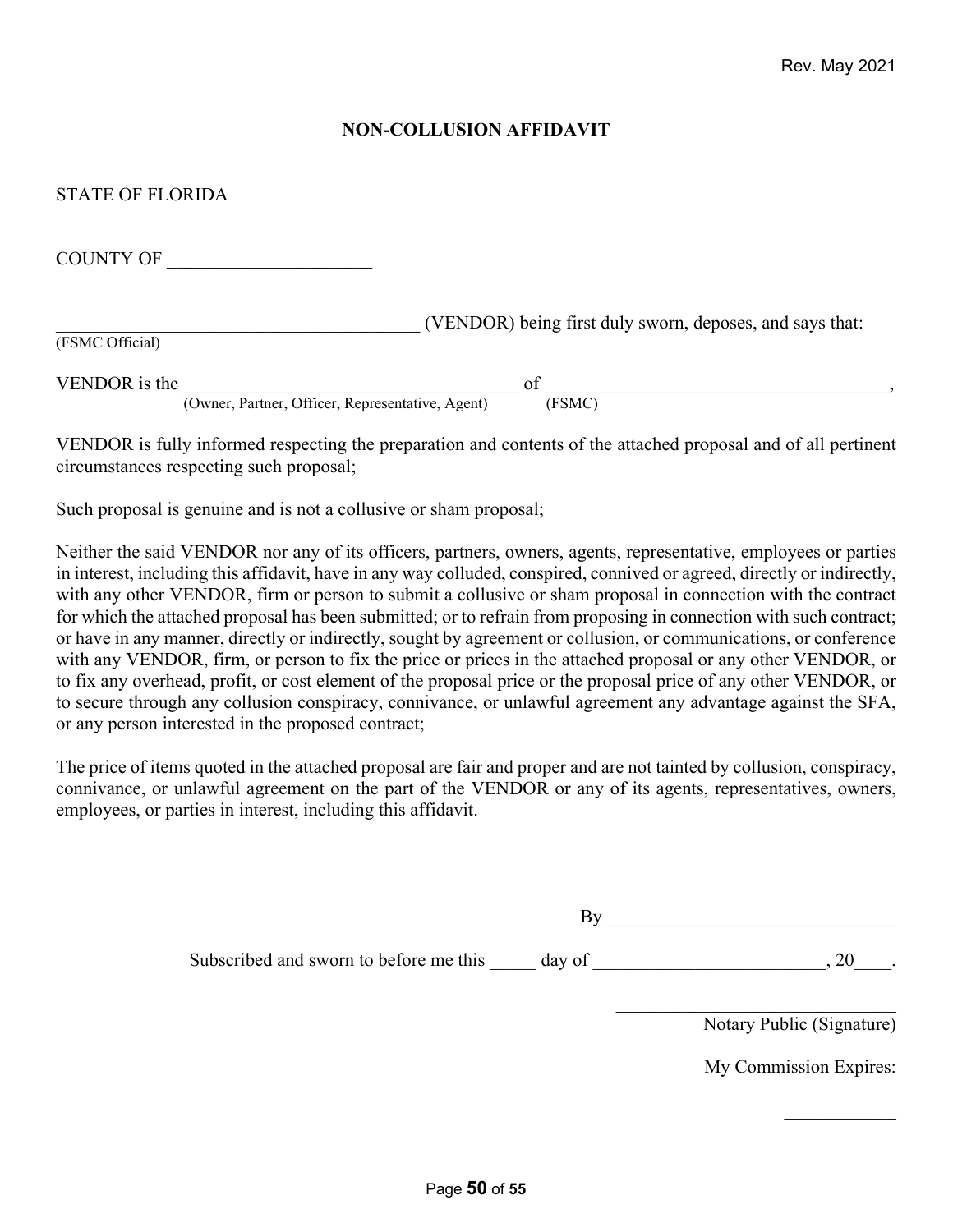## **Food Service Management Company (FSMC) Monitoring Tool**

Twice a year, an official of the school sponsor should conduct a monitoring visit of *each* food service site. Complete a copy of this form for each site monitored. **Keep a copy of this form with your program records.**

Sponsor #/Name: Site Name

FSMC Name: Review Date: Base Year of Contract: Renewal Year (1,2,3,4):

| <b>Meal Type</b>                  | <b>Fixed Fee Per Meal</b> | <b>Meal Type</b>                | <b>Fixed Fee Per Meal</b> |
|-----------------------------------|---------------------------|---------------------------------|---------------------------|
| <b>Student Lunches</b>            |                           | <b>SFSP Lunch/Supper Meals</b>  |                           |
| <b>Student Breakfasts</b>         |                           | <b>SFSP Snacks</b>              |                           |
| <b>Meal Equivalent Fee</b>        |                           | <b>FFVP Meal Equivalent Fee</b> |                           |
| <b>Meal Equivalent Factor</b>     |                           |                                 |                           |
| (breakfast, snack, adult,         |                           |                                 |                           |
| etc.                              |                           |                                 |                           |
| <b>Student Afterschool Snacks</b> |                           |                                 |                           |
| <b>SFSP Breakfast</b>             |                           |                                 |                           |

| <b>Menus and Service</b> |                                                                                                                                                                                             | <b>Yes</b>                  | <b>No</b>                | <b>NA</b>    | <b>Comments</b> |
|--------------------------|---------------------------------------------------------------------------------------------------------------------------------------------------------------------------------------------|-----------------------------|--------------------------|--------------|-----------------|
|                          | 1. Has the FSMC followed the 21-day cycle menu, as<br>described in Exhibit B of the contract, for the first 21 days<br>of the contract? (Monitor during the first year of contract<br>only) | $\Box$                      | $\Box$                   |              |                 |
| 2.                       | If changes were made to menus following the first 21 days<br>of the contract, did the sponsor approve them?                                                                                 | $\Box$                      | $\overline{\phantom{a}}$ | $\mathbf{L}$ |                 |
| 3.                       | Do cycle menus meet requirements for all grade groups?                                                                                                                                      | $\Box$                      | $\Box$                   |              |                 |
|                          | 4. Are production records completed each day for all meals<br>claimed for reimbursement and component contributions<br>available for each menu item?                                        |                             |                          |              |                 |
| 5.                       | If the "Offer vs Serve" provision was implemented, are<br>students required to take the minimum number of menu<br>items (including 1/2 cup fruit and/or vegetable)?                         |                             |                          |              |                 |
| 6.                       | Are meal modifications provided to students? Is<br>appropriate meal modification documentation on file at the<br>serving site?                                                              |                             |                          |              |                 |
|                          | 7. Does the FSMC provide fluid milk substitutions as<br>Sponsor as indicated?                                                                                                               |                             |                          |              |                 |
|                          | 8. Are fluid milk substitutions compliant with USDA<br>substitution criteria?                                                                                                               |                             |                          |              |                 |
|                          | 9. Are the Smart Snacks In Schools regulations being<br>followed by the FSMC?                                                                                                               |                             |                          |              |                 |
|                          | 10. Is the FSMC complying with Vending as stated in the<br>Contract?                                                                                                                        | $\mathcal{L}_{\mathcal{A}}$ | $\Box$                   |              |                 |
|                          | 11. Does the FSMC comply with the Sponsor's Local<br><b>Wellness Policy?</b>                                                                                                                | $\mathbf{L}$                | $\Box$                   |              |                 |
|                          | 12. Are meals monitored after the last food or menu item is<br>served/selected to ensure only reimbursable meals are<br>claimed?                                                            |                             |                          |              |                 |
|                          | 13. Do the foods purchased meet the quality specification<br>standards indicated in the contract?                                                                                           |                             |                          |              |                 |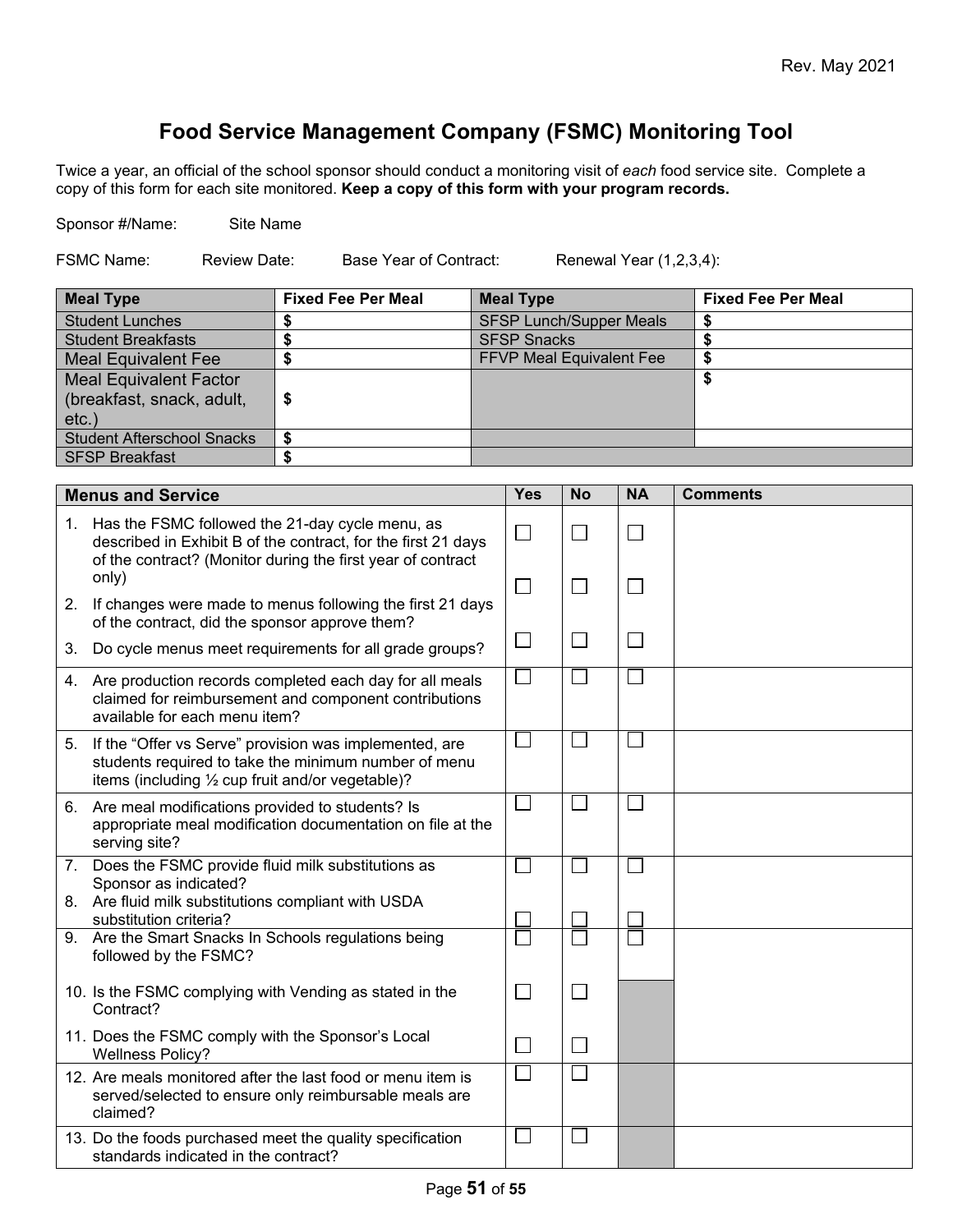| 14. Is FSMC complying with Buy American Requirements?                                                                                                      |     |           |    |                 |
|------------------------------------------------------------------------------------------------------------------------------------------------------------|-----|-----------|----|-----------------|
| <b>Financial Accountability Procedures</b>                                                                                                                 | Yes | <b>No</b> | NΑ | <b>Comments</b> |
| Do the school food service daily income records<br>accurately reflect the revenue received by meal type?<br>(Student meals, adult meals, a la carte, etc.) |     |           |    |                 |
| Do the school food service daily meal count record forms                                                                                                   |     |           |    |                 |

| 2.       | Do the school food service daily meal count record forms<br>accurately reflect the counts of student and adult meals by<br>meal type and eligibility category?                                                                                              |            |           |              |                                                |
|----------|-------------------------------------------------------------------------------------------------------------------------------------------------------------------------------------------------------------------------------------------------------------|------------|-----------|--------------|------------------------------------------------|
|          | 3. Are all records being maintained that are needed to<br>support the Claim for reimbursement, reports with claim<br>information (promptly at the end of each month), and meal<br>count records for meals not covered by the Claim, such as<br>adult meals? |            |           |              |                                                |
|          | 3. Are all invoices monitored to assure the FSMC invoices<br>per the current pricing agreement indicated in the contract<br>or addendum and have not double-invoiced or included<br>costs which are not allowed by the contract?                            |            |           |              |                                                |
| 4.       | Do the records show a la carte, adult, and other food sales<br>are being invoiced at the meal equivalency rate or<br>accurately per the contract?                                                                                                           |            |           |              |                                                |
| 5.       | Are all discounts, rebates, and credits for food and<br>supplies received, where applicable?                                                                                                                                                                |            |           | ┌            |                                                |
|          | <b>Sanitation and Safety Procedures</b>                                                                                                                                                                                                                     | <b>Yes</b> | <b>No</b> | N/A          | <b>Comments</b>                                |
|          | 1. Are facilities and equipment adequately maintained for<br>safety and sanitation?                                                                                                                                                                         |            |           |              |                                                |
| 2.       | Do employees practice safe food handling procedures?                                                                                                                                                                                                        |            |           |              |                                                |
| 3.       | Is a Food Safety (HACCP) plan available at the serving<br>site?                                                                                                                                                                                             |            |           |              |                                                |
| 4.<br>5. | If yes, is the plan being implemented?<br>Has the plan been reviewed and revised annually?                                                                                                                                                                  |            |           |              |                                                |
| 6.       | Are health licenses maintained as required by the<br>contract?                                                                                                                                                                                              |            |           |              | Sponsor responsibility]<br>FSMC responsibility |
| 7.       | Has the Sponsor/FSMC met the food safety training<br>requirements for their employees?                                                                                                                                                                      |            |           |              |                                                |
|          | <b>Other Contractual Requirements</b>                                                                                                                                                                                                                       | Yes        | <b>No</b> | N/A          | <b>Comments</b>                                |
|          | 1. Has the advisory committee of parents, students and<br>teachers met to assist in menu planning? (Attach<br>documentation - Agendas, Surveys, Taste Testing<br>Results, etc.)                                                                             |            |           |              |                                                |
| 2.       | If recommendations or concerns have been noted as a<br>result of the meetings, has the FSMC implemented<br>recommendations or addressed the concerns brought<br>forth by the advisory committee?                                                            |            |           | $\mathsf{L}$ |                                                |
| 3.       | If the Sponsor has requested that the FSMC<br>representative participate in the advisory committee<br>meetings has the FSMC complied with this requirement?                                                                                                 |            |           |              |                                                |

| □

 $\Box$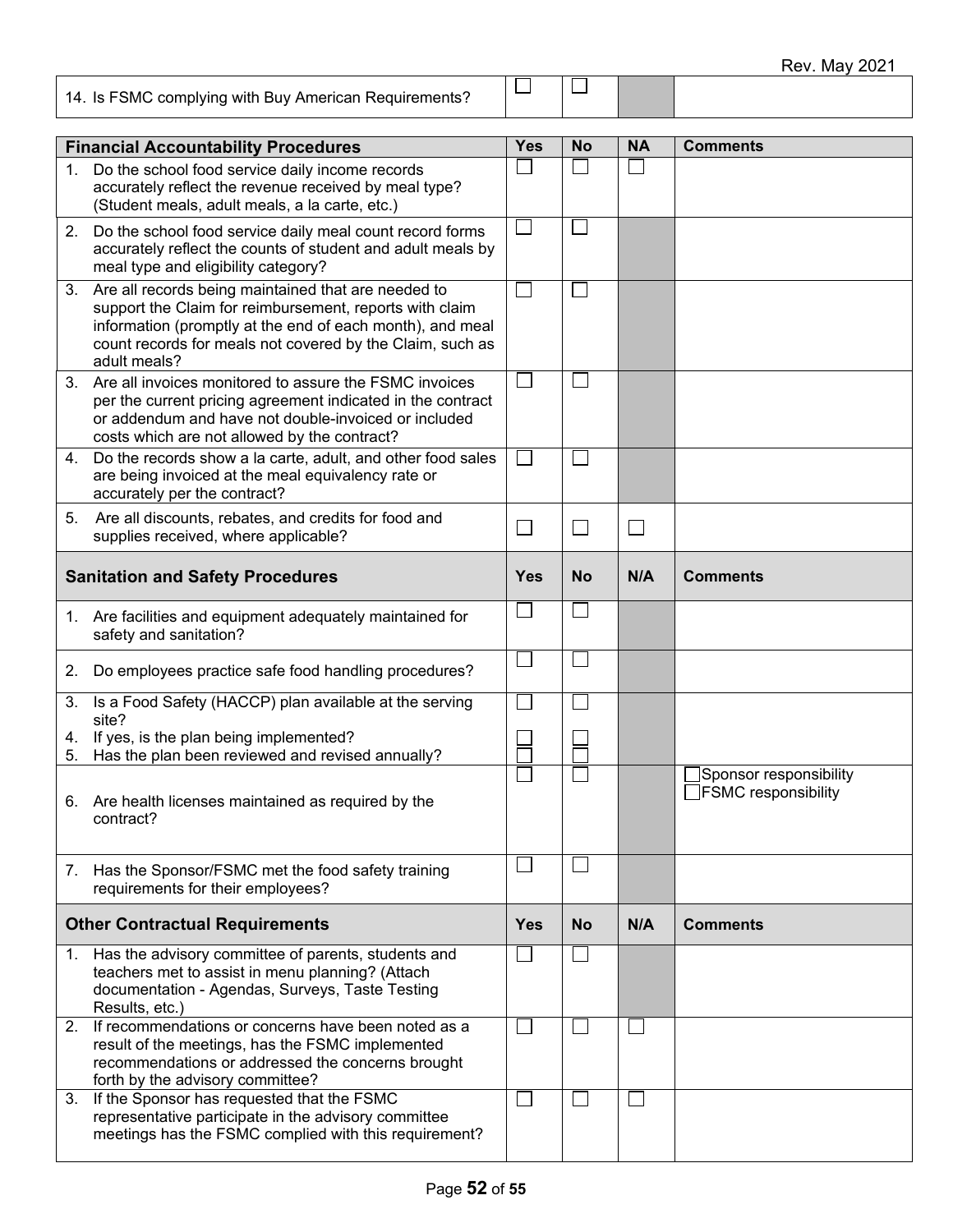|     | 4. Have all corrections been made as required if problems<br>were noted during a sponsor review, the administrative<br>review, or a program audit?                                                                                                                                                                                                                                                                                                             |              |                |                             |                 |
|-----|----------------------------------------------------------------------------------------------------------------------------------------------------------------------------------------------------------------------------------------------------------------------------------------------------------------------------------------------------------------------------------------------------------------------------------------------------------------|--------------|----------------|-----------------------------|-----------------|
|     | <b>Other Contractual Requirements Cont.</b>                                                                                                                                                                                                                                                                                                                                                                                                                    | <b>Yes</b>   | <b>No</b>      | N/A                         | <b>Comments</b> |
| 5.  | Were the Sponsor's Civil Rights policies followed?                                                                                                                                                                                                                                                                                                                                                                                                             |              |                |                             |                 |
| 6.  | Have there been any Civil Rights complaints this year?                                                                                                                                                                                                                                                                                                                                                                                                         |              |                |                             |                 |
|     | 7. Is the FSMC performing any Sponsor special<br>functions/catering outside the nonprofit school food<br>service account? List functions in the comments section.                                                                                                                                                                                                                                                                                              |              |                |                             |                 |
| 8.  | If yes to the above, is there a method which delineates the<br>cost allocation for Sponsor special functions/catering<br>conducted outside the nonprofit school food service? (i.e.<br>ensures labor costs are not double invoiced)                                                                                                                                                                                                                            |              |                |                             |                 |
| 9.  | Is the FSMC performing any special functions/catering for<br>entities other than the Sponsor? (Any external catering-<br>not for the benefit of the district requires a separate<br>contract.)                                                                                                                                                                                                                                                                 |              |                |                             |                 |
|     | 10. If yes to the above, what process is in place to ensure that<br>any and all resources of the school food service<br>department, which are to be used by the FSMC, produce<br>revenue to fully fund the costs of the non-school<br>catering. Are all costs related to the use of the school<br>district's facilities (including food service facilities for<br>catering) paid for by a source other than the food service<br>fund? Please describe process. |              |                |                             |                 |
|     | 11. Is the FSMC adhering to the Sponsor's free and reduced<br>priced policy statement?                                                                                                                                                                                                                                                                                                                                                                         |              |                |                             |                 |
|     | <b>Staffing and Professional Development</b>                                                                                                                                                                                                                                                                                                                                                                                                                   | <b>Yes</b>   | <b>No</b>      | N/A                         | <b>Comments</b> |
|     | 12. Is FSMC complying with Professional Standards<br>requirements for its employees?                                                                                                                                                                                                                                                                                                                                                                           | $\mathbf{L}$ | $\Box$         | $\Box$                      |                 |
| 13. | Is FSMC providing appropriate and timely training for<br>FSMC staff? List training in comments section at end of<br>monitoring form.                                                                                                                                                                                                                                                                                                                           | $\Box$       | $\Box$         | $\mathcal{L}_{\mathcal{A}}$ |                 |
|     | <b>Renewal Process (If Applicable)</b>                                                                                                                                                                                                                                                                                                                                                                                                                         | <b>Yes</b>   | <b>No</b>      | N/A                         | <b>Comments</b> |
|     | 14. Do all the invoices match the prices with the current<br>renewal addendum prices?                                                                                                                                                                                                                                                                                                                                                                          |              |                |                             |                 |
|     | 15. Did the renewal adhere to CPI meal rate increases as<br>described in the contract?                                                                                                                                                                                                                                                                                                                                                                         |              |                |                             |                 |
|     | <b>USDA Foods (If Applicable)</b>                                                                                                                                                                                                                                                                                                                                                                                                                              | <b>Yes</b>   | <b>No</b>      | N/A                         | <b>Comments</b> |
|     | 16. Did the FSMC credit the full value of all donated foods<br>received for use in the meal service as required by<br>contract requirements?                                                                                                                                                                                                                                                                                                                   | $\Box$       | $\mathbb{R}^n$ | $\Box$                      |                 |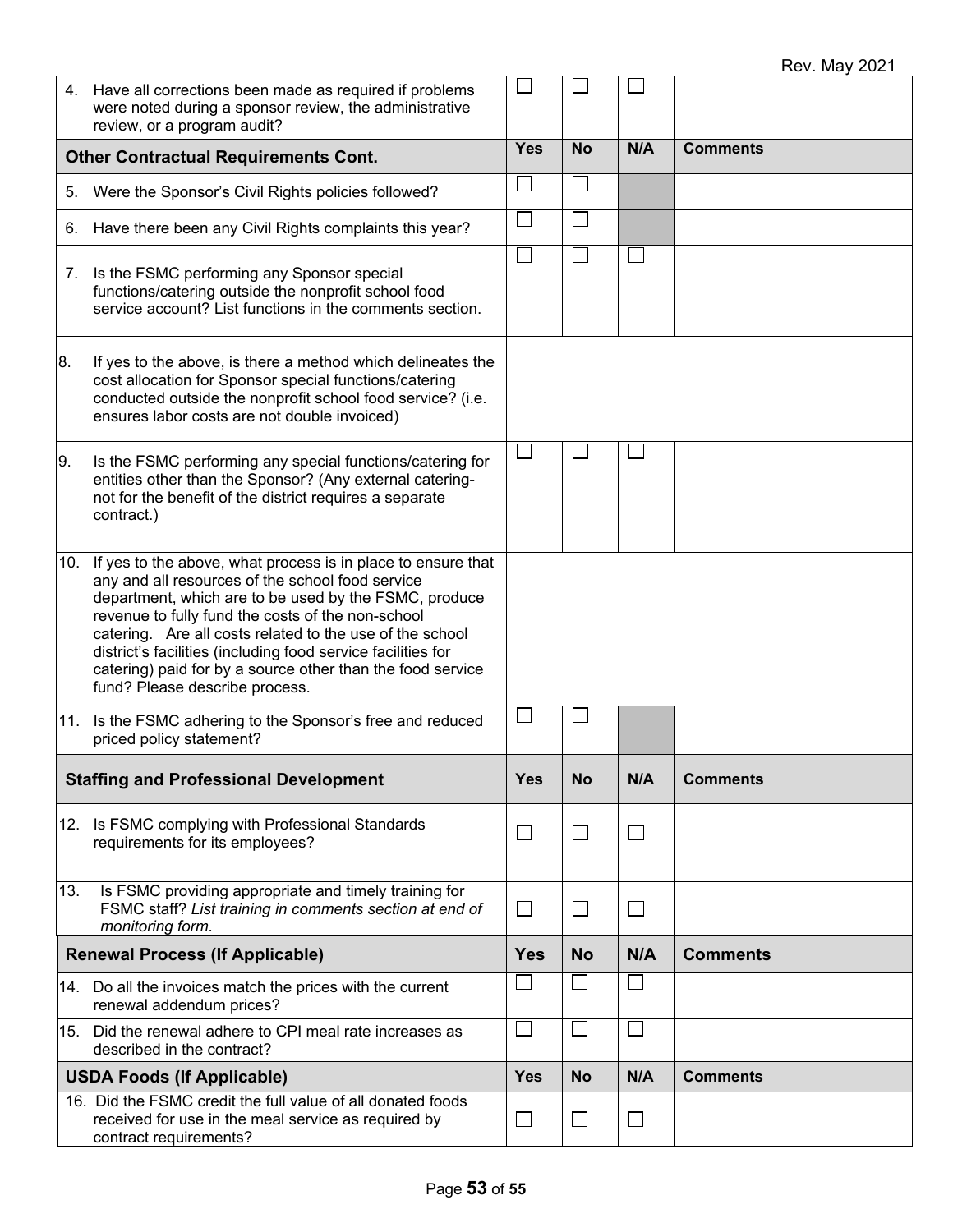|                                                                                                                                                                                                                                                                                                                       |  | . |
|-----------------------------------------------------------------------------------------------------------------------------------------------------------------------------------------------------------------------------------------------------------------------------------------------------------------------|--|---|
| 17. Is the FSMC complying with contract requirements that the<br>procurement of processed end products on behalf of the<br>recipient agency, as applicable, complies with the<br>requirements in subpart C of 7 CFR part 250 and with the<br>provisions of distributing or recipient agency processing<br>agreements? |  |   |
|                                                                                                                                                                                                                                                                                                                       |  |   |